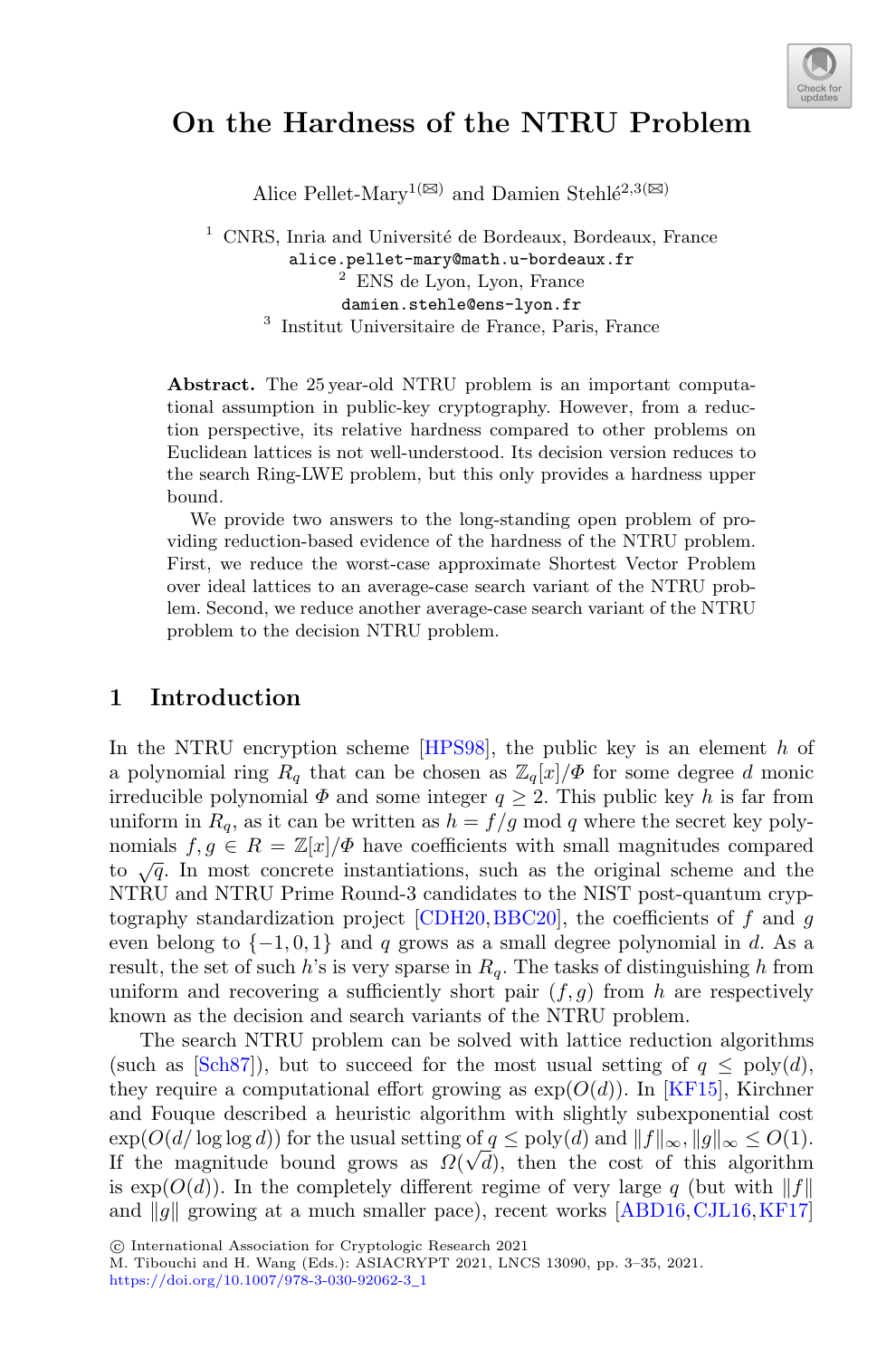have shown that the NTRU problem is significantly easier than previously thought. For example, one can recover appropriately distributed  $f, g$  with f, g & 4. Pellet-Mary and D. Stehlé<br>have shown that the NTRU problem is significantly easier than previously<br>thought. For example, one can recover appropriately distributed  $f, g$  with<br> $||f||, ||g|| ≤ \text{poly}(d)$  from h in quantum Prior to those works, it was believed that  $q \geq \text{supp}(\tilde{R})$ <br>Prior to those works, it was believed that  $q \geq \exp(\tilde{R})$ <br>Prior to those works, it was believed that  $q \geq \exp(\tilde{R})$ Prior to those works, it was believed that  $q > \exp(\tilde{Q}(d))$  was necessary for polynomial cost. This range of modulus q is far from the one used for the NTRU encryption scheme. However, NTRU instances with a large modulus  $q$  can occur in more advanced cryptographic constructions such as [\[LTV12](#page-31-3)] and [\[GGH13\]](#page-30-4).

On the lower-bound front, it was shown in [\[SS11\]](#page-32-1) for  $\Phi$  a power-of-2 cyclo-tomic and extended in [\[WW18\]](#page-32-2) to all cyclotomics that if  $f, g$  are Gaussian over R (restricted to elements that are invertible modulo  $q$ ) with standard deviation that is a little larger than  $\sqrt{q}$ , then the distribution of  $h = f/q \mod q$  is within  $2^{-\Omega(d)}$  statistical distance from the uniform distribution over invertible elements of  $R_q$ . This variant of decision NTRU is therefore vacuously hard. This parameter regime is relevant to the NTRU signature algorithm [\[HHP03,](#page-31-4)[SS13\]](#page-32-3). It also allows to obtain an NTRU-like public-key encryption scheme, but less efficient than with smaller secret key polynomials  $f, g$ .

Despite 25 years of study, little is known about the relationships between the NTRU problem variants and between them and other well-studied problems over Euclidean lattices. To our knowledge, the only exceptions are the direct reduction from decision NTRU to search NTRU and a reduction from decision NTRU to the search version of the Ring-LWE problem [\[SSTX09](#page-32-4)[,LPR10\]](#page-31-5), sketched in [\[Pei16](#page-31-6), Se. 4.4.4]. Note that this only provides an *upper bound* to the hardness of the NTRU problem. Given this state of affairs, Peikert asked the following question in [\[Pei16](#page-31-6), Se. 7.1]:

## *Is there a worst-case hardness reduction, or a search-to-decision reduction, for an NTRU-like problem?*

CONTRIBUTIONS. We provide positive answers to both components of the above question.

First, we give a reduction from the approximate Shortest Vector Problem restricted to ideal lattices (ideal-SVP) to a worst-case variant of the search NTRU problem. Combining the latter with the recent worst-case to averagecase reduction for ideal-SVP from [\[dBDPW20\]](#page-30-5) leads to a reduction from worstcase ideal-SVP to an average-case version of the search NTRU problem. The instance distribution is inherited from the distribution over ideal lattices considered in  $[dBDPW20]$ . We also show that this distribution over NTRU instances h can be efficiently sampled from, together with a corresponding trapdoor  $(f,g)$ , if one has access to a quantum computer or if the modulus  $q$  is sufficiently large: this property allows to sample an NTRU encryption public key along with a corresponding secret key.

Second, we exhibit a reduction from another (average-case) variant of the search NTRU problem (see below) to the decision NTRU problem. The reduction works for a wide set of distributions for the search NTRU instances, and the decision NTRU instance distribution is directly derived from the considered search NTRU distribution. A sufficient condition on the search NTRU distribution is that it produces with overwhelming probability an h with trapdoor  $(f,g)$ such that f and g have balanced coefficients (in canonical embedding) and f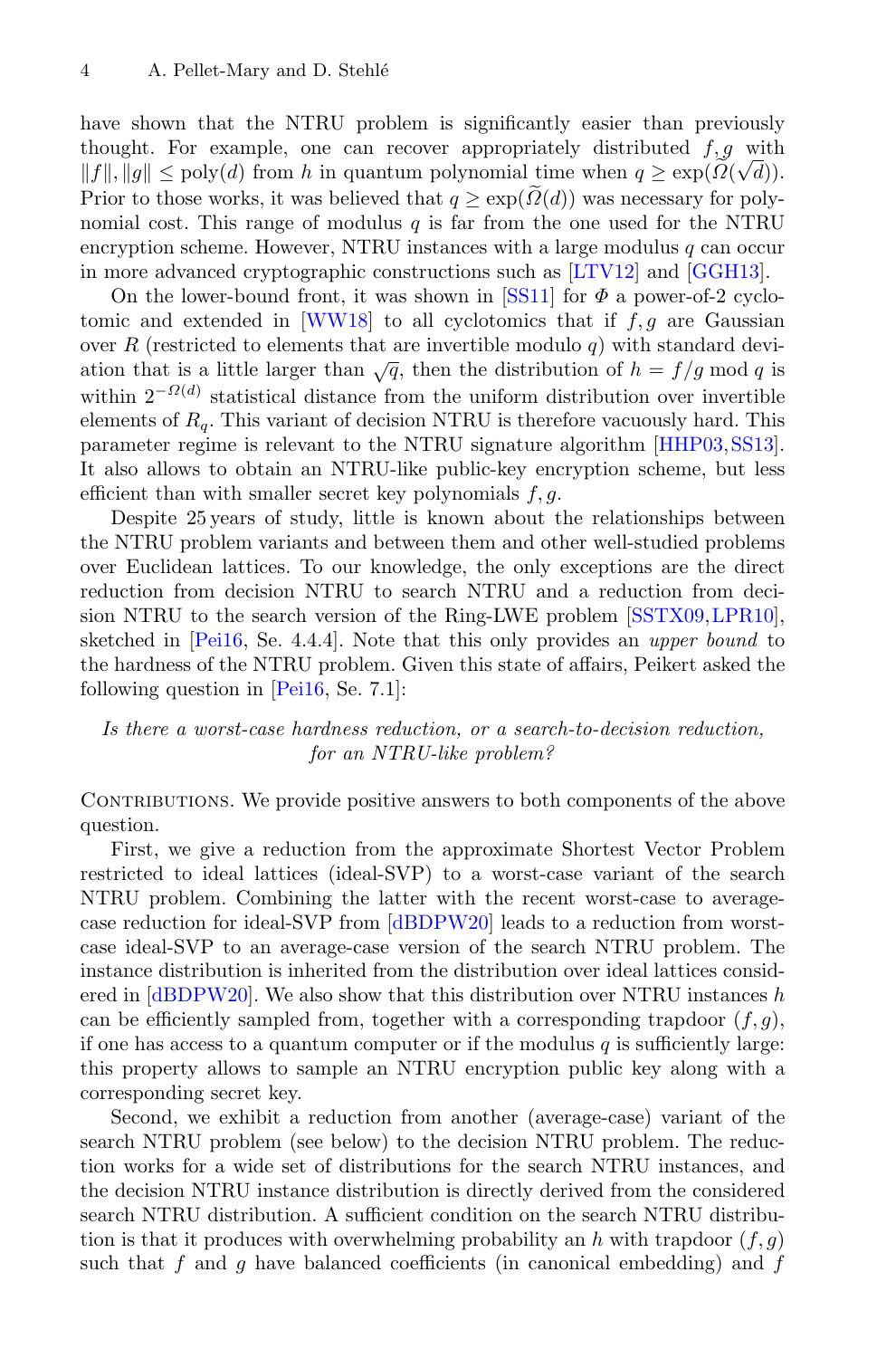or  $q$  is coprime to  $q$ . This covers in particular the standard ternary distribution for f and g (i.e.,  $f, g \leftarrow \mathcal{U}(\{-1, 0, 1\}^d)$ ) provided we reject  $(f, g)$  when they are not balanced enough or not coprime to  $q$  (heuristically, this should happen with probability  $\leq 1/2$ ). On the other hand, the choice of the decision NTRU distribution is much less flexible: even if we start with a ternary distribution for the search NTRU instances, it is very unlikely that the decision NTRU distribution we obtain is ternary. Similarly to the first reduction, we show that if the samples h from the search NTRU distribution can be efficiently sampled along with a corresponding trapdoor  $(f, g)$ , then so can the samples from the resulting decision NTRU instance.

Technical overview. For the sake of simplicity, in the forthcoming discussion, we restrict ourselves to power-of-2 cyclotomic defining polynomials, i.e.,  $\Phi =$  $x^{d} + 1$  for d a power of 2. In this case, the ring  $R = \mathbb{Z}[x]/(x^{d} + 1)$  matches the ring of integers of the degree-d cyclotomic number field. Moreover, the coefficient embedding (which is the one usually considered in the NTRU literature) and the canonical embedding (used in this article) define the same geometry, up to scaling and rotation. (In the core of the paper, the results are presented for arbitrary number fields.)

To state the above contributions formally, we consider several variants of the NTRU problem. We say that  $h \in R_q = \mathbb{Z}_q[x]/(x^d + 1)$  is an NTRU instance with gap  $\gamma$  if there exists  $(f,g) \in R^2 \setminus \{(0,0)\}$  such that  $g \cdot h = f \mod q$ and  $||f||, ||g|| \leq \sqrt{q}/\gamma$ . Note that writing  $g \cdot h = f \mod q$  rather than the more standard  $h = f/g \mod q$  allows one to consider g's that are not invertible modulo q and suffices for cryptographic applications. The norm  $||f||$  is the Euclidean norm of the vector made of the coefficients of f, and the comparison to  $\sqrt{q}$ is justified by the fact that for a uniformly chosen  $h$ , one expects the smallest such pair  $(f,g)$  to have Euclidean norm around  $\sqrt{q}$ , up to a small polynomial in d (in the core of the paper, we consider the Euclidean norm induced by the canonical embedding, which leads to a slightly different definition, differing by another  $\sqrt{d}$  factor). In the literature, the bound on  $||f||, ||g||$  is often absolute rather than relative to  $\sqrt{q}$ : our definition variant stresses the distance to the uniform h regime. For a distribution D over NTRU instances with gap  $\gamma$ , the decision problem  $(D, \gamma, q)$ -dNTRU consists in distinguishing between D and the uniform distribution over  $R_q$ . On the search NTRU side, the situation is more complex. We consider two variants of search NTRU, both of which with a worst-case and an average-case version. For  $\gamma \ge \gamma'$ , the worst-case vector NTRU problem wcNTRU<sub>vec</sub> consists, given as input an NTRU instance h with gap  $\gamma$ , in recovering  $(f,g) \neq (0,0)$  such that  $g \cdot h = f \mod q$  and  $||f||, ||g|| \leq \sqrt{q}/\gamma'$ . Note that if  $h \in R_q$  has a trapdoor  $(f, g)$ , then  $(t \cdot f, t \cdot g)$  is another NTRU trapdoor of a possibly larger Euclidean norm, for any non-zero  $t \in R$ . The wcNTRU<sub>vec</sub> definition allows solutions whose norms are within an approximation factor  $\gamma/\gamma'$  from the norms of the promise. Even though there may be plenty of solutions of the form  $(t \cdot f, t \cdot g)$  for  $t \in R$ , the pair ratio  $h_{\mathbb{R}} = (tf)/(tg) = f/g$ over  $K := \mathbb{Q}[x]/(x^d + 1)$  is an invariant. This motivates the definition of the worst-case module NTRU problem wcNTRU<sub>mod</sub>, which consists in recovering  $h_{\mathbb{R}}$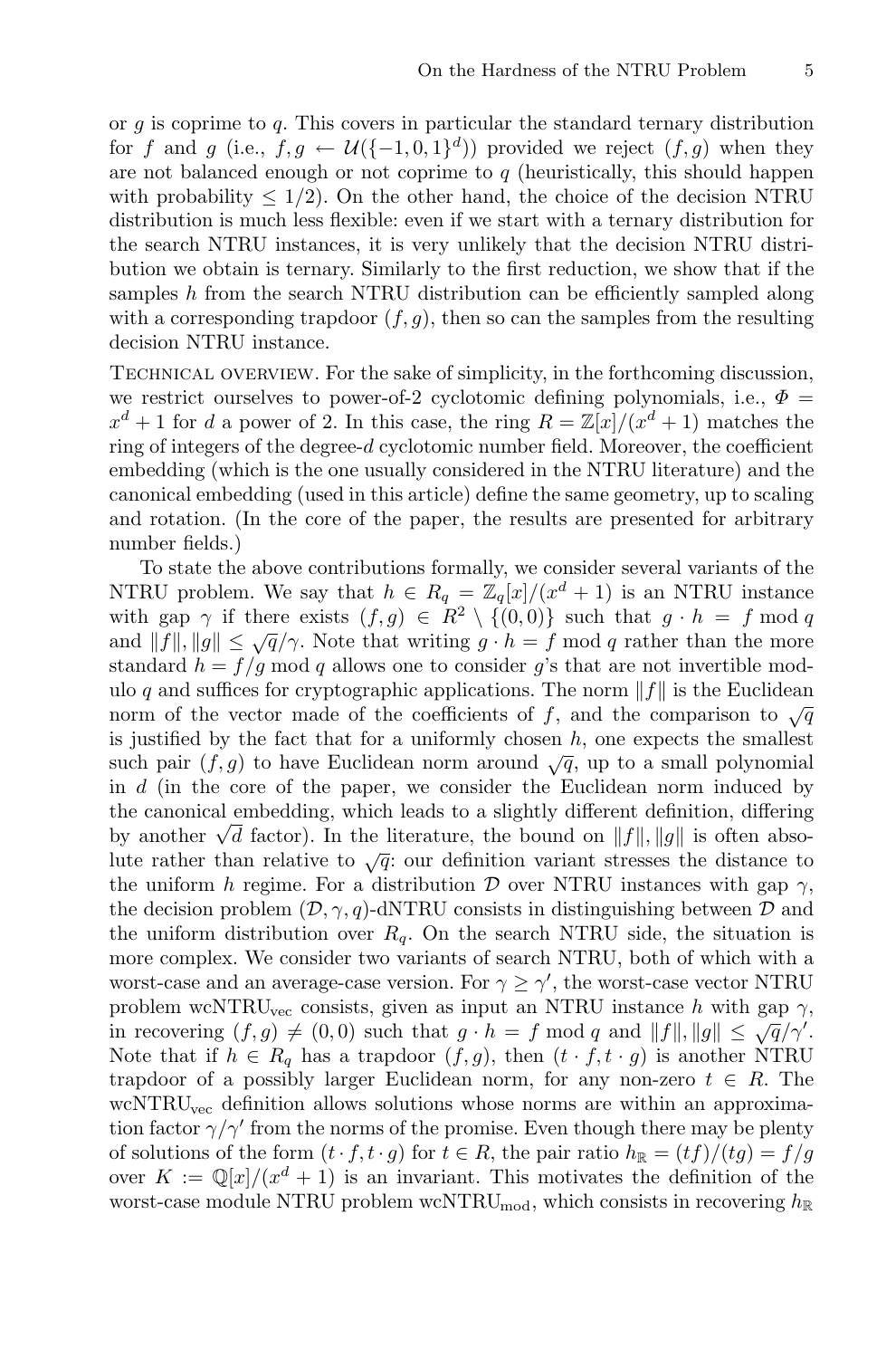from h. This is equivalent to recovering the rank-1 submodule  $(f,g)^T \cdot K \cap M_h$  of the rank-2 R-module  $M_h = \{ (f', g')^T \in R^2 : g' \cdot h = f' \bmod q \}$ , hence justifying the name. The average-case counterparts to  $wcNTRU_{vec}$  and  $wcNTRU_{mod}$  are defined analogously.

We now sketch the reduction from ideal-SVP to wcNTRU<sub>vec</sub>. Let us consider the worst-case variants, and the restriction of ideal-SVP to principal ideals with a known generator: we are given as input a generator z of a principal ideal  $I = \langle z \rangle$ of  $R$ , and want to use a wcNTRU<sub>vec</sub> oracle to find a short non-zero vector in  $I$ . Any element  $q \in I$  is of the form  $q = z \cdot r$  for some  $r \in R$ . Consider a short non-zero  $g \in I$ . Multiplying it by  $q/z$ , we obtain that  $g \cdot (q/z) = 0 \mod q$ . This already looks like an NTRU equation with a candidate  $q/z$  for h. But note that  $q/z$  is in  $K = \mathbb{Q}[x]/(x^d + 1)$  and has no a priori reason to belong to  $R = \mathbb{Z}[x]/(x^d + 1)$ , whereas the element h of an NTRU instance must belong to R. To handle this difficulty, we can round  $q/z$  to R (coefficient-wise). This leads to  $g \cdot |q/z| = -g \cdot \{q/z\}$  mod q, where both g and  $f := -g \cdot \{q/z\}$  are small elements of R. We obtain the existence of a small pair  $(f,g) \in R^2 \setminus \{(0,0)\}\$ such that  $g \cdot |q/z| = f \mod q$ . We can then provide the element  $h := |q/z|$ to the wcNTRU<sub>vec</sub> oracle. The latter returns a pair  $(f', g') \in R^2 \setminus \{(0, 0)\}$  such that  $g' \cdot |q/z| = f' \mod q$ , and it can be proved that for any such sufficiently short pair, we have that  $g'$  is a short non-zero element of I. To handle possibly non-principal ideals (and also principal ideals with unknown generator), we rely on the 2-element representation of ideals.

If we forget polynomial factors and rely on a  $\text{wc}NTRU_{\text{vec}}$  oracle with parameters  $q, \gamma$  and  $\gamma'$ , the above allows to find  $\gamma_{\rm{svp}}$  approximations to a shortest non-zero vector of an arbitrary ideal of volume  $\leq N$  for  $N^{1/d} \approx$  $\sqrt{q}/\gamma$  and  $\gamma_{\rm svo} \approx \gamma/\gamma'$ . Note that the reduction is worst-case to worst-case and handles bounded-volume ideals. To handle both limitations, we rely on the recent worst-case to average-case reduction for ideal-SVP from de Boer *et al.* [\[dBDPW20](#page-30-5)]. By using the reduction with ideals from the average-case distribution from [\[dBDPW20](#page-30-5)], we obtain a reduction from worst-case ideal-SVP to average-case NTRU<sub>vec</sub>. Further, the ideals from the average-case distribution from [\[dBDPW20](#page-30-5)] have volumes bounded as  $\exp(O(d^2))$ . This leads to q of the order of  $exp(O(d))$ , which is significantly larger than in many applications. We refine the analysis of [\[dBDPW20](#page-30-5)] to show that by allowing the worst-case to average-case ideal-SVP reduction to run in time higher than polynomial in  $d$ , the average-case ideals from [\[dBDPW20](#page-30-5)] can be chosen with smaller volumes. The resulting NTRU modulus  $q$  is still slightly larger than polynomial, but it can be chosen as small as  $d^{\omega(1)}$  if one considers sub-exponential time reductions.

We now provide an overview of our second main result, which is a reduction from average-case NTRU<sub>mod</sub> to dNTRU. This one is applicable for  $q$  larger than some moderate poly $(d)$ . At the core of the reduction is an NTRU rerandomization process. Assume we are given some  $h \in R_q$  for which there exists a short pair  $(f,g) \neq (0,0)$  with  $g \cdot h = f \mod q$ . Now, for any  $x_1, x_2 \in R$ , we have  $g \cdot (x_1 h + x_2) = x_1 f + x_2 g \mod q$ , which may be rewritten as  $g \cdot h' = f' \mod q$ with  $h' = x_1h + x_2$  and  $f' = x_1f + x_2g$ . Further, if  $x_1$  and  $x_2$  are short, then so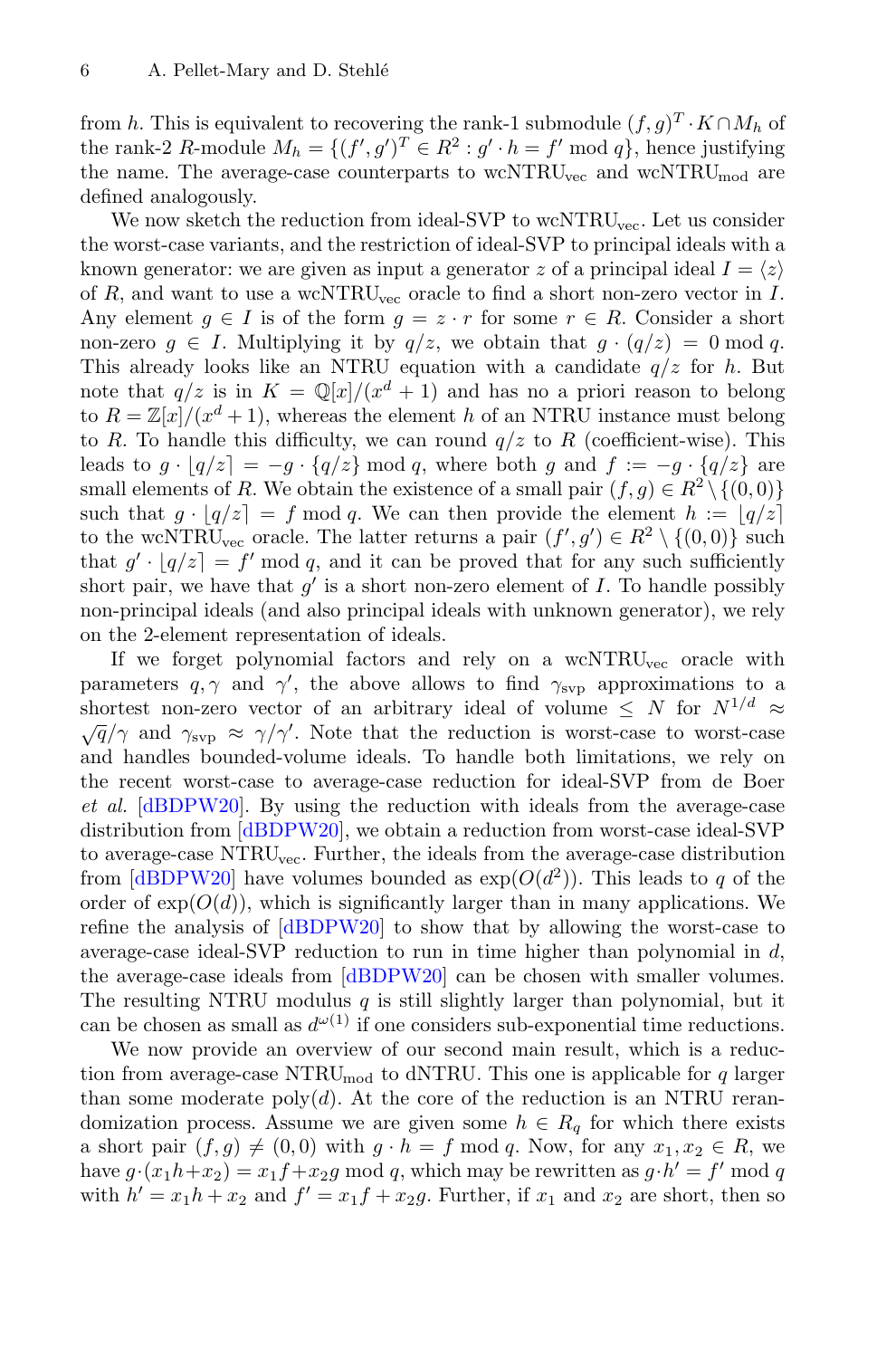is f . This hence gives a way to produce arbitrarily many NTRU samples with a common denominator  $q$ , from a single one. Our aim is to query the dNTRU oracle on many such samples, and gather relevant information to solve  $\rm NTRU_{mod}$ . Concretely, we define the dNTRU distribution and show how to tweak the rerandomization process to be able to use the Oracle Hidden Center Problem (OHCP) framework from [\[PRS17](#page-31-7)]. At a high level, in the OHCP framework, one is given access to a decision oracle whose acceptance probabilities on a family of distributions  $(\mathcal{D}_z)_{z\in\mathbb{C}}$  is a function of the distance  $|z-c|$  to a hidden center  $c\in\mathbb{C}$ . Under some conditions on the oracle behaviour, there exists an efficient algorithm that framework from [PRS17]. At a high level, in the C<br>access to a decision oracle whose acceptance proba<br>tions  $(\mathcal{D}_z)_{z \in \mathbb{C}}$  is a function of the distance  $|z - c|$  to<br>some conditions on the oracle behaviour, there ex<br>re recovers an arbitrarily accurate approximation  $\tilde{c}$  to c, by querying the OHCP oracle on samples from  $\mathcal{D}_z$  for well-chosen values of z. Prior to this work, the OHCP framework has been used to provide a reduction from ideal-SVP to the decision version of Ring-LWE [\[PRS17](#page-31-7)], and a search to decision reduction for Ring-LWE [\[RSW18\]](#page-32-5).

Let us now look more closely at the rerandomization of  $f$ . It was shown in [\[LSS14](#page-31-8)] that by sampling  $x_1$  and  $x_2$  from spherical Gaussians over R with standard deviation sufficiently above max( $||f||, ||g||$ ), the distribution of  $x_1f+x_2g$ is Gaussian over the ideal  $\langle f \rangle + \langle g \rangle$  with a covariance matrix that is a function of f and g. This spherical Gaussian rerandomization defines our dNTRU distribution. We extend the proof of [\[LSS14](#page-31-8)] to show that if instead we sample  $x_1$  and  $x_2$  from correlated non-spherical Gaussians over R, then the distribution of  $x_1f + x_2g$  is Gaussian over  $\langle f \rangle + \langle g \rangle$  with a covariance matrix that can be made to depend solely on  $|f(\zeta)-z\cdot g(\zeta)|$  for  $\zeta$  an arbitrary complex root of  $\Phi=x^d+1$ , and  $z\in\mathbb{C}$ arbitrary. The center of the OHCP instance is  $c = f(\zeta)/g(\zeta) = h_{\mathbb{R}}(\zeta)$  (recall that  $h_{\mathbb{R}} = f/g$  belongs to  $K = \mathbb{Q}[x]/(x^d + 1)$ ). Using the dNTRU oracle within the OHCP framework hence allows us to recover an approxi that  $h_{\mathbb{R}} = f/g$  belongs to  $K = \mathbb{Q}[x]/(x^d + 1)$ . Using the dNTRU oracle within that  $h_{\mathbb{R}}(-y/y)$  belongs to  $K = \mathbb{Q}[x]/(x + 1)$ . Using the divided order within<br>the OHCP framework hence allows us to recover an approximation to  $h_{\mathbb{R}}(\zeta)$ . In<br>the applications from [PRS17, RSW18] of the OHCP frame the applications from [\[PRS17](#page-31-7),[RSW18\]](#page-32-5) of the OHCP framework, one recovers a vector **c** of OHCP centers from an approximation  $\tilde{c}$  by observing that **c** belongs to a lattice: the exact center **c** can hence be obtained by simply rounding a sufficiently precise approximation  $\tilde{c}$ . In our case, we cannot proceed similarly, as  $h_{\mathbb{R}}$  has rational coordinates. We instead show that the LLL algorithm [\[LLL82\]](#page-31-9) can be used in a manner similar to [\[KLL84](#page-31-10)] to recover  $h_{\mathbb{R}} = f/g \in K$  from a sufficiently precise approximation to  $h_{\mathbb{R}}(\zeta)$ , given an a priori upper bound to  $\max(\|f\|, \|g\|).$ 

Discussion. The two reductions put forward in this work provide some evidence towards supporting the conjectured hardness of the search vectorial NTRU problem and the decision NTRU problem. They may give the impression that the hardness of the NTRU problems lies somewhere between the hardness of the ideal-SVP and that of Ring-LWE. This is however neglecting the fact that there are several NTRU problem variants, and it is unclear whether they are computationally equivalent. In particular, the reductions are incompatible, in that the first one reduces to  $\text{NTRU}_{\text{vec}}$  and the second one from  $\text{NTRU}_{\text{mod}}$ .  $\text{NTRU}_{\text{mod}}$ reduces to  $\text{NTRU}_{\text{vec}}$ , but it is a reduction from  $\text{NTRU}_{\text{vec}}$  to  $\text{NTRU}_{\text{mod}}$  that we would need to obtain a chain of reductions from ideal-SVP to Ring-LWE via the computationally equivalent NTRU problems. Note that if we assume that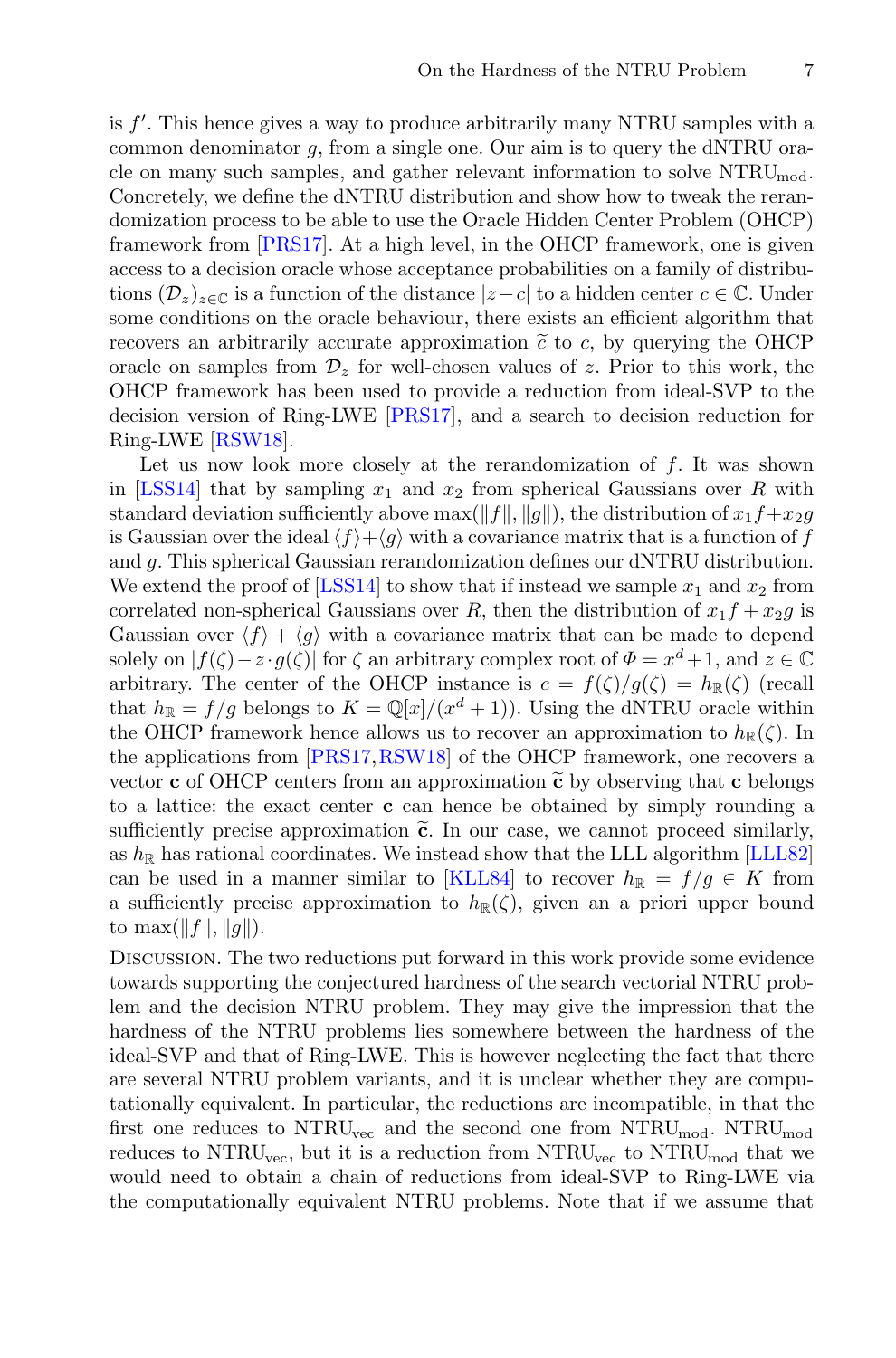ideal-SVP is easy, then these problems are computationally equivalent (see Subsect.  $3.4$ ), but the reduction from ideal-SVP to NTRU<sub>vec</sub> becomes vacuous. In fact, it seems that  $\text{NTRU}_{\text{vec}}$  and  $\text{NTRU}_{\text{mod}}$  could even be of different natures: when attempting to solve  $\text{NTRU}_{\text{vec}}$  using an  $\text{NTRU}_{\text{mod}}$  oracle, it is unclear how to make the approximation factor  $\gamma/\gamma'$  appear, as  $\rm NTRU_{mod}$  is only parametrized by the promise gap  $\gamma$ . Better understanding the differences between the NTRU variants seems important to better capture the NTRU hardness. In this direction, note that the known attacks specific to NTRU [\[ABD16](#page-30-2)[,CJL16](#page-30-3)[,KF17\]](#page-31-2) are mostly relevant for  $\text{NTRU}_{\text{mod}}$ : they can also be used to solve  $\text{NTRU}_{\text{vec}}$ , but the quality of the solution obtained for NTRU<sub>vec</sub> is the same as the one we would obtain by running the attack to solve  $\rm NTRU_{mod}$ , and then running an ideal-SVP solver on the dense rank-1 sub-module to obtain a somehow short vector.

Despite the apparent uncomposability of our two reductions, it would be interesting to have NTRU instance distributions that are compatible with both of them. The second reduction is very permissive with respect to the  $\rm NTRU_{mod}$ instance distribution, but the latter still has to satisfy some properties (see Defi-nition [5.1\)](#page-21-0). In particular, the canonical embedding of f and g should be bounded from below and above, and the ideal  $\langle f \rangle + \langle g \rangle$  should be coprime with  $\langle q \rangle$ . We note that in the reduction from ideal-SVP to wcNTRU<sub>vec</sub>, the element g is an element of the ideal-SVP instance ideal, which could be chosen Gaussian. Using standard properties of lattice Gaussians, it is not unlikely that one can prove the desired property on its canonical embedding. There seems to be less flexibility in the choice of  $f = -g \cdot \{q/z\}$ . However, one could replace the deterministic rounding by a Gaussian rounding, to then use a similar approach as the one for g. Concerning the co-primality with  $\langle g \rangle$ , one could hope to use an inclusionexclusion argument for Gaussian sums like the one in [\[SS11](#page-32-1)].

Concerning the hardness of the NTRU problems relatively to ideal-SVP and Ring-LWE, note that the state of the art suggests that ideal-SVP might be strictly easier than Ring-LWE, as ideal-SVP is known to reduce to Ring-LWE [\[SSTX09](#page-32-4)[,LPR10,](#page-31-5)[PRS17](#page-31-7)] but no reduction from Ring-LWE to ideal-SVP is known. In fact, Ring-LWE seems less related to ideal-SVP than to finding two short linearly independent vectors in rank-2 modules over  $R$  (SIVP): for an appropriate parametrisation, Ring-LWE reduces to the latter problem [\[LS15](#page-31-11), Se. 5] and, although for some other parametrisation, the latter problem reduces to Ring-LWE (by combining [\[LS15](#page-31-11), Se. 4] and [\[AD17](#page-30-6)]). From a lattice perspective, NTRU is a generalization of the unique Shortest Vector Problem to rank-2 modules. At this stage, it is unclear whether its complexity matches the one of ideal-SVP (i.e., SVP for rank-1 modules) or the one of SIVP restricted to rank-2 modules. It could also be strictly in between.

## **2 Preliminaries**

The notations log and ln respectively denote the logarithms in bases 2 and e. For n an integer, we let |n| denote the set  $\{1, 2, \ldots, n\}$ . Vectors and matrices are denoted with bold lower-case and upper-case letters, respectively. The statistical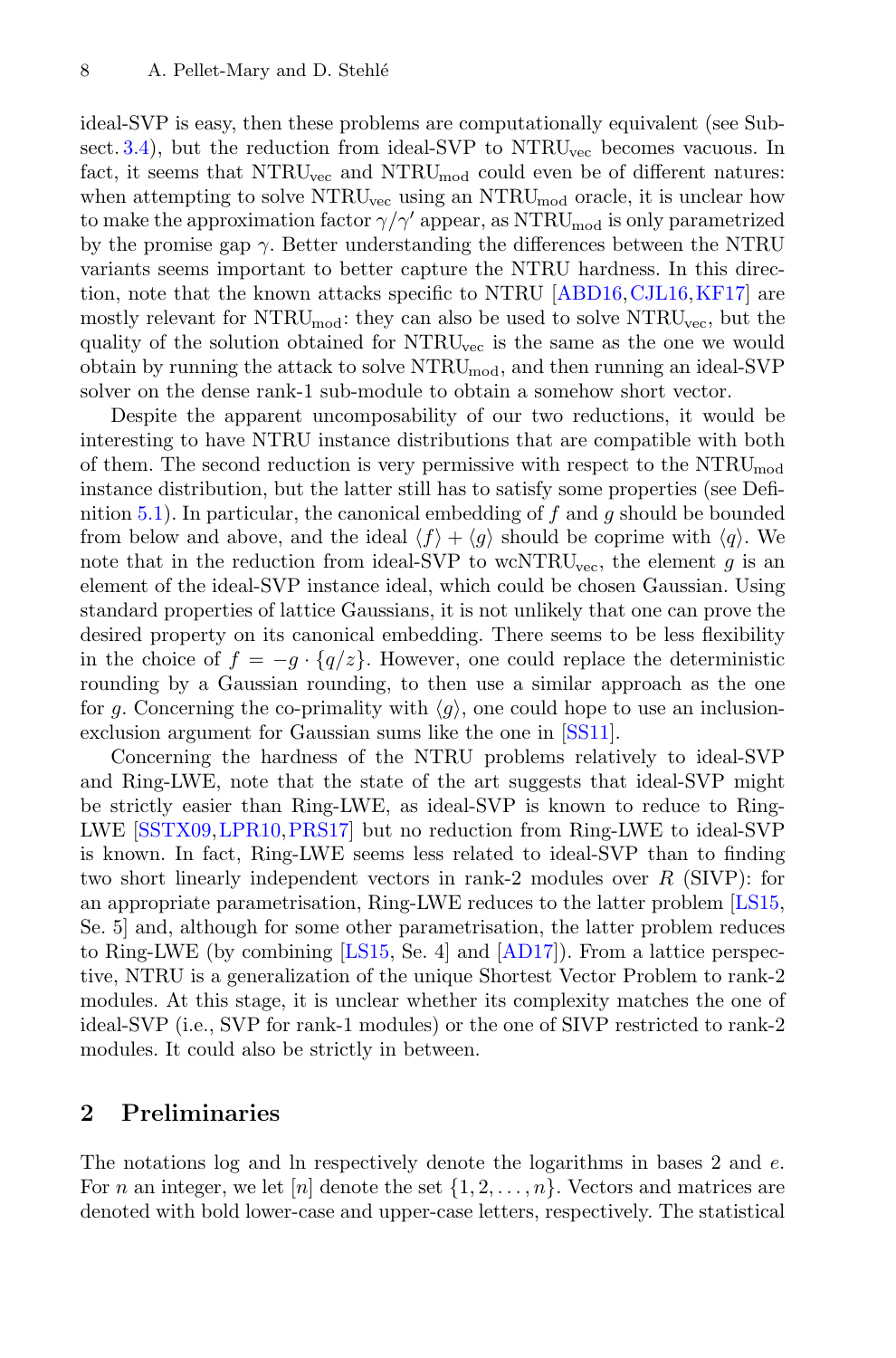distance between two distributions  $D_1$  and  $D_2$  with compatible countable supports is defined as  $dist(D_1, D_2) = \frac{1}{2} \sum_x |D_1(x) - D_2(x)|$ . We write  $D_1 \approx_{\varepsilon} D_2$  if  $dist(D_1, D_2) \leq \varepsilon$  for some  $\varepsilon > 0$ . If X is a finite set, then we let  $U(X)$  denote the uniform distribution over X. If  $\mathbf{b}_1, \ldots, \mathbf{b}_n \in \mathbb{R}^m$  are linearly independent distance between two distributions  $D$ <br>ports is defined as dist $(D_1, D_2) = \frac{1}{2} \sum$ <br>dist $(D_1, D_2) \leq \varepsilon$  for some  $\varepsilon > 0$ . If  $D$ <br>the uniform distribution over  $X$ . If I<br>vectors, then the notation  $(\widetilde{\mathbf{b}}_1, \dots, \widetilde{\$ vectors, then the notation  $(\mathbf{b}_1,\ldots,\mathbf{b}_n)$  refers to their Gram-Schmidt orthogonalization. The notation  $\|\cdot\|$  refers to the matrix norm induced by the Euclidean ports is defined as  $dist(D_1)$ <br>dist $(D_1, D_2) \leq \varepsilon$  for some<br>the uniform distribution c<br>vectors, then the notation<br>nalization. The notation  $\parallel$ <br>norm. Finally, we define  $\tilde{O}$  $(d<sup>t</sup>)$  as  $O(d<sup>t</sup> \text{poly}(\log d))$  for any  $t \ge 0$  including  $t = 0$ .

#### **2.1 Euclidean Lattices**

A lattice  $L \subset \mathbb{R}^m$  is a set of the form  $L = \mathbf{B} \cdot \mathbb{Z}^{m \times n}$  for some full columnrank matrix  $\mathbf{B} \in \mathbb{R}^{m \times n}$  (for some  $m \geq n \geq 1$ ). The columns of **B** are said to form a basis of L. For  $i \in [n]$ , the *i*th lattice minimum is defined as  $\lambda_i(L) = \min(r : \dim L \cap \mathcal{B}(r) \geq i)$ , where  $\mathcal{B}(r)$  denotes the closed ball of  $\mathbb{R}^m$  of radius r. The determinant  $\det(L)$  is defined as  $\sqrt{\det(\mathbf{B}^T \mathbf{B})}$ , which is inde-**2.1 Euclidean Lattices**<br>A lattice  $L \subset \mathbb{R}^m$  is a set of the form  $L = \mathbf{B} \cdot \mathbb{Z}^{m \times n}$  for some full column-<br>rank matrix  $\mathbf{B} \in \mathbb{R}^{m \times n}$  (for some  $m \ge n \ge 1$ ). The columns of  $\mathbf{B}$  are<br>said to form a bas pendent of the particular choice of basis **B** of L. Minkowski's (second) theorem rank matrix  $\mathbf{B} \in \mathbb{R}^{m \times n}$  (for some  $m$ <br>said to form a basis of  $L$ . For  $i \in [r$ <br>as  $\lambda_i(L) = \min(r : \dim L \cap \mathcal{B}(r) \geq i)$ , wo<br>of radius  $r$ . The determinant  $\det(L)$  is<br>pendent of the particular choice of basis<br>states tha

In this article, we will be interested in the ideal Hermite Shortest vector problem. We first recall below the definition of the Hermite Shortest Vector Problem (HSVP) for arbitrary lattices, and we will instantiate it for ideal lattices in Sect. [2.4.](#page-8-0)

**Definition 2.1** ( $\gamma$ -HSVP). Let  $\gamma \geq 1$ . Given as input a lattice  $L \subset \mathbb{Q}^n$  (rep*resented by an arbitrary* Z*-basis), the* γ*-*HSVP *problem asks to find a vector*  $\mathbf{w} \in L \setminus \{\mathbf{0}\}$  *such that*  $\|\mathbf{w}\| \leq \gamma \cdot \sqrt{n} \cdot \det(L)^{1/n}$ .

By Minkowski's theorem, this problem is well-defined for any  $\gamma \geq 1$ .

#### **2.2 Discrete Gaussian Distributions**

Let  $\mathbf{S} \in GL_n(\mathbb{R})$  be an invertible matrix. The Gaussian density function with parameter **S** is defined over  $\mathbb{R}^n$  by

$$
\rho_{\mathbf{S}}(\mathbf{x}) = e^{-\pi \|\mathbf{S}^{-1}\mathbf{x}\|^2}.
$$

When the matrix **S** is diagonal with diagonal coefficients all equal to some  $\sigma > 0$ , we also use the notation  $\rho_{\sigma} = \rho_{\mathbf{S}}$ . Let  $L \subset \mathbb{R}^n$  be a full rank lattice, and  $\mathbf{c} \in \mathbb{R}^n$ . The discrete Gaussian distribution  $D_{L,\mathbf{S},\mathbf{c}}$  over L with center **c** and parameter **S** is the distribution for which the probability of any **v** ∈ L is  $\rho_{\mathbf{S}}(\mathbf{v}-\mathbf{c})/\rho_{\mathbf{S}}(L-\mathbf{c})$ , When the matrix **S** is diagonal with diagonal coefficients all equal to some  $\sigma > 0$ ,<br>we also use the notation  $\rho_{\sigma} = \rho_{\mathbf{S}}$ . Let  $L \subset \mathbb{R}^n$  be a full rank lattice, and  $\mathbf{c} \in \mathbb{R}^n$ .<br>The discrete Gaussian di notation  $D_{L,\sigma,\mathbf{c}}$  when  $\mathbf{S} = \text{diag}(\sigma)$  for some  $\sigma > 0$ . When  $\mathbf{c} = \mathbf{0}$ , we omit the subscript **c**.

If  $L \subset \mathbb{R}^n$  is a lattice, its smoothing parameter  $\eta_{\varepsilon}(L)$  is defined as the smallest  $\sigma > 0$  such that  $\rho_{1/\sigma}(L^* \setminus \{0\}) \leq \varepsilon$ , where  $L^* = {\bf c} \in \text{span}(L) : \forall {\bf b} \in L$ :  $\langle \mathbf{b}^*, \mathbf{b} \rangle \in \mathbb{Z}$  is the dual of L. For any *n*-dimensional lattice L and  $\varepsilon > 0$ , we have the following upper bound on the smoothing parameter (see [\[MR07](#page-31-12), Le. 3.3]):

<span id="page-6-0"></span>
$$
\eta_{\varepsilon}(L) \le \sqrt{\frac{\ln(2n(1+1/\varepsilon))}{\pi}} \cdot \lambda_n(L). \tag{2.1}
$$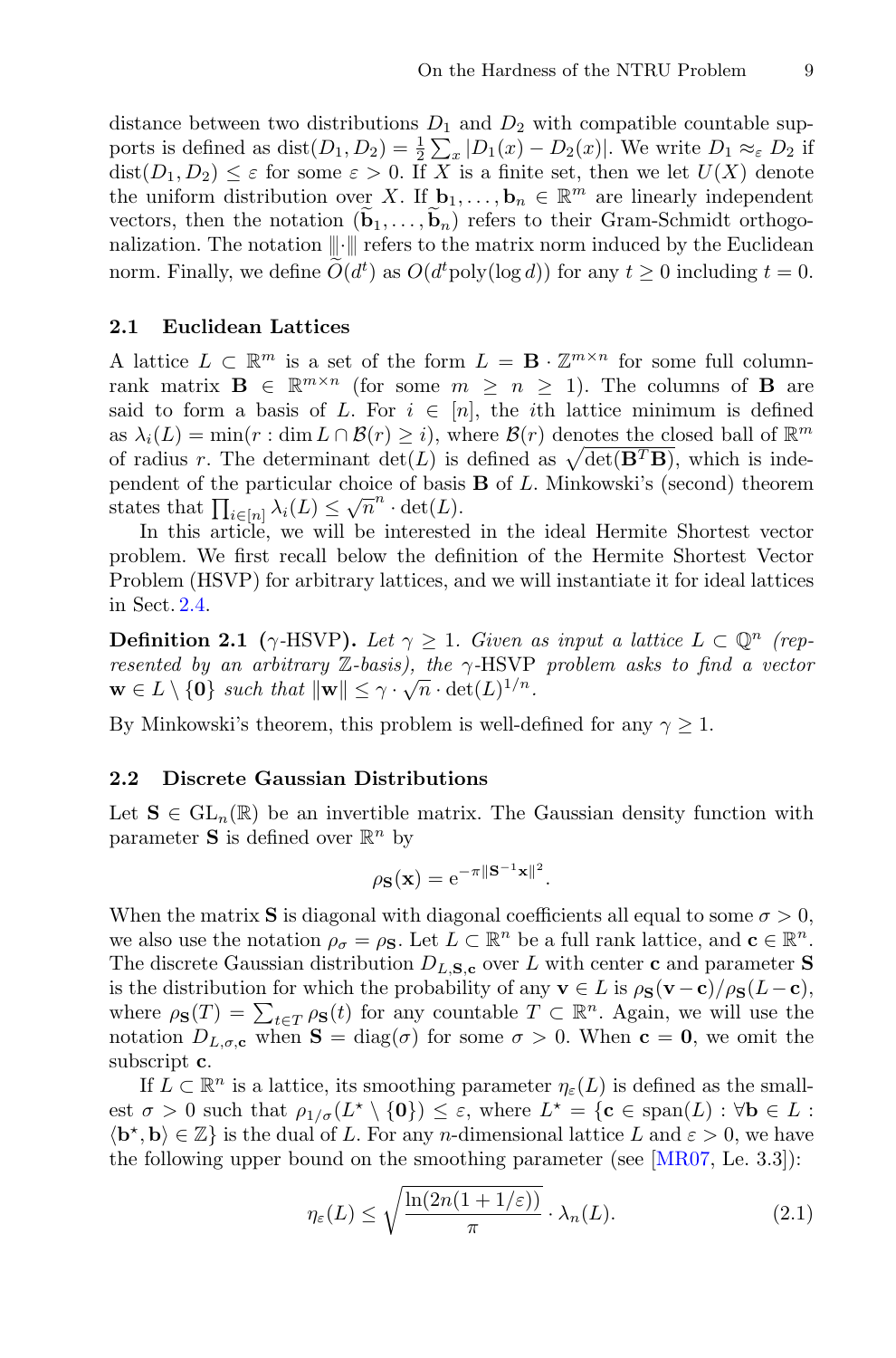The following Lemma (adapted from [\[GPV08](#page-30-7), Th. 4.1]) shows that one can efficiently sample (bounded) elements from a distribution that is statistically close to a discrete Gaussian distribution. A proof can be found in the full version.

<span id="page-7-2"></span>**Lemma 2.2.** *There exists a* ppt *algorithm that takes as input a basis*  $\mathbf{B}$  =  $(\mathbf{b}_1,\ldots,\mathbf{b}_n)$  *of an n-dimensional lattice* L, a parameter  $\sigma \geq \sqrt{n} \cdot \max_i ||\mathbf{b}_i||$ *a* efficiently sample (bounded) elements from a distribution that is st close to a discrete Gaussian distribution. A proof can be found in the full **Lemma 2.2.** *There exists a ppt algorithm that takes as input a b*  $(b_1$ and a center  $\mathbf{c} \in \text{Span}(L)$  and outputs a sample from a distribution  $D_{\mathbf{B},\sigma,\mathbf{c}}$  such *that* **Lemma 2.2.** There exis<br> **b**<sub>1</sub>,...,**b**<sub>n</sub>) of an n-dim<br>
and a center **c**  $\in$  Span(*L*)<br>
that<br>
•  $D_{L,\sigma,\mathbf{c}} \approx_{2^{-\Omega(n)}} \tilde{D}_{\mathbf{B},\sigma,\mathbf{c}}$ ; *for an n-dimensional lattice L, a parameter* $\sigma \ge$ **<br>
and a center <b>c**  $\in$  Span(*L*) and outputs a sample from a distribution<br> **v**  $D_{L,\sigma,\mathbf{c}} \approx_2 - \Omega(n) \widetilde{D}_{\mathbf{B},\sigma,\mathbf{c}}$ ;<br>
• for all  $\mathbf{v} \leftarrow \widetilde{D}_{B,\sigma,\mathbf{c}}$ , it

- 
- 

The following lemma bounds the statistical distance between two discrete Gaussian distributions over the same lattice  $L$ , depending on the distance between their centers and their parameter matrices. Similar results were already present in previous works, such as in  $[Reg09, Claim 2.2]$  $[Reg09, Claim 2.2]$  for 1-dimensional continuous Gaussian distributions, and in the proof of [\[dBDPW20](#page-30-5), Th. 4.4] for the case of ideal lattices with specific parameters and centers. Since the following precise statement seems new, we provide a proof in the full version for the sake of completeness.

<span id="page-7-3"></span>**Lemma 2.3.** *Let*  $L \subset \mathbb{R}^n$  *be a full rank lattice*,  $\mathbf{S}_1, \mathbf{S}_2 \in \text{GL}_n(R)$  *be two invertible matrices and*  $\mathbf{c}_1, \mathbf{c}_2 \in \mathbb{R}^n$  *be two vectors. If*  $\eta_{1/2}(\mathbf{S}_1^{-1}L), \eta_{1/2}(\mathbf{S}_2^{-1}L) \leq 1/2$ , *then it holds that* mplet<br>mma<br>e ma<br>en it<br>dist(

$$
\text{dist}(D_{L,\mathbf{S}_1,\mathbf{c}_1},D_{L,\mathbf{S}_2,\mathbf{c}_2}) \leq 4\sqrt{n} \cdot \left( \sqrt{\|\mathbf{S}_2^{-1}\mathbf{S}_1 - \mathbf{I}_n\|} + \sqrt{\|\mathbf{S}_2^{-1}(\mathbf{c}_1 - \mathbf{c}_2)\|} \right).
$$

<span id="page-7-4"></span>The next lemma states that a lattice Gaussian distribution with sufficiently large standard deviation is almost uniform when reduced modulo a sublattice.

**Lemma 2.4** ( $[GPV08]$ , Cor. 2.8). *Let*  $L_1 \subseteq L_2$  *be two lattices of rank n. If*  $1 \geq \eta_{\varepsilon}(L_1)$  *for some*  $\varepsilon < 1/2$ *, then*  $(D_{L_2,1} \bmod L_1) \approx_{2\varepsilon} U(L_2 \bmod L_1)$ *.* 

#### <span id="page-7-1"></span>**2.3 Number Fields**

Let K be a number field of degree  $d \geq 2$  and  $K_{\mathbb{R}} = K \otimes_{\mathbb{Q}} \mathbb{R}$ . We let R denote its ring of integers. We identify any element of  $K$  with its canonical embedding vector  $\sigma: x \mapsto (\sigma_1(x), \ldots, \sigma_d(x))^T \in \mathbb{C}^d$ . This leads to an identification of  $K_{\mathbb{R}}$ with  $\{y \in \mathbb{C}^d : \forall i \in [r_{\mathbb{R}}], y_i \in \mathbb{R} \text{ and } \forall i \in [r_{\mathbb{C}}], \overline{y_{r_{\mathbb{R}}+2(i+1)}} = y_{r_{\mathbb{R}}+2i+1}\},\$  where  $r_{\mathbb{R}}$  and  $r_{\mathbb{C}}$  respectively denote the number of real and complex embeddings. Via this identification, the set  $K_{\mathbb{R}}$  is a real vector subspace of dimension d embedded in  $\mathbb{C}^d$ . In the following, for any element  $x \in R, K$  or  $K_{\mathbb{R}}$ , we will let  $||x||$ (resp.  $||x||_{\infty}$ ) denote the Hermitian norm (resp. infinity norm) of the vector  $\sigma(x) \in \mathbb{C}^d$ . The set  $\sigma(R)$  is a lattice, and the absolute field discriminant  $\Delta_K$  is defined as  $\Delta_K = |\det(\sigma(R))^2|$ .<sup>[1](#page-7-0)</sup> We have  $\Delta_K \geq (\pi/4)^d \cdot (d^d/d!)^2$ , which implies that we have  $d = O(\log \Delta_K)$ , for  $\Delta_K$  growing to infinity.

<span id="page-7-0"></span><sup>&</sup>lt;sup>1</sup> Note that in order to avoid having absolute values everywhere in the rest of the article, we define  $\Delta_K$  as the absolute value of the discriminant of K.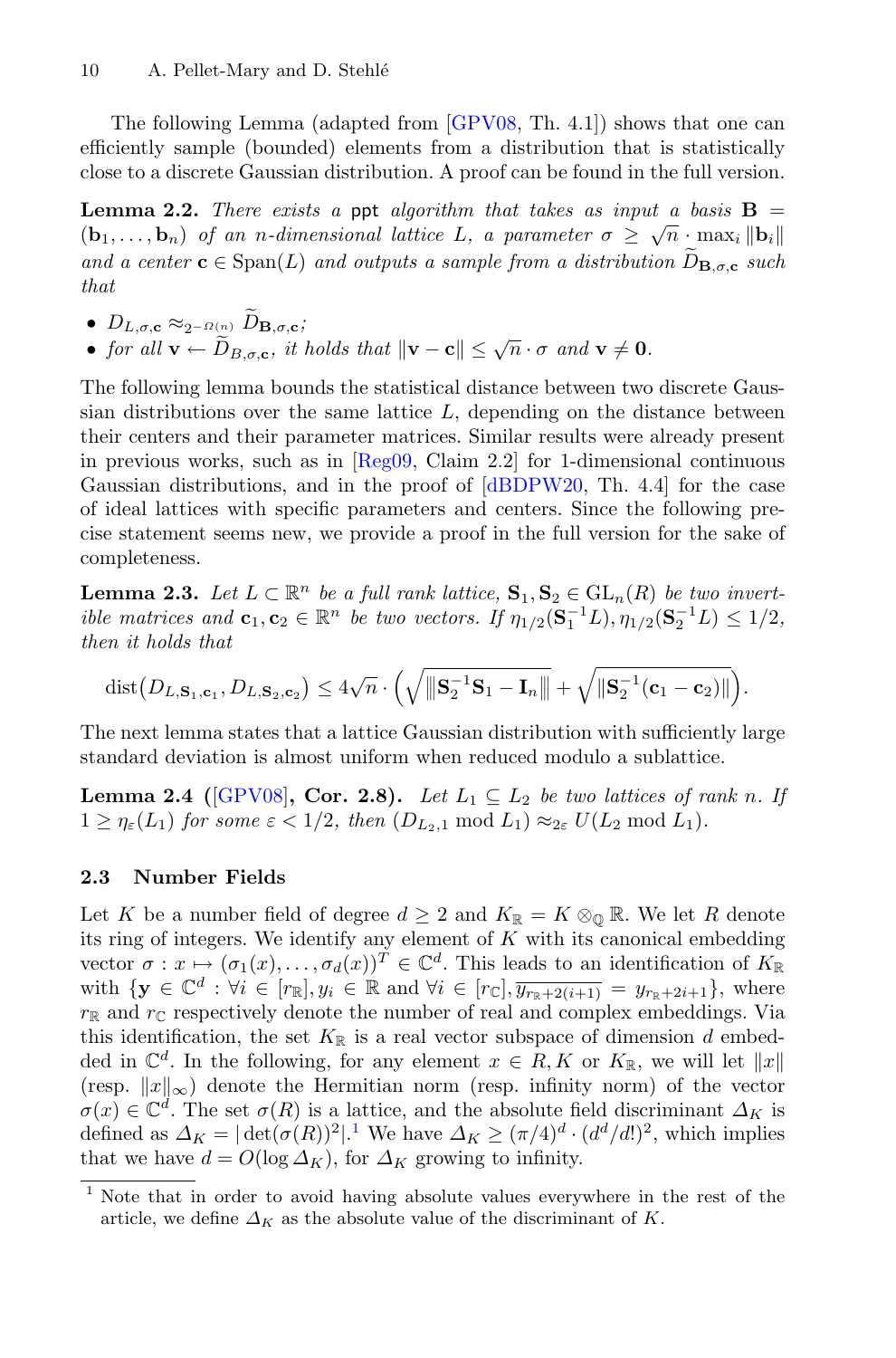$\prod_i |\sigma_i(x)|$ . Any non-zero element  $r \in R$  has algebraic norm  $\geq 1$ , which implies The (absolute value of the) algebraic norm of  $x \in K_{\mathbb{R}}$  is defined as  $\mathcal{N}(x) =$ in particular that  $||r||_{\infty} \geq 1$ .

In this work, we assume that we know a monic polynomial  $\Phi \in \mathbb{Z}[X]$  defining K and a Z-basis  $(r_1,\ldots,r_d)$  of R, where the  $r_i$ 's are represented by polynomials modulo  $\Phi$  (of degree  $\langle d \rangle$ ) with rational coefficients. Let  $D_{\Phi} > 0$  be the smallest integer such that  $D_{\Phi} \cdot r_i$  has integral coefficients for all i (i.e.,  $D_{\Phi}$ ) is the common denominator to all the  $r_i$  polynomials), then the bit-size of  $D_{\Phi}$ is polynomial in d and  $\|\Phi\|$ , where  $\|\Phi\|$  is the Euclidean norm of the vector of coefficients of  $\Phi$  (see for instance [\[Sut16](#page-32-6), Se. 12.4]).

We will assume that this basis has been LLL-reduced [\[LLL82\]](#page-31-9). We define  $\delta_K = \max_i ||r_i||_\infty$ . Since  $||r||_\infty \geq 1$  for all  $r \in R \setminus \{0\}$ , we know that  $\delta_K \geq 1$ . Using Minkowski's second theorem and the LLL-reducedness of  $(r_1,\ldots,r_d)$ , we have that  $\delta_K \leq \Delta_K^{O(1)}$ . In the case of cyclotomic number fields, taking the power coefficients of  $\Phi$  (see for instance [Sut16, Se. 12.4]).<br>
We will assume that this basis has been LLL-reduced [LLL82]. We define<br>  $\delta_K = \max_i ||r_i||_{\infty}$ . Since  $||r||_{\infty} \ge 1$  for all  $r \in R \setminus \{0\}$ , we know that  $\delta_K \ge 1$ .<br> We will also use the notation  $\{x\} = x - \lfloor x \rfloor$ . It holds that  $\|\{x\}\|_{\infty} \leq d/2 \cdot \delta_K$ , and hence that  $\|\{x\}\| \leq d^{3/2} \cdot \delta_K$ . have that  $\delta_K \leq \Delta_K^{O(1)}$ . In the case of cyclotomic number fibasis gives  $\delta_K = 1$ . For an element  $x = \sum_i x_i r_i \in K_{\mathbb{R}}$ , d<br>We will also use the notation  $\{x\} = x - \lfloor x \rfloor$ . It holds that<br>and hence that  $\|\{x\}\| \leq d^{3/2} \$ basis gives  $\delta$ <br>We will also<br>and hence there if<br>For a rat<br>size(x) =  $\sum$ <br>size(x) =  $\sum$ 

For a rational  $x = x_1/x_2$  with  $x_1, x_2 \in \mathbb{Z}$  and  $gcd(x_1, x_2) = 1$ , we define size(x) = 1 + log|x<sub>1</sub>| + log|x<sub>2</sub>|. For an element  $x = \sum_i x_i r_i \in K$ , we define  $size(x) = \sum_{i} size(x_i)$ . The following lemma shows that if we have a sufficiently precise approximation to an embedding of  $x \in K$ , then one can recover x exactly. This seems folklore, but as we were unable to find a proof, we provide one in the full version. The result and the proof strategy are mentioned in [\[Coh00,](#page-30-8) Se. 6.2.4] in the context of quadratic fields and in Roblot's PhD thesis [\[Rob97\]](#page-32-7) (just after Lemma 2.14). But both references are very brief on the topic. We note that a detailed study was done on a p-adic counterpart in [\[Bel04a\]](#page-30-9). **Lemma 2.5.** *Let*  $k \leq d$  *arbitrary. There exists an algorithm that, given*  $\tilde{y}$  **Lemma 2.5.** *Let*  $k \leq d$  *arbitrary. There exists an algorithm that, given*  $\tilde{y}$  **Lemma 2.5.** *Let*  $k \leq d$  *arbitrary. There ex that*  $|\tilde{y} - \sigma_k(x)| \leq 2^{-p}$  *for some*  $x \in K$  *and some*  $p \geq \text{poly}(k)$  (just after Lemma 2.14). But both references are very brief on the topic. We note that a detailed study was done on a **p**-adic counterpart in [Bel04

<span id="page-8-1"></span>**Lemma 2.5.** Let  $k \leq d$  arbitrary. There exists an algorithm that, given  $\widetilde{y}$  such  $size(x)$ *), recovers* x *as a rational linear combination of the basis*  $(r_1, \ldots, r_d)$  *of* R *in* ppt *with respect to* p*.*

#### <span id="page-8-0"></span>**2.4 Ideals and Modules**

*Ideals.* An integral ideal I is a subset of R that is stable by addition and by multiplication with any element of R. A fractional ideal is a subset of  $K$  of the form  $x \cdot I$  for some  $x \in K$  and some integral ideal  $I \subseteq R$ . We write  $\langle z \rangle$  the principal (fractional) ideal generated by  $z \in K$ . Using the canonical embedding, any non-zero fractional ideal of  $K$  is identified to a  $d$ -dimensional lattice, called ideal lattice. The algebraic norm of an integral ideal  $I \subseteq R$  is defined by  $\mathcal{N}(I) =$  $|R/I|$ . We extend the notation to a fractional ideal xI with  $x \in K$  and I and integral ideal, by setting  $\mathcal{N}(xI) = \mathcal{N}(x) \cdot \mathcal{N}(I)$ . For a non-zero fractional ideal  $I = I_1/2$  with  $I_1, I_2 \subseteq R$  and  $gcd(I_1, I_2) = R$ , we define the quantity size(I) :=  $\log(N(I_1)) + \log(N(I_2)).$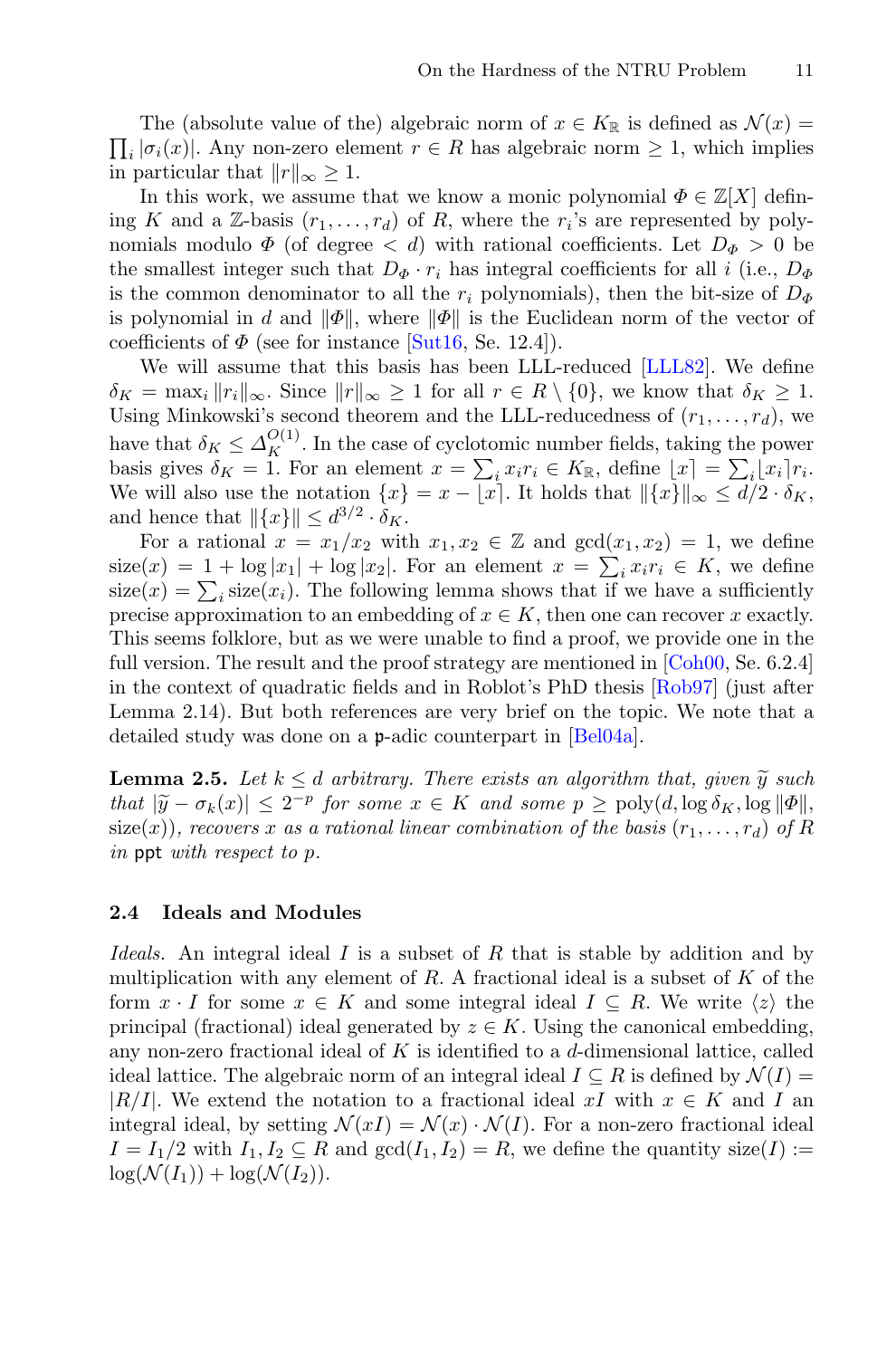*Two-Element Representation of an Ideal.* Any fractional ideal I can be generated by only two elements, i.e., there exist  $x, y \in K$  such that  $I = \langle x \rangle + \langle y \rangle$  (see, e.g., [\[Coh95,](#page-30-10) Prop. 4.7.7]). In fact, for any  $x \in I \setminus \{0\}$ , there exists  $y \in I$  such that  $I = \langle x \rangle + \langle y \rangle$ . The lemma below states that computing such a y, given as input  $(I, x)$ , can be done in probabilistic polynomial time.

<span id="page-9-0"></span>**Lemma 2.6 (Adapted from** [\[Bel04b](#page-30-11)]**, Alg. 6.15 and** [\[FS10](#page-30-12)]**, Th. 3).** *There exists a probabilistic algorithm taking a fractional ideal* I ⊂ K *and a non-zero*  $x \in I$  as inputs, computing  $y \in I$  such that  $I = \langle x \rangle + \langle y \rangle$ , and whose run-time *is polynomial in* size(x), size(I) and  $log(\Delta_K)$ .

*Proof.* Wlog, we can restrict the study to non-zero integral ideals. The algorithm is the same as the one given in [\[FS10](#page-30-12), Fig. 1], except that in Step 1, the element  $x_1$ is chosen to be x, rather than the first vector of a reduced basis. The correctness proof is unchanged. The upper bounds on the bit-sizes of the elements appearing during the algorithm execution do change, but one can check that all these bitsizes stay polynomial in size(x), as well as the other quantities related to I and K that were already present in [\[FS10\]](#page-30-12) (which are all polynomial in  $size(I)$ and  $\log \Delta_K$ ). So overall, the run-time remains polynomial in size(x), size(I) and  $\log \Delta_K$ .

*Algorithmic Problems Over Ideal Lattices.* The ideal-HSVP (or id-HSVP for short) problem is the HSVP problem restricted to lattices that are (fractional) ideal lattices. Using the fact that for an ideal lattice  $I \subset K$  we have  $\det(I) =$  $\sqrt{|\Delta_K| \cdot \mathcal{N}(I)}$ , the problem admits the following equivalent formulation.

**Definition 2.7** ( $\gamma$ -id-HSVP). Let  $\gamma \geq 1$ . Given as input a non-zero fractional *ideal* <sup>I</sup> <sup>⊂</sup> <sup>K</sup> *(represented by an arbitrary* <sup>Z</sup>*-basis), the* <sup>γ</sup>*-id-*HSVP *problem asks to find an element*  $\mathbf{w} \in I \setminus \{\mathbf{0}\}$  *such that*  $\|\mathbf{w}\| \leq \gamma \cdot \sqrt{d} \cdot \Delta_K^{1/(2d)} \cdot \mathcal{N}(I)^{1/d}$ .

Observe that  $\gamma$ -id-HSVP is equivalent to  $\gamma$ -SVP in ideal lattices, up to polynomial losses  $\leq \sqrt{d} \cdot \Delta_K^{1/(2d)}$  in the approximation factors  $\gamma$  and  $\gamma'$ , thanks to the inequalities

$$
\mathcal{N}(I)^{1/d} \le \lambda_1(I) \le \sqrt{d} \cdot \Delta_K^{1/(2d)} \cdot \mathcal{N}(I)^{1/d},
$$

which hold for any non-zero fractional ideal I. The approximation factor loss is polynomial when  $\Delta_K^{1/(2d)} \le \text{poly}(d)$ . If  $\gamma = \exp(\tilde{O}$  $\mathcal{N}(I)^{1/d} \leq \lambda_1(I) \leq \sqrt{d}$ .<br>which hold for any non-zero fractional idea<br>polynomial when  $\Delta_K^{1/(2d)} \leq \text{poly}(d)$ .<br>If  $\gamma = \exp(\tilde{O}(d^{\alpha}))$  for  $\alpha \in [0, 1]$ , then induction algorithms [\[Sch87](#page-32-0)], in time  $\exp(\tilde{O})$ 

If  $\gamma = \exp(\tilde{O}(d^{\alpha}))$  for  $\alpha \in [0, 1]$ , then Id-HSVP can be solved using lattice reduction algorithms [Sch87], in time  $\exp(\widetilde{O}(d^{1-\alpha}))$ . In [\[CDW21](#page-30-13)], Cramer, Ducas and Wesolowski obtained a heuristic quantum polynomial-time algorithm for  $\gamma =$  $\begin{array}{c} \text{when} \\ \text{polyne} \\ \text{reduct} \\ \text{and } \text{W} \\ \text{exp}(\widetilde{O}) \end{array}$  $\exp(\widetilde{O}(d^{1/2}))$  for cyclotomic fields. In [\[PHS19\]](#page-31-14), Pellet-Mary, Hanrot and Stehlé If  $\gamma = \exp(\tilde{O}(d^{\alpha}))$  for  $\alpha \in [0, 1]$ , then Id-HSVP can be solved using lattice<br>reduction algorithms [Sch87], in time  $\exp(\tilde{O}(d^{1-\alpha}))$ . In [CDW21], Cramer, Ducas<br>and Wesolowski obtained a heuristic quantum polynomial-ti reduction algorithm<br>reduction algorithm<br> $\exp(\widetilde{O}(d^{1/2}))$  for a quantum in time  $\exp(\widetilde{O}(d^{1/2}))$ in time  $\exp(\widetilde{O}((\log \Delta_K)^{1-2\alpha}))$  for any field K, where  $\alpha \in [0, 1/2]$  is arbitrary. They also propose a classical variant of their algorithm, achieving the same and wesolowski obtained a neuristic quantum polynomial-time algorithm for  $\gamma = \exp(\tilde{O}(d^{1/2}))$  for cyclotomic fields. In [PHS19], Pellet-Mary, Hanrot and Stehlé gave a quantum heuristic algorithm for  $\gamma = \exp(\tilde{O}((\log \Delta_K)^{\alpha+$ gave a quantum h<br>in time  $\exp(\widetilde{O}((\log \text{They aiso})^{\text{max}}))$ <br>They also propose<br>approximation factor and in time  $\exp(\widetilde{O})$ and in time  $\exp(\widetilde{O}(d^{\max(1/2,1-2\alpha)}))$  for cyclotomic fields. Both the classical and the quantum algorithms require an advice depending only on the field  $K$ , whose in time  $\exp(O((\log \Delta_K)^{-1}))$ <br>They also propose a classical<br>approximation factor  $\gamma$  in time<br>and in time  $\exp(\widetilde{O}(d^{\max(1/2,1-2)}))$ <br>the quantum algorithms require<br>bit-length is bounded as  $\exp(\widetilde{O})$ bit-length is bounded as  $\exp(\widetilde{O}((\log \Delta_K)^{1-2\alpha}))$ .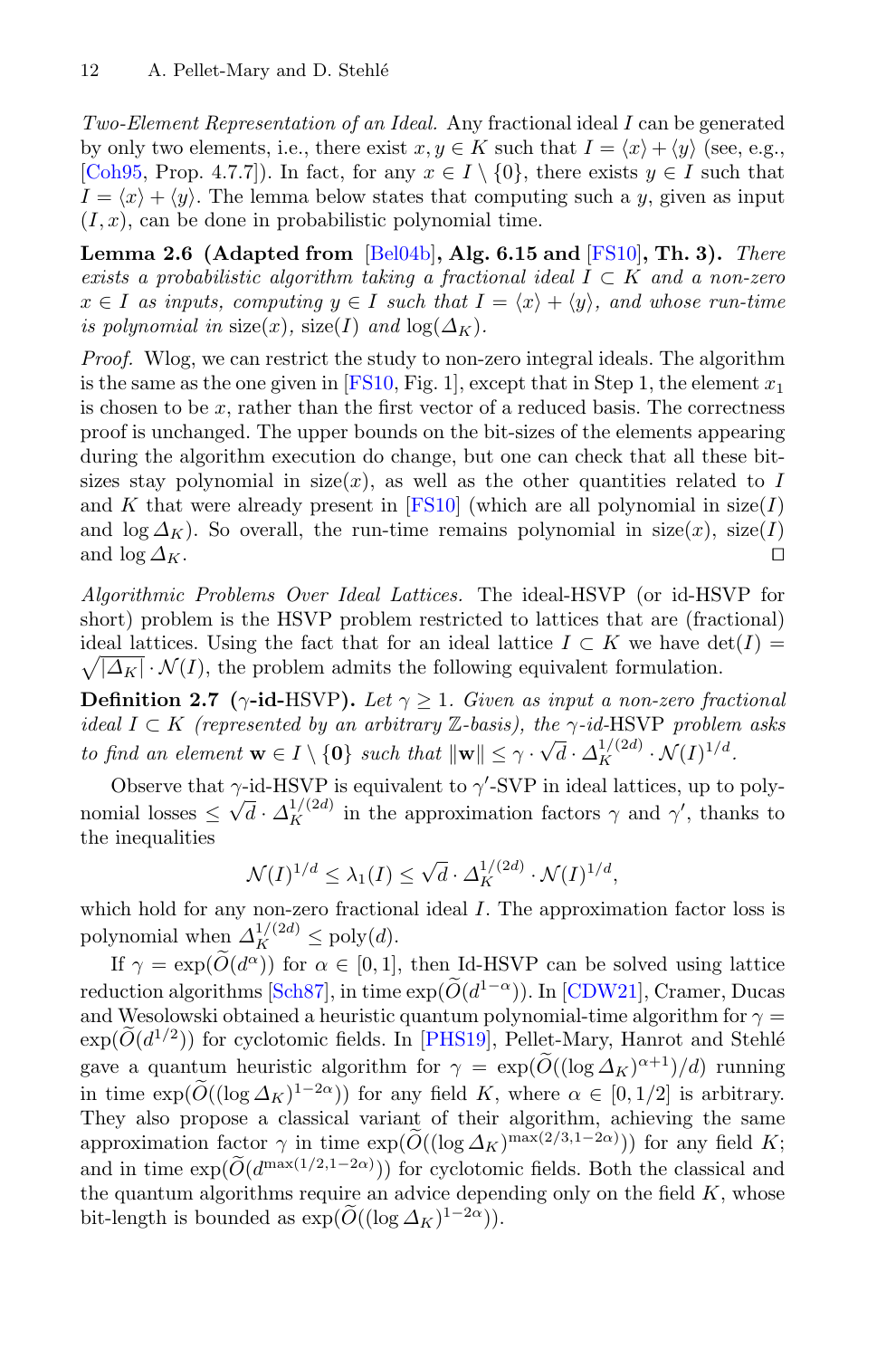*Smoothing Ideals.* The following lemma from [\[PRS17\]](#page-31-7) provides a sufficient condition for a diagonal matrix **S** to be above the smoothing parameter of an ideal lattice. matrix  $S$ <br>
7], **Le.** 6<br>
with pos

<span id="page-10-2"></span>**Lemma 2.8 (**[\[PRS17\]](#page-31-7), **Le. 6.9**). *Let*  $I \subset K$  *be a fractional ideal and*  $\mathbf{S} \in \mathbb{R}^{d \times d}$ *be a diagonal matrix with positive diagonal coefficients. Assume that*

$$
c:= (\prod_i S_{ii})^{1/d} \cdot (\mathcal{N}(I)\Delta_K)^{-1/d} \geq 1,
$$

*then*  $1 > \eta_{\varepsilon}(\mathbf{S}^{-1}I)$ *, where*  $\varepsilon = \exp(-c^2d)$ *.* 

*Modules.* For  $\ell \geq k \geq 1$ , a rank-k module  $M \subset K_{\mathbb{R}}^{\ell}$  is a set of the form  $M =$  $\mathbf{b}_1 I_1 + \ldots + \mathbf{b}_k I_k$  for some non-zero ideals  $(I_i)_i$  and some  $K_{\mathbb{R}}$ -linearly independent then  $1 \geq \eta_{\varepsilon}(\mathbf{S}^{-1}I)$ , wh<br> *Modules*. For  $\ell \geq k \geq$ <br> **b**<sub>1</sub> $I_1 + \ldots + \mathbf{b}_k I_k$  for son<br>
vectors  $(\mathbf{b}_i)_i$  (i.e., if  $\sum$  $i_j y_i \mathbf{b}_i = \mathbf{0}$ , then all  $y_i$ 's must be 0). The tuple  $((I_i, \mathbf{b}_i))_i$  is called a pseudo-basis of M. If M admits a pseudo-basis for which all the  $I_i$ 's are equal to R, then M is called free. We define  $det(M)$  as the determinant of M when identified with a kd-dimensional lattice via the canonical embedding  $\sigma$ . For any pseudo-basis  $((I_i, \mathbf{b}_i))_i$  of M, we have then all  $y_i$  s must be  $0$ ,<br>admits a pseudo-basis :<br>e. We define det(*M*) as<br>isional lattice via the of *M*, we have<br> $\frac{k}{K} \cdot \mathcal{N} \left( \det_{K_{\mathbb{R}}} (\overline{\mathbf{B}}^T \mathbf{B}) \prod_{i=1}^{K}$ 

$$
\det(M)^2 = \Delta_K^k \cdot \mathcal{N}\Big(\det_{K_{\mathbb{R}}}(\overline{\mathbf{B}}^T \mathbf{B}) \prod_i I_i^2\Big),\tag{2.2}
$$

where  $\det_{K_{\mathbb{R}}}$  is the determinant of a square matrix over  $K_{\mathbb{R}}$ .

#### **2.5 Oracle Hidden Center Problem**

In the search to decision reduction from Sect. [5,](#page-21-1) we will make use of the OHCP technique from [\[PRS17\]](#page-31-7). The proof of Proposition [2.10](#page-10-0) is provided in the full version.

<span id="page-10-1"></span>**Definition 2.9 (Oracle Hidden Center Problem** [\[PRS17](#page-31-7)]**, Def. 4.3).** *Let*  $\varepsilon, \delta \in (0,1)$  and  $\beta \geq 1$ . An OHCP instance consists in a scale parameter  $D > 0$ *and a randomized oracle*  $\mathcal{O}: \mathbb{R}^k \times \mathbb{R}_{\geq 0} \to \{0, 1\}$  *such that, for all*  $\mathbf{z} \in \mathbb{R}^k$  *with*  $\|\mathbf{z} - \mathbf{z}^*\| \leq \beta D$  *and*  $t \in \mathbb{R}_{\geq 0}$ , *it holds that*  $\Pr(\mathcal{O}(\mathbf{z}, t) = 1) = p(t + \log \|\mathbf{z} - \mathbf{z}^*\|)$ , *where*  $z^* \in \mathbb{R}^k$  *is an unknown center satisfying*  $\delta D \le ||z^*|| \le D$  *and*  $p(\cdot)$  *is* an unknown function. The goal of the OHCP is to recover  $\tilde{z} \in \mathbb{R}^k$  such that  $\|\tilde{\mathbf{z}} - \mathbf{z}^*\| \leq \varepsilon D$ .

<span id="page-10-0"></span>**Proposition 2.10 (Adapted from** [\[PRS17](#page-31-7)]**, Prop. 4.4).** *There exists an algorithm that takes as input a parameter*  $\kappa \geq 20 \log(k+1)$ , the scaling param*eter* D *and the oracle*  $\mathcal{O}$  *of a* (exp( $-\kappa$ ), exp( $-\kappa$ ), 1 + 1/ $\kappa$ )*-OHCP instance in dimension* k*, and solves it with probability*  $\geq 1 - \exp(-\kappa)$ *, in time*  $\text{poly}(\kappa, k)$ *, provided the oracle*  $\mathcal O$  *satisfies the extra following conditions. For some*  $p_{\infty} \in [0,1]$ *and*  $t^* \geq 0$  *we have* 

*1.*  $p(s^*) - p_\infty \geq 1/\kappa;$ 2.  $|p(t) - p_{\infty}| \leq 2 \exp(-t/\kappa)$  *for any*  $t \geq 0$ *; 3. for any*  $t_1, t_2 \geq 0$ , *it holds that*  $|p(t_1) - p(t_2)| \leq \kappa \sqrt{|t_1 - t_2|}$ ; *where*  $p(t) = Pr(O(0, t) = 1)$ *.*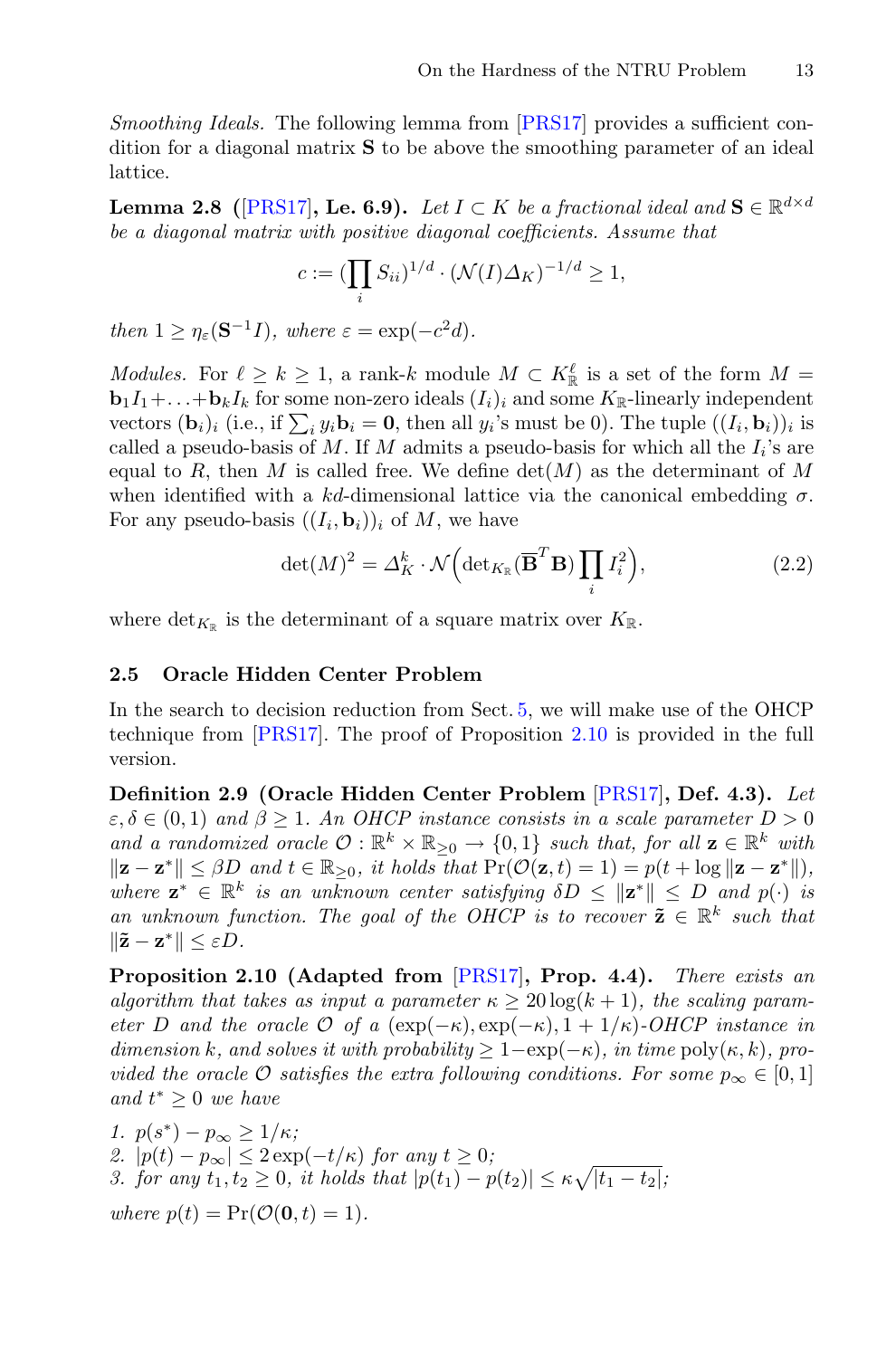## **3 Different Variants of the NTRU Problem**

In this section, we define the three variants of the NTRU problem that we will consider in this work.

#### **3.1 NTRU Instances**

We first define NTRU instances, which will be the inputs to the NTRU problem variants. We also consider the less standard case of tuple NTRU instances, which has also been considered in cryptographic constructions (see, e.g., the variant of the candidate cryptographic multilinear map from [\[GGH13](#page-30-4)] proposed in [\[LSS14](#page-31-8), Se. 6]). All definitions of this section readily extend to the tuple setting, in a manner that is consistent with the second part of Definition [3.1.](#page-11-0)

<span id="page-11-0"></span>**Definition 3.1** (( $\gamma$ ,  $q$ )**-NTRU** instance). Let  $q \geq 2$  *an integer and*  $\gamma > 0$  *a real number.* A  $(\gamma, q)$ -NTRU *instance is an element*  $h \in R_q$  *such that there exists*  $(f,g) \in R^2 \setminus \{(0,0)\}$  *with*  $g \cdot h = f \mod q$  *and*  $||f||, ||g|| \leq \sqrt{q}/\gamma$ . The pair  $(f,g)$ *is called a trapdoor of the* NTRU *instance* h*.*

*For*  $t \geq 1$  *and*  $\gamma$  *and*  $q$  *as above, a*  $(\gamma, q, t)$ *-tuple*-NTRU *instance is a tuple*  $(h_i)_{i\leq t} \in R_q$  such that there exists  $((f_i)_{i\leq t}, g) \in R^{t+1} \setminus \{(0,\ldots,0)\}$  with  $g \cdot h_i =$  $f_i \bmod q$  *and*  $\max_i ||f_i||, ||g|| \leq \sqrt{q}/\gamma$ .

For a uniform h in  $R_q$ , we will see below that the expected norm of a smallest trapdoor  $(f,g)$  is of the order of  $\sqrt{q}$  (up to factors depending on the field). Hence, the quantity  $\gamma$  of an NTRU instance measures the gap between the size of a short trapdoor of h and the size of a smallest trapdoor of h we would have expected if h was uniform modulo q. Note also that any  $(\gamma, q)$ -NTRU instance is also a  $(\gamma', q)$ -NTRU instance for any  $\gamma' \leq \gamma$  (the quantity  $\gamma$  is only a lower bound on the promised gap).

We now consider distributions over NTRU instances. To be useful for constructing cryptosystems, these distributions must be efficiently samplable and we also need to be able to sample, together with the NTRU instance  $h$ , a trapdoor  $(f, g)$  for h. This motivates the following definition.

**Definition 3.2**  $((\mathcal{D}, \gamma, q)$ -NTRU setup). Let  $q \geq 2$ ,  $\gamma > 0$  and  $\mathcal{D}$  a distri*bution over*  $(\gamma, q)$ -NTRU *instances.* A  $(D, \gamma, q)$ -NTRU *setup is a* ppt *algorithm (with respect to*  $\log q$  *and*  $\log \Delta_K$ *) sampling triples*  $(h, f, g) \in R_q \times R^2$  *such that* 

- *the marginal distribution of* h *is* D*,*
- $(f, g) \neq (0, 0)$  *and*  $||f||, ||g|| \leq \sqrt{q}/\gamma$ *,*
- $g \cdot h = f \mod q$ .

It was shown in [\[SS11\]](#page-32-1) that for power-of-2 cyclotomic fields, there exists a  $(D, \gamma, q)$ -NTRU setup with  $\mathcal{D} \approx_{2^{-\Omega(d)}} U(R_q^{\times})$  for any prime  $q \ge 5$  and some  $\gamma =$  $1/\text{poly}(d)$ . This was extended to any cyclotomic field in [\[WW18](#page-32-2)]. In such cases, the decision NTRU problem introduced below is information-theoretically hard, if we replace  $U(R_q)$  by  $U(R_q^{\times})$ . In this work, we rather focus on the case of  $\gamma \geq 1$ .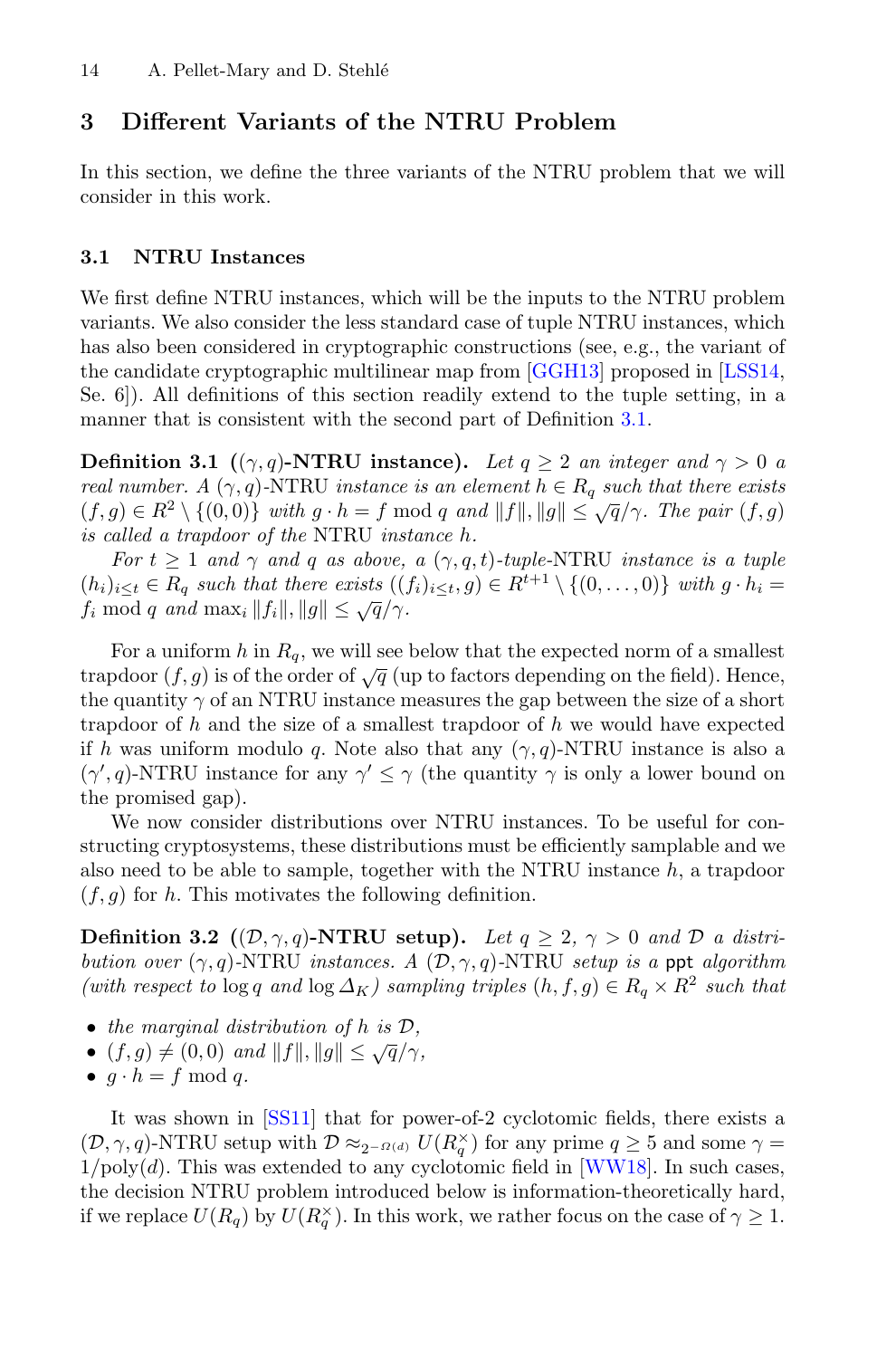#### **3.2 Decision NTRU Problem**

We can now define the decision variant of the NTRU problem.

**Definition 3.3**  $((\mathcal{D}, \gamma, q)$ **-dNTRU).** *Let*  $q \geq 2$ ,  $\gamma \geq 1$  *and*  $\mathcal{D}$  *a distribution over* ( $\gamma$ , q)-NTRU *instances. The* ( $D$ ,  $\gamma$ , q) *decisional* NTRU *problem* ( $(D, \gamma, q)$ ) dNTRU *for short*) asks to distinguish between samples from  $D$  and from  $U(R_q)$ . *The advantage of an algorithm* A *against the*  $(D, \gamma, q)$ -dNTRU *problem is defined as* **RU).** Let  $q \geq 2$ ,  $\gamma \geq 1$  and  $\mathcal{D}$ <br>he  $(\mathcal{D}, \gamma, q)$  decisional NTRU prob-<br>nguish between samples from  $\mathcal{D}$  and<br> $\mathcal{A}$  against the  $(\mathcal{D}, \gamma, q)$ -dNTRU prob-<br> $\mathcal{A}(h) = 1$   $\Pr_{u \leftarrow U(R_q)} (A(u) = 1)$ 

$$
Adv(\mathcal{A}) := \Big| \Pr_{h \leftarrow \mathcal{D}} (\mathcal{A}(h) = 1) - \Pr_{u \leftarrow U(R_q)} (\mathcal{A}(u) = 1) \Big|,
$$

*where the probabilities are also over the internal randomness of* A*.*

A reduction from dNTRU to sRLWE is sketched in [\[Pei16,](#page-31-6) Se. 4.4.4].

#### **3.3 Search NTRU Problems**

We consider two different search variants for the NTRU problem. The first one consists in finding a trapdoor  $(f,g)$  for an NTRU instance h such that  $||f||$ and  $\|q\|$  are as small as possible, whereas the second variant only asks to recover any multiple  $(x, g)$  (with  $x \in K$ ) of a small trapdoor  $(f, g)$ . We explain below why both variants may be of interest. Further, for both variants, the definition comes with worst-case and average-case flavours.

**Definition 3.4**  $((\mathcal{D}, \gamma, \gamma', q)$ -NTRU<sub>vec</sub>and  $(\gamma, \gamma', q)$ -wcNTRU<sub>vec</sub>). Let  $q \geq 2$ ,  $\gamma \geq \gamma' > 0$  and  $\mathcal{D}$  a distribution over  $(\gamma, q)$ -NTRU *instances. The*  $(\mathcal{D}, \gamma, \gamma', q)$ *average-case search* NTRU *vector problem (*(D, γ, γ , q)*-*NTRUvec *for short) asks, given as input some h sampled from*  $D$ , to compute a pair  $(f, g) \in R^2 \setminus \{(0, 0)\}$ *such that*  $g \cdot h = f \mod q$  *and*  $||f||, ||g|| \leq \sqrt{q}/\gamma'$ . The advantage of an algorithm A *against the*  $(D, \gamma, \gamma', q)$ -NTRU<sub>vec</sub> problem is defined as

$$
Adv(\mathcal{A}) = \Pr_{h \leftarrow \mathcal{D}} \left( \mathcal{A}(h) = (f, g) \text{ with } \begin{vmatrix} g \cdot h = f \bmod q \\ (f, g) \neq (0, 0) \\ \|f\|, \|g\| \leq \sqrt{q}/\gamma' \end{vmatrix}, \right)
$$

*where the probability is also over the internal randomness of* A*.*

*The*  $(\gamma, \gamma', q)$  *worst-case search* NTRU *vector problem*  $((\gamma, \gamma', q)$ -wcNTRU<sub>vec</sub> *for short) asks, given as input a*  $(\gamma, q)$ -NTRU *instance* h, to compute a pair  $(f,g) \in R^2 \setminus \{(0,0)\}$  such that  $g \cdot h = f \text{ mod } q$  and  $||f||, ||g|| \leq \sqrt{q}/\gamma'.$ 

Before describing the second search variant of the NTRU problem, we prove the following lemma, which states that all short trapdoors  $(f, g)$  of an NTRU instance h are K-multiples of one another.

<span id="page-12-0"></span>**Lemma 3.5.** *Let*  $q \geq 2$ ,  $\gamma > \sqrt{2}$  *and h be a*  $(\gamma, q)$ -NTRU *instance. Then, for all trapdoors*  $(f, g), (f', g') \in R^2 \setminus \{(0, 0)\}$  *with*  $||f||, ||g||, ||f'||, ||g'|| \le \sqrt{q}/\gamma$  *and*  $g \cdot h = f \mod q$ ,  $g' \cdot h = f' \mod q$ , it holds that  $(f, g) = x \cdot (f', g')$  for some  $x \in K$ .

*Equivalently, there exists a unique field element*  $h_K \in K$  *such that, for all trapdoors*  $(f,g) \in R^2 \setminus \{(0,0)\}$  *with*  $||f||, ||g|| \leq \sqrt{q}/\gamma$  *and*  $g \cdot h = f \mod q$ , *it holds that*  $f/g = h_K$  *(where the division is performed in* K *and not modulo q)*.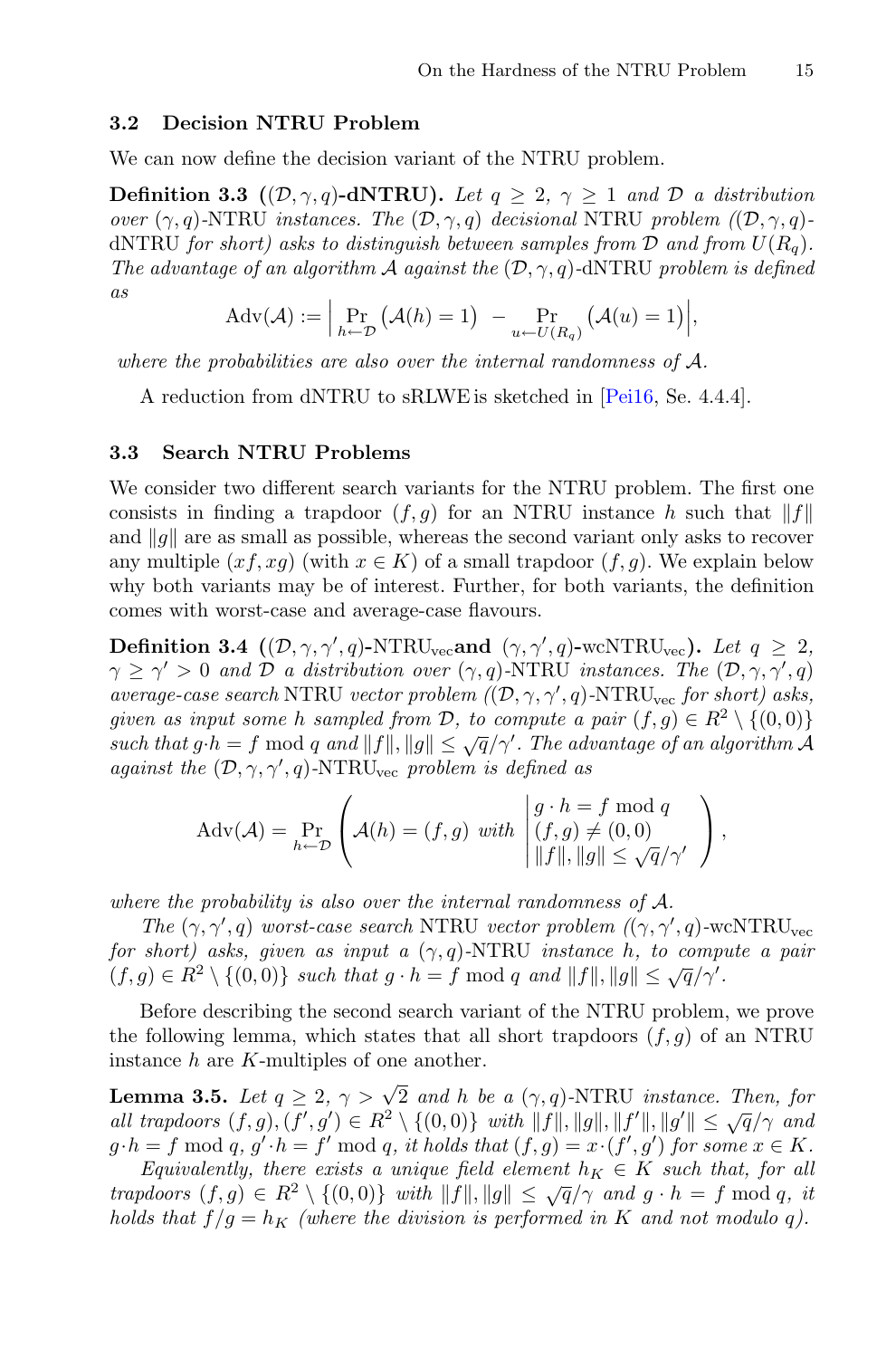*Proof.* Let  $(f, g)$  and  $(f', g')$  be as in the lemma statement. Then

$$
g' \cdot f = g' \cdot (g \cdot h) = g \cdot (g' \cdot h) = g \cdot f' \bmod q.
$$

This implies that  $g'f - gf' \in qR$ . Moreover, we know that  $||g'f - gf'|| \le ||g'|| \cdot$  $||f|| + ||g|| \cdot ||f'|| \leq 2q/\gamma^2 < q$  by assumption on  $\gamma$ . Since any non-zero element of R has euclidean norm at least 1, we conclude that all non-zero elements of  $qR$  have norm at least q, and so  $g'f - gf' = 0$  in K as desired. The equivalent formulation follows immediately by taking  $h_K = f/g$  for any short trapdoor  $(f, g)$ . Note that g must be invertible in K because otherwise  $g = 0$ , which implies that  $f \in qR$ <br>and so f cannot satisfy  $||f|| \le \sqrt{q}/\gamma$ . and so f cannot satisfy  $||f|| \leq \sqrt{q}/\gamma$ .

We now describe our second search variant of the NTRU problem. Since we have seen in Lemma [3.5](#page-12-0) that recovering a K-multiple of a short trapdoor is equivalent to recovering the (unique) element  $h_K$ , we will use this second approach in the description of the problem.

**Definition 3.6** (( $D, \gamma, q$ )-NTRU<sub>mod</sub> and ( $\gamma, q$ )-wcNTRU<sub>mod</sub>). Let  $q \ge 2, \gamma >$ √ 2 *and* D *a distribution over* (γ,q)*-*NTRU *instances. The* (D, γ,q) *search* NTRU *module problem (*(D, γ,q)*-*NTRUmod *for short) asks, given as input an* NTRU *instance* h *sampled from*  $D$ , to recover the unique field element  $h_K \in K$  *associated to* h *(as defined in Lemma [3.5\)](#page-12-0). The advantage of an algorithm* A *against the*  $(D, \gamma, q)$ -NTRU<sub>mod</sub> *problem is defined as* 

$$
Adv(\mathcal{A}) = \Pr_{h \leftarrow \mathcal{D}} \Big( \mathcal{A}(h) = h_K \Big),
$$

*where the probability is also over the internal randomness of* A*.*

*The*  $(\gamma, q)$  *worst-case search* NTRU *module problem*  $((\gamma, q)$ -wcNTRU<sub>mod</sub> *for short)* asks, given as input a  $(\gamma, q)$ -NTRU instance h, to recover the unique field *element*  $h_K \in K$  *associated to*  $h$ *.* 

We note that  $\text{NTRU}_{\text{mod}}$  is definitionally convenient in that the quantity  $h_K$ that we are looking for is unique. In NTRU<sub>vec</sub>, on the contrary, the short trapdoor  $(f,g)$  that we are looking for is far from being unique: it can always be multiplied by small elements of R to obtain other trapdoors. we are looking for is flat from<br>the set of  $R$  to obtain oth<br> $(\gamma, q)$ -NTRU instance  $h$ ,<br> $M_h := \begin{pmatrix} 1 & 0 \\ h & q \end{pmatrix} \cdot R^2 = \{$ 

Given a  $(\gamma, q)$ -NTRU instance h, one can construct the following free rank-2 module  $M_h$ :

$$
M_h := \begin{pmatrix} 1 & 0 \\ h & q \end{pmatrix} \cdot R^2 = \{ (g, f)^T \in R^2 \, | \, g \cdot h = f \bmod q \}.
$$

This module is called the NTRU-module associated to h. As a lattice, it has determinant det  $M_h = \Delta_K \cdot q^d$  and dimension 2d. If it were a generic lattice with such determinant and dimension, we would heuristically expect that its minimum is  $\mathcal{O}(\sqrt{d} \cdot \Delta_K^{1/(2d)} \cdot \sqrt{q})$ . However, since h is a  $(\gamma, q)$ -NTRU instance with  $\gamma > \sqrt{2}$ , we know that there exists an unexpectedly short vector  $(g, f)^T$ in the module  $M_h$ . This short vector is not unique, any small multiple  $(rg, rf)^T$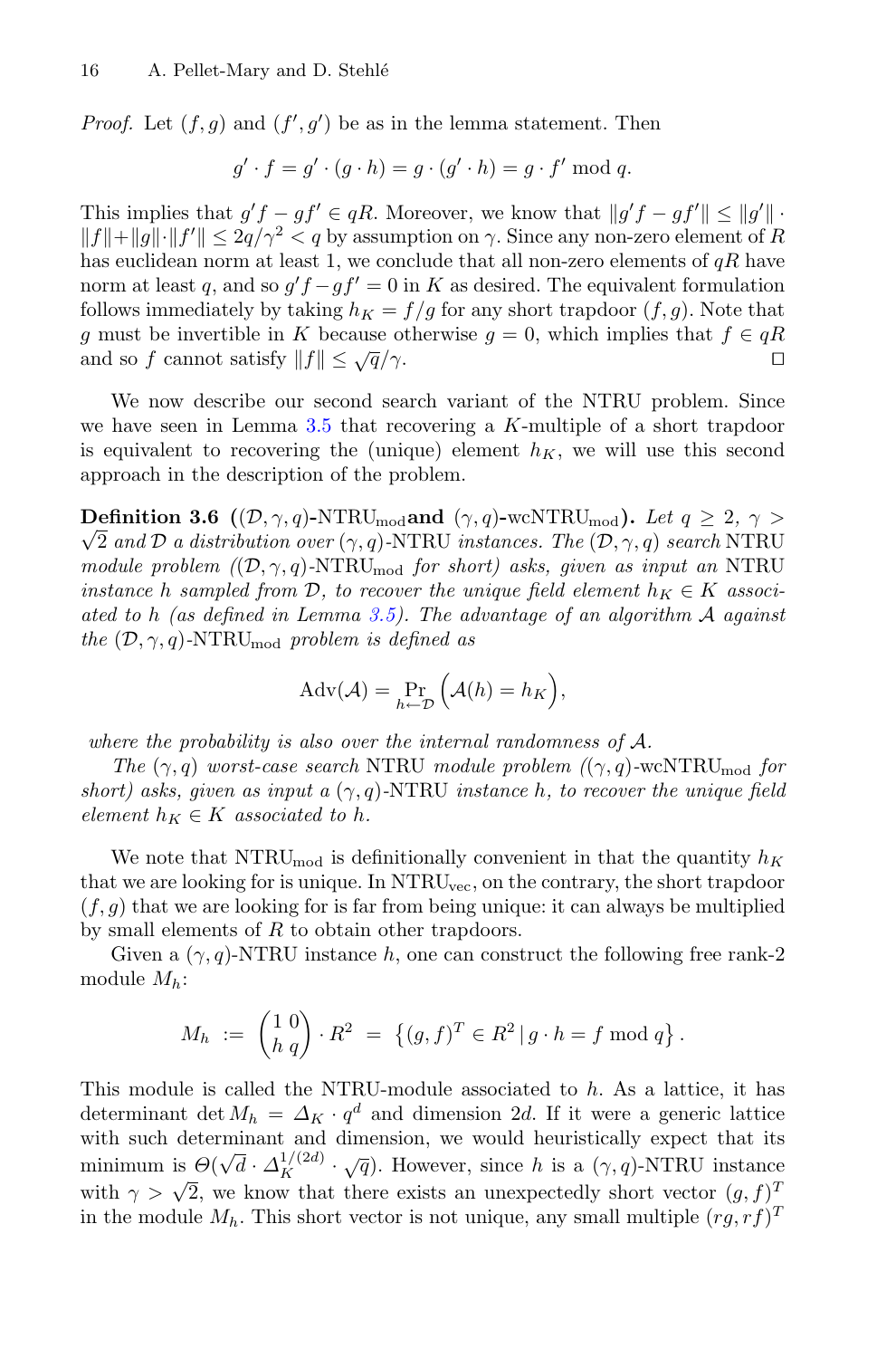with  $r \in R$  small is also a short vector of  $M_h$ . However, Lemma [3.5](#page-12-0) implies that the module spanned by all these short vectors has rank 1 and is unique. Moreover, since this module contains unexpectedly short vectors, it will have an unexpectedly small volume. Summing up, the rank-2 module  $M_h$  has multiple unexpectedly short vectors and a unique unexpectedly short rank-1 sub-module. NTRU<sub>vec</sub> asks to find any of the unexpectedly short non-zero vectors of  $M_h$ , whereas NTRU<sub>mod</sub> asks to recover the unique short rank-1 sub-module (hence the names "NTRU vector" and "NTRU module").

#### <span id="page-14-0"></span>**3.4 Elementary Relations Between the Different NTRU Problems**

 $\text{NTRU}_{\text{mod}}$  and  $\text{NTRU}_{\text{vec}}$  respectively reduce to their worst-case counterparts. The proof of the following lemma is similarly direct.

**Lemma 3.7.** *Let*  $q \geq 2$ ,  $\gamma \geq \gamma' > \sqrt{2}$ *. Then there exists a ppt reduction from*  $(\gamma, q)$ -wcNTRU<sub>mod</sub> to  $(\gamma, \gamma', q)$ -wcNTRU<sub>vec</sub>. In the average-case setup, the reduc*tion preserves the distribution of instances.*

If one assumes that ideal-HSVP is easy, then the latter admits a converse result. The proof of the following lemma is available in the full version.

**Lemma 3.8.** Let  $q \geq 2$ ,  $\gamma \geq \gamma' > \sqrt{2}$  and  $\varepsilon > 0$ . Then there exists a ppt *reduction from*  $(\gamma, \gamma_{\text{vec}}, q)$ -wcNTRU<sub>vec</sub> *to*  $(\gamma, q)$ -wcNTRU<sub>mod</sub> *and*  $\gamma_{\text{hsvp}}$ -*id-*HSVP*, where*

$$
\gamma_{\text{vec}} = \frac{1}{(1+\varepsilon)\sqrt{2}\Delta_K^{1/(2d)}} \cdot \frac{\gamma}{\gamma_{\text{hsvp}}}.
$$

In the average-case setup, the NTRU<sub>mod</sub> and NTRU<sub>vec</sub> instance distributions are *identical.*

To reduce dNTRU to NTRU<sub>mod</sub>, it suffices to show that for a uniform h, we do not expect an unexpectedly short non-zero vector (or short rank-1 submodule) in  $M_h$ . The proof of the following lemma is available in the full version.

**Lemma 3.9.** Let  $q \geq 2$  be a prime that does not divide  $\Delta_K$ ,  $\gamma > 16 \cdot \sqrt{d}$ .  $\Delta_K^{1/(2d)}$  and D *a distribution over*  $(\gamma, q)$ -NTRU *instances. Then there exists a* ppt *reduction from*  $(D, \gamma, q)$ -dNTRU *to*  $(D, \gamma, q)$ -NTRU<sub>mod</sub>. Further, the reduction *makes a single call to the* NTRUmod *oracle, and if the advantage of the* NTRUmod *solver is*  $\varepsilon$ *, then the advantage of the resulting* dNTRU *solver is*  $\geq \varepsilon - 2^{-d}$ *.* 

The objective of the next two sections is to (partly) complete the picture by giving two more sophisticated reductions: a reduction from id-HSVP to NTRUvec and a reduction from NTRUmod to dNTRU.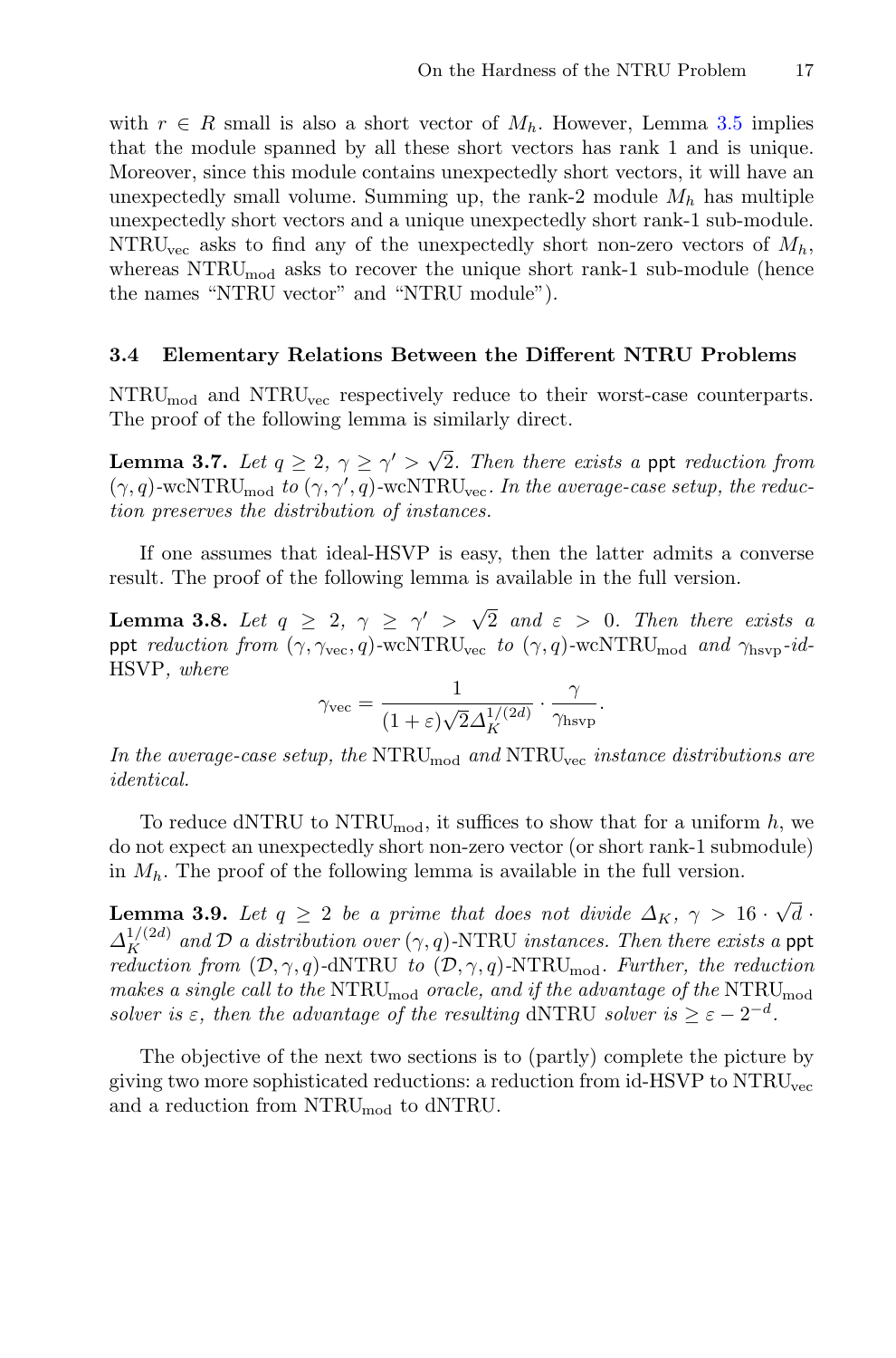## **4 Reduction from Ideal-HSVP to NTRUvec**

This section is devoted to reducing worst-case id-HSVP to average-case NTRUvec. For this purpose, we first exhibit a Karp reduction from worst-case id-HSVP to wcNTRU<sub>vec</sub>. This reduction is then enhanced by using the worst-case to average-case reduction for id-HSVP from [\[dBDPW20](#page-30-5)], resulting in a reduction from worst-case id-HSVP to average-case NTRU<sub>vec</sub>, where the NTRU<sub>vec</sub> average-case distribution is defined as the distribution obtained by applying the worst-case to worst-case reduction to the distribution on ideals from [\[dBDPW20\]](#page-30-5). In the process, we improve the reduction of  $[dBDPW20]$  to better suit our needs. We extend it to regimes in which it is not polynomial-time anymore, but allows to reach smaller values for the NTRU modulus  $q$ , and we show that it allows to sample from the average-case id-HSVP distribution along with a short non-zero element of the ideal (provided  $q$  is sufficiently large, or we have access to a quantum computer). The latter is important to allow to sample from the average-case distribution over NTRU instances, along with a trapdoor.

#### <span id="page-15-1"></span>**4.1 Transforming an Ideal Lattice into an NTRU Module**

In this section, we show how to efficiently 'embed' an ideal lattice into an NTRU module such that any sufficiently short vector of the NTRU module provides a short vector of the embedded ideal lattice. We first give an efficient reduction from ideal-HSVP to worst-case vectorial NTRU.

<span id="page-15-0"></span>**Theorem 4.1.** *Let*  $q \ge 2$  *and*  $\gamma \ge \gamma' > 0$  *with*  $\gamma \cdot \gamma' \cdot \sqrt{d} > 1$ *. Let*  $\gamma_{\text{hsvp}} =$  $4d\delta_K \cdot \gamma/\gamma'$ . There is a ppt *(Karp)* reduction from  $\gamma_{\text{hsep}}$ -id-HSVP to  $(\gamma, \gamma', q)$ wcNTRU<sub>vec</sub> for ideals  $I ⊆ R$  satisfying  $\mathcal{N}(I) ∈ [N/2^d, N]$ *, with*  $n_{\ell}$  $\ddot{\phantom{0}}$ 

$$
N = \left[ \left( \frac{\sqrt{q}}{\gamma \cdot d^{1.5} \cdot \delta_K \cdot \Delta_K^{\frac{1}{2d}}} \right)^d \right].
$$

Note that the reduction is restricted to integral ideals of bounded norms. The lower bound is not restrictive: given a non-zero integral ideal I such that  $\mathcal{N}(I) \leq N$ , we can scale it to the non-zero integral ideal  $I' = \lfloor (N/\mathcal{N}(I))^{1/d} \rfloor$ . I, which satisfies  $\mathcal{N}(I') \in [N/2^d, N]$  and for which a  $\gamma_{\text{hsvp}}$ -id-HSVP solution directly leads to a  $\gamma_{\rm hsvp}$ -id-HSVP solution for *I*. Concerning the upper bound restriction, the id-HSVP worst-case to average-case reduction from [\[dBDPW20](#page-30-5)] (as refined in Subsect. [4.2\)](#page-18-0) shows that we can wlog focus on integral ideals I of norms  $N \approx 2^{d^{1+\alpha}}$  for some  $\alpha \in (0,1]$ . This impacts the choice of the NTRU modulus q.

Let us now focus on the problem parameters. If we put aside factors that depend only on the number field, we can set  $N^{1/d} \approx \sqrt{q}/\gamma$ , and we then obtain that  $\gamma_{\text{hsvp}} \approx \gamma/\gamma'$ . This means that the approximation factor (which is  $\gamma/\gamma'$  in the NTRU case) stays roughly the same, and that the root determinant of the NTRU module is  $\gamma$  times larger than the one of the ideal lattice.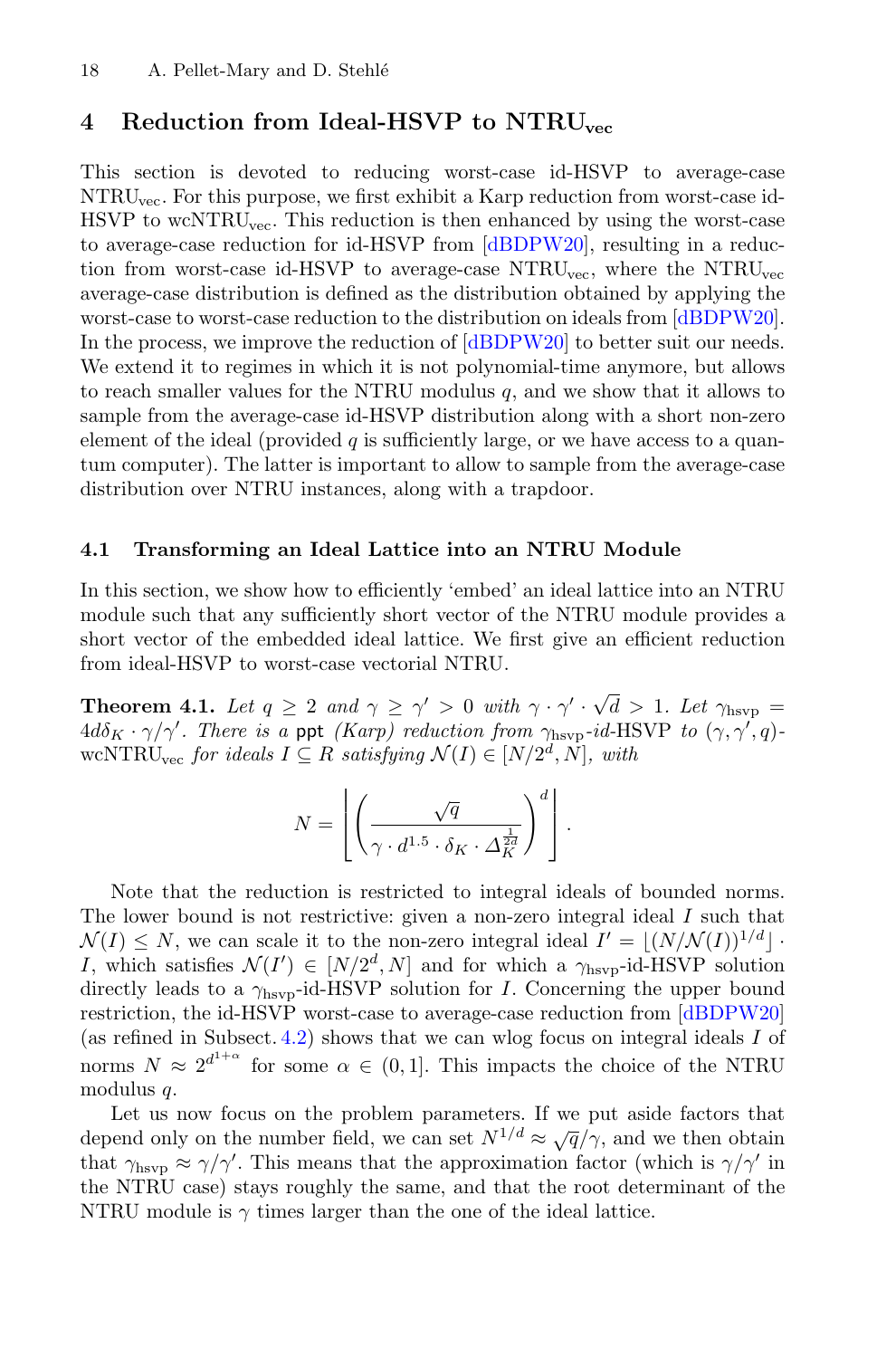**Algorithm 4.1.** Transforming an ideal lattice into an NTRU instance

**Input:** A  $\mathbb{Z}$ -basis of a non-zero ideal  $I \subseteq R$  and a modulus q. **Output:** An NTRU instance h. 1: Compute  $z \in K$  such that  $I = R \cap \langle z \rangle$  (see Lemma 4.2). 2: Let  $h = \lfloor q/z \rfloor \mod q \in R_q$ . 3: **return** h

<span id="page-16-0"></span>The transformation that embeds an ideal lattice into an NTRU module is described in Algorithm [4.1.](#page-16-0) In Lemma [4.3,](#page-16-1) we show some properties of Algorithm [4.1,](#page-16-0) which will be used to prove Theorem [4.1.](#page-15-0)

<span id="page-16-2"></span>**Lemma 4.2.** *There exists a ppt algorithm (in size(I) and*  $\log \Delta_K$ ) which, given *a* non-zero integral ideal I as input, computes  $z \in K$  such that  $I = R \cap \langle z \rangle$ .

*Proof.* If  $I = 0$ , then the algorithm returns  $z = 0$ . If  $I = R$ , it returns  $z = 1$ . We now assume that I is neither 0 nor R. Since  $I \subseteq R$ , it holds that  $1 \in I^{-1}$ . Let  $y \in I^{-1}$  be the output of the algorithm of Lemma [2.6,](#page-9-0) given  $(I^{-1}, 1)$  as input: we have  $I^{-1} = \langle 1 \rangle + \langle y \rangle$ . Note that  $I \neq R$  implies that  $y \neq 0$ . We then define  $z = 1/y$ , which fulfills our needs as  $J_1 \cap J_2 = (J_1^{-1} + J_2^{-1})^{-1}$  for any non-zero fractional ideals  $J_1$  and  $J_2$ .

When using Lemma [4.2](#page-16-2) in Algorithm [4.1,](#page-16-0) the element  $z$  is necessarily nonzero, as I is non-zero. The analysis of Algorithm  $4.1$  follows the intuition provided by the case of principal ideals (with a known generator) described in the introduction.

<span id="page-16-1"></span>**Lemma 4.3.** *Let*  $q \geq 2$  *and*  $I \subseteq R$  *a non-zero integral ideal. On input*  $(I, q)$ *, Algorithm*  $\sqrt{4.1}$  $\sqrt{4.1}$  $\sqrt{4.1}$  *outputs*  $h \in R_q$  *such that* 

- there exists a pair  $(f,g) \in R^2 \setminus \{(0,0)\}$  with  $g \cdot h = f \text{ mod } q$  and  $||f||, ||g|| \le$  $d^{1.5} \cdot \delta_K \cdot \Delta_K^{1/(2d)} \cdot \mathcal{N}(I)^{1/d}$ ;
- *for any pair*  $(f', g') \in R^2 \setminus \{(0, 0)\}$  *with*  $g' \cdot h = f' \text{ mod } q$  *and*  $||f'||_{\infty}, ||g'||_{\infty}$  $q/(d \cdot \delta_K \cdot \Delta_K^{1/(2d)} \cdot \mathcal{N}(I)^{1/d}),$  we have  $g' \in I \setminus \{0\}.$

*Moreover, Algorithm [4.1](#page-16-0) runs in time polynomial in* size(I), log q and log  $\Delta_K$ .

*Proof.* The run-time of the algorithm follows from Lemma [4.2.](#page-16-2) For the proofs of the two main statements, we consider  $g \in I \setminus \{0\}$  with minimal infinity norm. By Minkowski's bound, we have that  $||g||_{\infty} \leq \Delta_K^{1/(2d)} \cdot \mathcal{N}(I)^{1/d}$ .

We now prove the existence of f such that  $(f,g)$  is a short trapdoor for h. By multiplying  $g$  with  $h$ , we obtain

$$
g \cdot h = g \cdot \lfloor q/z \rceil = g \cdot q/z + f,
$$

with  $f := -g \cdot \{q/z\}$ . Since  $g \in I$  and  $z^{-1} \in I^{-1}$  (because  $I \subseteq \langle z \rangle$ ), we have that  $g \cdot q/z \in qR$ . This implies that  $f \in R$  and  $gh = f \mod q$ , as desired. Let us now compute an upper bound on the norm of f (we already know that  $||g|| \leq$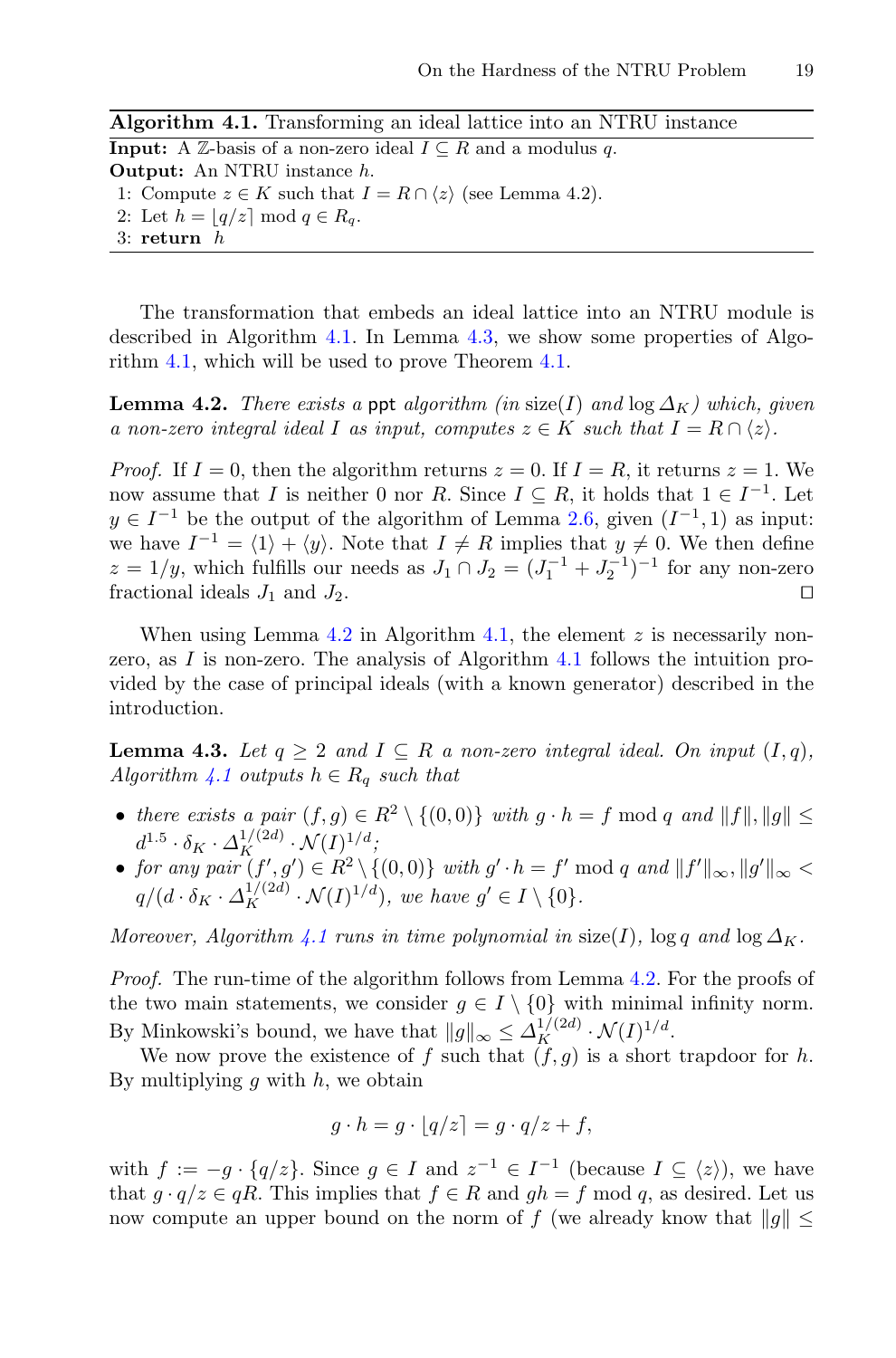$\sqrt{d} \cdot \Delta_K^{1/(2d)} \cdot \mathcal{N}(I)^{1/d}$ . We know from the preliminaries that  $\|\{q/z\}\|_{\infty} \leq d/2 \cdot \delta_K$ , from which we obtain:

$$
||f|| \le ||g|| \cdot (d \cdot \delta_K) \le d^{3/2} \cdot \delta_K \cdot \Delta_K^{\frac{1}{2d}} \cdot \mathcal{N}(I)^{\frac{1}{d}}.
$$

Let us now prove the second property of the lemma. Let  $(g', f') \in R^2 \setminus \{(0, 0)\}\$ be such that  $q' \cdot h = f' \bmod q$  and

$$
||f'||_{\infty}, ||g'||_{\infty} < \frac{q}{d \cdot \delta_K \cdot \Delta^{\frac{1}{2d}}_K \cdot \mathcal{N}(I)^{\frac{1}{d}}}.
$$

We first show that  $g' \neq 0$ . Assume by contradiction that  $g' = 0$ . Then  $f' = 0 \mod q$ , i.e.,  $f' \in qR$ . But any non-zero element of  $qR$  has infinity norm  $\geq q$ (using the fact that any non-zero element of R has infinity norm  $\geq 1$ ). Since we know that  $||f'||_{\infty} < q$ , we conclude that  $f' = 0$ , which contradicts the assumption that  $(f', g') \neq (0, 0)$ .

We now show that  $g' \in I$ . Recall that z is such that  $I = R \cap \langle z \rangle$ . Since we already know that  $g' \in R$ , it suffices to prove that  $g' \in \langle z \rangle$ , i.e., that  $g'/z \in R$ . By definition of  $h$ , we have:

$$
g' \cdot q/z = g' \cdot h + g' \cdot \{q/z\} = f' + g' \cdot \{q/z\} + q \cdot r,
$$

for some  $r \in R$ . Multiplying this equation by  $g/q$  (recall that g is a shortest non-zero vector of  $I$  for the infinity norm), we obtain

$$
g' \cdot g/z = (f' + g' \cdot \{q/z\}) \cdot g/q + g \cdot r.
$$

We have seen that  $g/z \in R$ , so that both terms  $g' \cdot g/z$  and  $g \cdot r$  are in R. We hence have that the term  $(f' + g' \cdot \{q/z\}) \cdot g/q$  must also belong to R. Further, we know that

$$
||(f' + g' \cdot \{q/z\}) \cdot g/q||_{\infty} \le (||f'||_{\infty} + ||g'||_{\infty} \cdot ||\{q/z\}||_{\infty}) \cdot ||g||_{\infty}/q
$$
  

$$
\le \max(||f'||_{\infty}, ||g'||_{\infty}) \cdot (1 + d/2 \cdot \delta_K) \cdot \Delta_K^{\frac{1}{2d}} \cdot \mathcal{N}(I)^{\frac{1}{d}}/q.
$$

By assumption, the above is  $\lt 1$ . Since no non-zero element of R has infinity norm  $\langle 1 \rangle$ , we conclude that  $f' + g' \cdot \{q/z\} = 0$ . This implies that  $g' \cdot q/z = q \cdot r$ .<br>Dividing this equality by q, we obtain that  $g'/z \in R$ , as desired. Dividing this equality by q, we obtain that  $g'/z \in R$ , as desired.

We are now ready to prove Theorem  $4.1$ .

*Proof (Theorem [4.1](#page-16-0)).* The reduction consists in calling Algorithm 4.1 on I and q to obtain some  $h \in R_q$ , then calling the wcNTRU<sub>vec</sub> oracle on h and returning the oracle output.

Let  $I \subseteq R$  be a  $\gamma_{\text{hsvp}}$ -id-HSVP instance satisfying  $\mathcal{N}(I) \in [N/2^d, N]$ , with N as in the theorem statement. The first statement of Lemma [4.3](#page-16-1) ensures that the element h computed by the reduction is a valid  $(\gamma, \gamma', q)$ -wcNTRU<sub>vec</sub> instance. The wcNTRU<sub>vec</sub> oracle hence outputs a pair  $(f', g') \in R^2 \setminus \{(0, 0)\}\$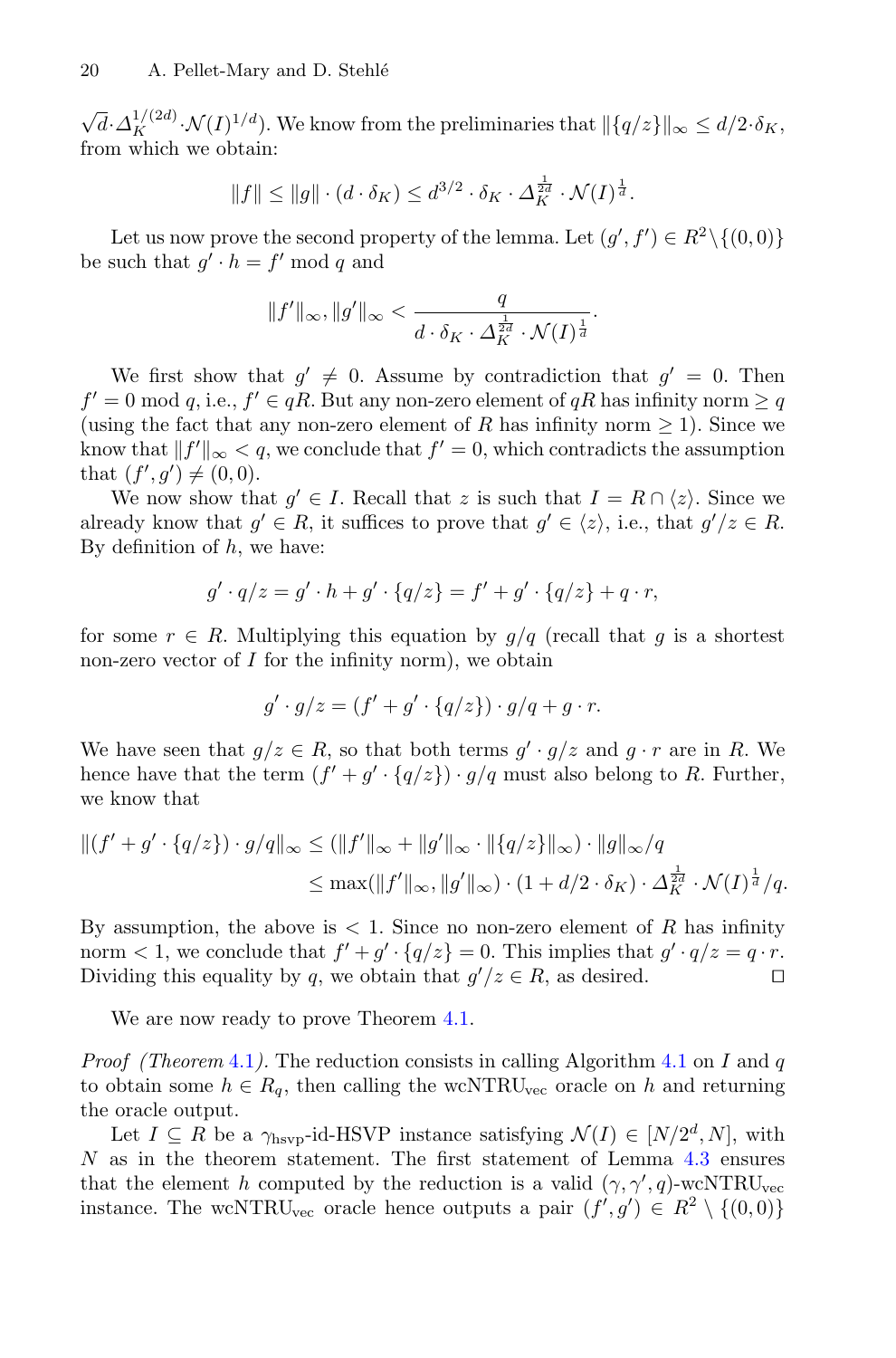such that  $g' \cdot h = f' \mod q$  and  $||f'||, ||g'|| \le \sqrt{q}/\gamma'$ . By the parameter conditions, the assumption of the second statement of Lemma [4.3](#page-16-1) holds. We hence have that  $g' \in I \setminus \{0\}$ . Further, by definition of N, the lower bound on  $\mathcal{N}(I)$  and definition of  $\gamma_{\rm hsvp}$ , we have

$$
\|g'\| \leq \frac{\sqrt{q}}{\gamma'} \leq \frac{2^{1/d} \cdot N^{\frac{1}{d}} \cdot \gamma \cdot d^{1.5} \cdot \delta_K \cdot \varDelta_K^{\frac{1}{2d}}}{\gamma'} \leq \gamma_{\mathrm{hsvp}} \cdot \sqrt{d} \cdot \varDelta_K^{\frac{1}{2d}} \cdot \mathcal{N}(I)^{\frac{1}{d}}.
$$

Note that we used the inequality  $|x| \geq x/2$ , which holds for any  $x \geq 1$ .

#### <span id="page-18-0"></span>**4.2 From Worst-Case id-HSVP to Average-Case id-HSVP**

In [\[dBDPW20](#page-30-5)], the authors gave a worst-case to average-case reduction for id-HSVP, for a certain average-case distribution of ideals. We adapt [\[dBDPW20,](#page-30-5) Th. 4.5] to Theorem [4.4](#page-18-1) below, so that it better fits with our application. We explain in the full version how to adapt the proof.

<span id="page-18-1"></span>**Theorem 4.4 (Adapted from** [\[dBDPW20](#page-30-5)]**, Th. 4.5, ERH).** *Let* K *a number field of degree d and*  $N \geq (12d^{1.5} \log d \cdot \delta_K \cdot \Delta_K^{1/(2d)})^d$  *an integer. Let*  $\gamma > 0$ *. There exist*  $\gamma' = \gamma \cdot O(d^{1.5} \Delta_K^{1/d})$ , a distribution  $\mathcal{D}_N^{\text{id-HSVP}}$  over non-zero integral *ideals of* K *of norm* ≤ N *and a reduction:*

- *from worst-case* γ *-id-*HSVP *for all fractional ideals of* K*,*
- *to average-case*  $\gamma$ -*id*-HSVP *for integral ideals distributed from*  $\mathcal{D}_N^{\text{id-HSVP}}$ .

*The reduction decreases the success probability by at most*  $2^{-\Omega(d)}$ *, makes a sin* $g$ le call to the average-case  $\gamma$ -id-HSVP *oracle*, and runs in time  $T^{\text{id-HSVP}}_{\beta}$  + poly( $\log N$ , size(I),  $\log \Delta_K$ ) *where* 

- I *is the input (worst-case) ideal;*
- $T_{\beta}^{\text{id-HSVP}}$  *is the time needed to solve id-HSVP with approximation factor*  $2^{d/\beta}$ *and*

$$
\begin{aligned}\n\text{(worst-case)} ideal; \\
\text{time needed to solve id-HSVP with approximate} \\
\beta &= \left\lceil \frac{d}{\log \left(N^{1/d} / (6d^{1.5} \log d \cdot \delta_K \cdot \Delta_K^{1/(2d)})\right)} \right\rceil.\n\end{aligned}
$$

*Moreover, there exist*  $N_0 = \text{poly}(\Delta_K^{1/d}, \delta_K, d)^d$  *and a* ppt *algorithm*  $A$  *(with bect* to  $\log N$  *and*  $\log \Delta_K$ *) such that, for all*  $N \ge N_0$ *, algorithm*  $A$  *samples*  $rs$  (*J, w*) *such that:*<br>the *ideal*  $J$  *is a respect to*  $\log N$  *and*  $\log \Delta_K$ *) such that, for all*  $N \geq N_0$ *, algorithm* A *samples pairs* (J, w) *such that: Horeover, there exist*  $N_0 = \text{poly}(\Delta_K^{1/d}, \delta_K, d)^d$  and a ppt algoritive respect to  $\log N$  and  $\log \Delta_K$ ) such that, for all  $N \ge N_0$ , algorithm pairs  $(J, w)$  such that:<br>
• the ideal *J* is a non-zero integral ideal of norm  $\le$ 

- *the ideal J is a non-zero integral ideal of norm*  $\leq N$ ;
- 
- the element  $w \in J \setminus \{0\}$  satisfies  $||w|| \leq \text{poly}(d, \delta_K, \Delta_K^{1/d}, 2^{\sqrt{\log \Delta_K + d \log d}})$ .  $\mathcal{N}(J)^{1/d}$ .

*If we have access to a factoring oracle or if*  $N \geq N_0' = N_0 \cdot 2^{O(d\sqrt{\log \Delta_K + d\log d})},$ *then we can reduce the size of* w *down to*  $||w|| \le \text{poly}(d, \delta_K, \Delta_K^{1/d}) \cdot \mathcal{N}(J)^{1/d}$ .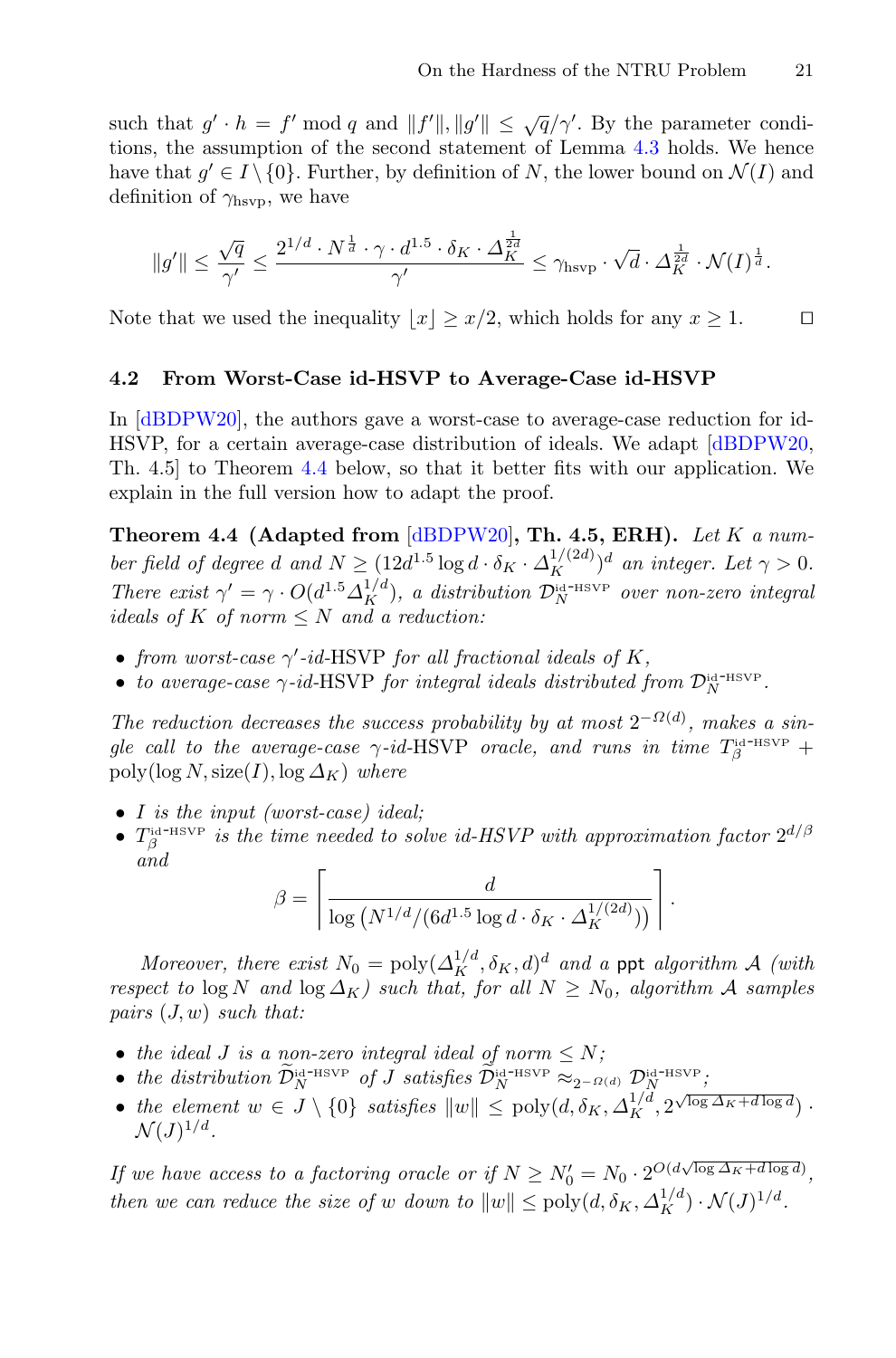Note that even though the reduction relies on a worst-case id-HSVP solver, the latter is with an approximation factor  $2^{d/\beta}$  which is typically much larger than  $\gamma'$ . This implies that  $T_{\beta}^{\text{id-HSVP}}$  is expected to be much smaller than the time needed to solve  $\gamma'$ -id-HSVP. Assume that  $\Delta_K^{1/(2d)}$  and  $\delta_K$  are both poly $(d)$ and that we use the lattice reduction algorithm from [\[Sch87\]](#page-32-0) with block size  $\beta$  to solve  $2^{d/\beta}$ -id-HSVP. It runs in time  $T_\beta^{\text{id-HSVP}} = 2^{O(\beta)}$  (up to a poly(log N, log  $\Delta_K$ ) factor). Then, it can be seen that the reduction is polynomial-time when  $N =$  $2^{\Omega(d^2)}$ ; it becomes more expensive when N is below this bound; and it ends up being  $2^{O(d)}$  when  $N \approx \text{poly}(d)^d$ . The run-time of the reduction can be improved using id-HSVP algorithms such as those mentioned in Subsect. [2.3.](#page-7-1) In all cases, we note that one can sample ideals J from  $\mathcal{D}_N^{\text{id-HSVP}}$ , together with a short vector of  $J$  in quantum polynomial time even for small  $N$ , and in classical polynomial time for larger N's (of the order of  $2^{O(d^{1.5}\sqrt{\log d})}$  if  $\Delta_K^{1/(2d)}$  and  $\delta_K$  are both  $poly(d)).$ 

All the ingredients for the proof of Theorem [4.4](#page-18-1) are present in [\[dBDPW20\]](#page-30-5), however the latter only considered the case of  $N \geq (2^d \cdot 6d^{1.5} \log d \cdot \Delta_K^{1/(2d)} \cdot \delta_K)^d$ , since this is the range of parameters for which the reduction runs in polynomial time. The generalization to smaller  $N$  and larger run-time is relatively immediate and is provided in the full version. A further difference with [\[dBDPW20\]](#page-30-5) is that the distribution  $\mathcal{D}_N^{\scriptscriptstyle{\text{id-HSVP}}}$  in [\[dBDPW20](#page-30-5)] is over the inverses of integral ideals (see [\[dBDPW20](#page-30-5), Le. 4.1]) whereas here it is more convenient to have a distribution over integral ideals. Finally, we also explain in the full version how to sample ideals from  $\mathcal{D}_N^{\text{id-HSVP}}$  with a somehow short vector.

### **4.3 An Average-Case Distribution of NTRU Instances**

<span id="page-19-2"></span>In this subsection, we define a distribution  $\mathcal{D}_{q,\gamma}^{\text{NTRU}}$  over  $(\gamma,q)$ -NTRU instances. This distribution is defined as the one being produced by Algorithm [4.2.](#page-19-0) In fact, **4.3 An Average-Case Distribution of NTRU Instances**<br>In this subsection, we define a distribution  $\mathcal{D}_{q,\gamma}^{\text{NTRU}}$  over  $(\gamma, q)$ -NT<br>This distribution is defined as the one being produced by Algorith<br>Algorithm [4.2](#page-19-0) actual Algorithm 4.2 actually provides a  $(\tilde{\gamma}, q)$ -NTRU setup for some  $\tilde{\gamma} \geq \gamma$ , i.e., the instance h can be sampled along with a trapdoor  $(f,g)$  that may be a little larger than a shortest one.

**Algorithm 4.2.** Sampling h from  $\mathcal{D}_{q,\gamma}^{\text{NTRU}}$  together with a trapdoor

**Input:** An integer  $q \ge 2$  and a real  $\gamma \ge 1$ **Output:** A triple  $(h, f, g) \in R_q \times R^2$ .  $\sqrt{q}$  $\setminus^d$ .

- 1: Let  $N =$  $\overline{\gamma \cdot d^{1.5} \cdot \delta_K \cdot \Delta^{1/(2d)}_K}$
- 2: Sample I from  $\widetilde{\mathcal{D}}_N^{\text{id-HSVP}}$  with  $v \in I \setminus \{0\}$  such that  $||v|| \le \text{poly}(d, \delta_K, \Delta_K^{1/d}) \cdot \mathcal{N}(I)^{1/d}$ (see Theorem  $4.4$ ).
- 3: Let  $I' = \lfloor (N/\mathcal{N}(I))^{1/d} \rfloor \cdot I$  and  $v' = \lfloor (N/\mathcal{N}(I))^{1/d} \rfloor \cdot v$ .
- 4: Run Algorithm [4.1](#page-16-0) on  $I'$ ; let  $h \in R_q$  be the output and z as in Algorithm [4.1.](#page-16-0)
- 5: Compute  $g = v'$  and  $f = -g \cdot \{q/z\}$ .
- <span id="page-19-1"></span><span id="page-19-0"></span>6: **return**  $(h, f, g)$ .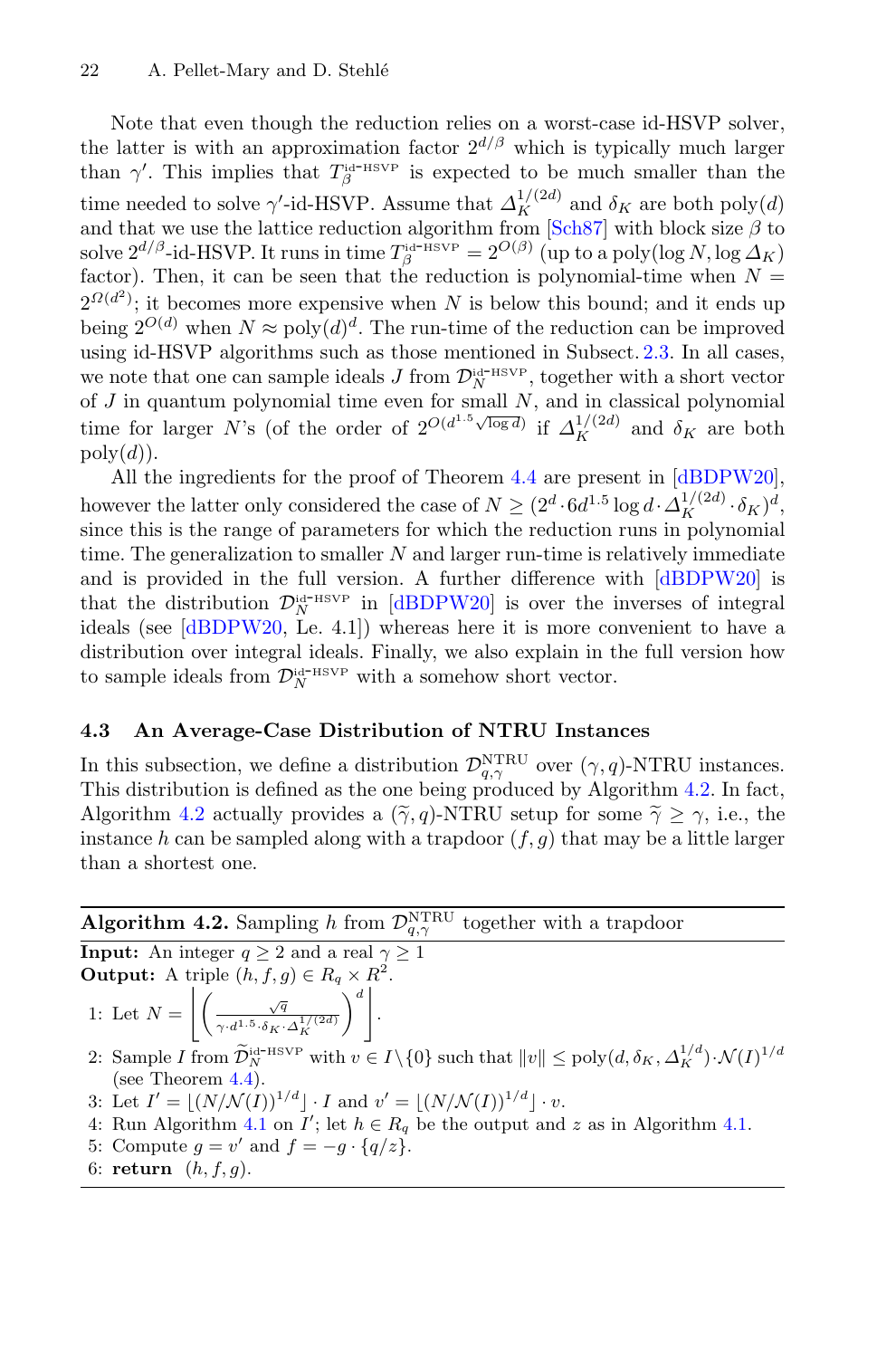**Lemma 4.5.** *There exist*  $\Gamma = \text{poly}(d, \delta_K, \Delta_K^{1/d})$  *and*  $\Gamma' = \Gamma \cdot 2^{O(\sqrt{\log \Delta_K + d \log d})}$ *such that if*  $\sqrt{q}/\gamma \geq \Gamma$  (resp.  $\sqrt{q}/\gamma \geq \Gamma'$ ), then Algorithm [4.2](#page-19-0) runs in quantum *(resp. classical) polynomial time (with respect to*  $\log q$  *and*  $\log \Delta_K$ ).

*Proof.* Let  $\Gamma = 2d^{1.5} \cdot \delta_K \cdot \Delta_K^{1/(2d)} \cdot N_0^{1/d}$  (resp.  $\Gamma' = 2d^{1.5} \cdot \delta_K \cdot \Delta_K^{1/(2d)} \cdot (N'_0)^{1/d}$ ), where  $N_0$  (resp.  $N_0'$ ) is as in the second part of Theorem [4.4.](#page-18-1) Note that we have  $\Gamma = \text{poly}(d, \delta_K, \Delta_K^{1/d})$  (resp.  $\Gamma' = \Gamma \cdot 2^{O(\sqrt{\log \Delta_K + d \log d})}$ ) as desired. Moreover, by definition of N and using the fact that  $\sqrt{q}/\gamma \ge \Gamma$  (resp.  $\sqrt{q}/\gamma \ge \Gamma'$ ), we have  $N \ge N_0$  (resp.  $N \ge N'_0$ ). Hence, by Theorem [4.4,](#page-18-1) one can sample  $(I, v)$  in Step 2 in quantum (resp. classical) time  $\text{poly}(\log N, \log \Delta_K) = \text{poly}(\log \Delta_K, \log q)$ .

By Theorem [4.4,](#page-18-1) we also know that the ideal  $I$  is non-zero and satisfies  $\mathcal{N}(I) \leq N$ , hence  $|(N/\mathcal{N}(I))^{1/d}| \neq 0$ . Therefore, the ideal I' computed at Step 3 is also non-zero, and  $v'$  is a non-zero element of  $I'$ . Thanks to Lemma [4.3,](#page-16-1) we know that Algorithm [4.1](#page-16-0) can be run on  $I'$  in time  $\text{poly}(size(I'), \log q, \log \Delta_K)$ . Since I' is integral and  $\mathcal{N}(I') \leq N \leq q^d$ , we conclude that size(I')  $\leq$  poly(log q, log  $\Delta_K$ ). Finally, computing f using the formula  $-g \cdot \{q/z\}$  can also be done in time poly(log q, log  $\Delta_K$ ), since the rounding operation in R is efficient. time poly(log q, log  $\Delta_K$ ), since the rounding operation in R is efficient.

Now that it is established that Algorithm [4.2](#page-19-0) terminates, we can formally define  $\mathcal{D}_{\gamma,q}^{\rm NTRU}$  as the distribution produced by the algorithm.

**Definition 4.6 (Distribution**  $\mathcal{D}_{q,\gamma}^{\text{NTRU}}$ ). Let  $q, \gamma$  as in Algorithm [4.2.](#page-19-0) The dis*tribution*  $D_{\gamma,q}^{\text{NTRU}}$  *over*  $R_q$  *is defined as the distribution of the element* h *produced by Algorithm [4.2](#page-19-0) on input*  $(q, \gamma)$ *.* 

<span id="page-20-0"></span>**Lemma 4.7.** *The support of the distribution*  $\mathcal{D}_{q,\gamma}^{\text{NTRU}}$  *is contained in the set of* (γ,q)*-*NTRU *instances.*

*Proof.* Let h be computed by Algorithm [4.2](#page-19-0) on input  $(q, \gamma)$ . By the first property of Lemma [4.3,](#page-16-1) there exists a trapdoor  $(f^*, g^*) \neq (0, 0)$  for h, with  $||f^*||, ||g^*|| \le$  $d^{1.5} \cdot \delta_K \cdot \Delta_K^{1/(2d)} \cdot \mathcal{N}(I')^{1/d}$ . We have  $\mathcal{N}(I') = \lfloor (N/\mathcal{N}(I))^{1/d} \rfloor^d \cdot \mathcal{N}(I) \leq N$ . Using the definition of N, we conclude that  $||f^*||, ||g^*|| \le \sqrt{q}/\gamma$ .

Algorithm [4.2](#page-19-0) gives a way to sample from  $\mathcal{D}_{q,\gamma}^{\text{NTRU}}$  together with a trapdoor.

**Lemma 4.8.** *Let*  $q, \gamma$  *as in Algorithm [4.2](#page-19-0) and*  $\Gamma$  (resp.  $\Gamma'$ ) *as in Lemma [4.5.](#page-19-1) If*  $\sqrt{q}/\gamma$ . *If*  $\sqrt{q}/\gamma$  *i C Algorithm 4.2 gives a way to sample from*  $\mathcal{D}_{q,\gamma}^{\text{NTRU}}$  *together with a trapdoor.<br> Lemma 4.8. <i>Let*  $q, \gamma$  *as in Algorithm 4.2 and*  $\Gamma$  *(resp.*  $\Gamma'$ *) <i>as in Lemma 4.5.*<br> *If Algorithm* [4.2](#page-19-0) gives a way to sample from  $\mathcal{D}_{q,\gamma}^{\text{NTRU}}$  together with a trapdo<br> **Lemma 4.8.** Let  $q, \gamma$  as in Algorithm 4.2 and  $\Gamma$  (resp.  $\Gamma'$ ) as in Lemma 4<br> *If*  $\sqrt{q}/\gamma \geq \Gamma$  (resp.  $\sqrt{q}/\gamma \geq \Gamma'$ ), then th

*Proof.* We have already seen in Lemma [4.5](#page-19-1) that Algorithm [4.2](#page-19-0) is quantum (resp. classical) ppt. We have seen in Lemma [4.7](#page-20-0) that  $\mathcal D$  is a distribution over  $(\gamma, q)$ -If  $\sqrt{q/\gamma} \geq I'$  (resp.  $\sqrt{q/\gamma} \geq I'$ ), then there exist  $\gamma = \gamma/\text{poly}(d, \delta_K, \Delta_K^2)$ <br>that Algorithm 4.2 is a  $(\mathcal{D}_{q,\gamma}^{\text{NTRU}}, \tilde{\gamma}, q)$ -NTRU quantum (resp. classical) set<br>Proof. We have already seen in Lemma 4.5 that Algo NTRU instances. It is hence a distribution over  $(\tilde{\gamma}, q)$ -NTRU instances, as  $\tilde{\gamma} \leq \gamma$ . We now show that the sampled pair  $(f,g) \neq (0,0)$  satisfies  $g \cdot h = f \mod q$  and  $||f||, ||g|| \leq \sqrt{q}/\gamma \cdot \text{poly}(d, \delta_K, \Delta_K^{1/d}).$ 

We have already seen that  $g = v'$  is non-zero. Moreover, by definitions of  $f = -g \cdot \{q/z\}$  and  $h = |q/z|$ , is holds that  $f = g \cdot h \mod q$  (see the proof of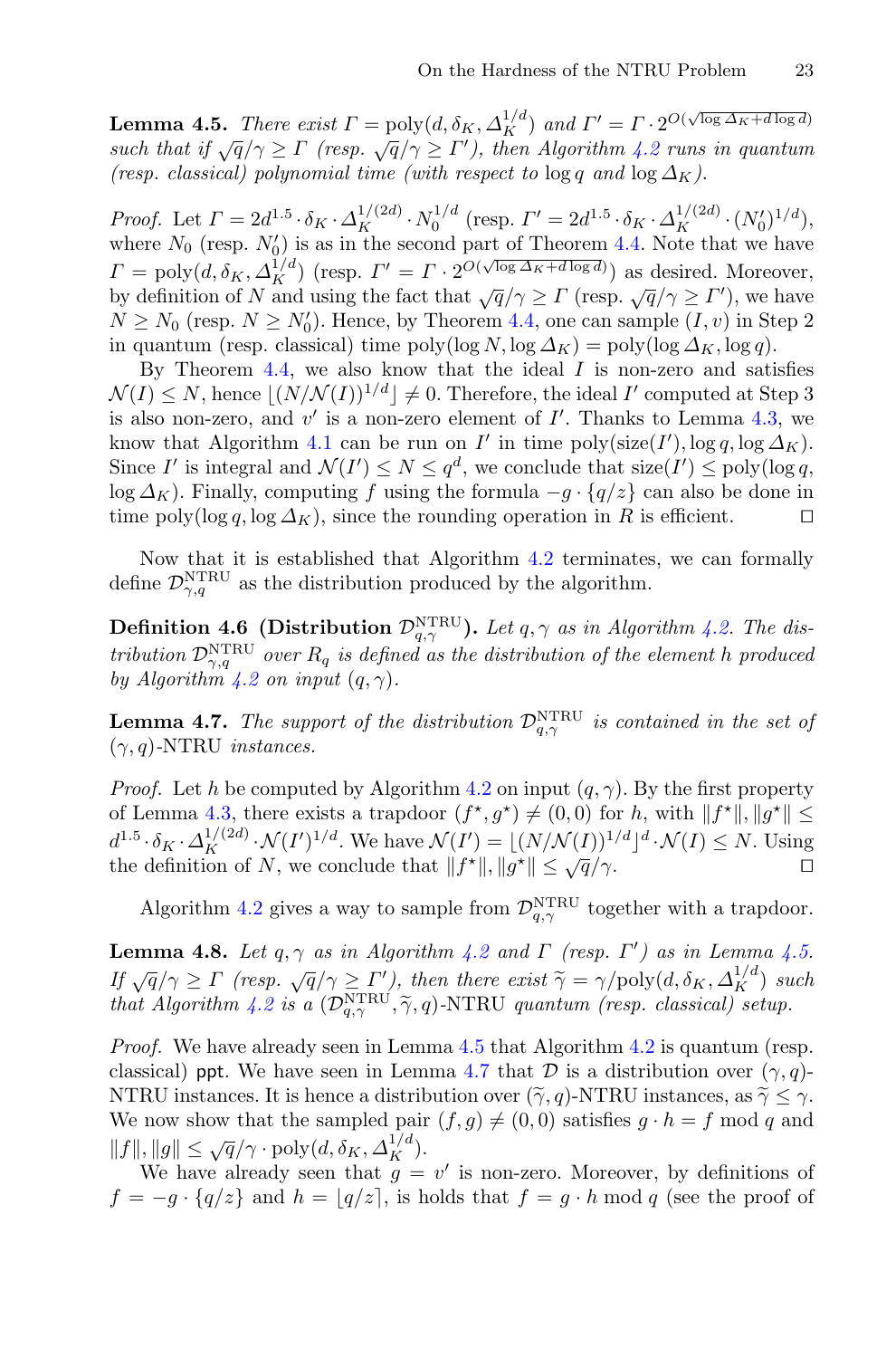Lemma [4.3\)](#page-16-1). Further, we have (successively using Theorem [4.4,](#page-18-1) the definition of  $I'$  and the definition of  $N$ :

$$
||g|| = ||v'|| \le \text{poly}(d, \delta_K, \Delta_K^{1/d}) \cdot \mathcal{N}(I')^{1/d} \le \text{poly}(d, \delta_K, \Delta_K^{1/d}) \cdot N^{1/d}
$$
  

$$
\le \text{poly}(d, \delta_K, \Delta_K^{1/d}) \cdot \frac{\sqrt{q}}{\gamma}.
$$

Moreover, by definition of f, we know that  $||f|| \le ||g|| \cdot (d \cdot \delta_K)$ . Hence, there Some  $\frac{d}{dx} \leq \text{poly}(d, \delta_K, \Delta_K^{1/d}) \cdot \frac{\sqrt{q}}{\gamma}$ .<br>Moreover, by definition of f, we know that  $||f|| \leq ||g|| \cdot (d \cdot \delta_K)$ . Hence, there exists some  $\tilde{\gamma} = \gamma/\text{poly}(d, \delta_K, \Delta_K^{1/d})$  such that  $||f||, ||g|| \leq \sqrt{q}/\tilde{\gamma}$ , as desired.  $\Box$ 

#### **4.4 From Average-Case id-HSVP to Average-Case NTRU**

By combining the results from Subsects. [4.1](#page-15-1) and [4.3,](#page-19-2) we obtain that, for wellchosen parameters, average-case id-HSVP for distribution  $\mathcal{D}_N^{\text{id-HSVP}}$  reduces to average-case NTRU<sub>vec</sub> for distribution  $\mathcal{D}_{q,\gamma}^{\text{NTRU}}$ . The proof of Theorem [4.9](#page-21-2) is available in the full version. This theorem can in turn be combined with Theorem [4.4](#page-18-1) to obtain a reduction from worst-case id-HSVP to average-case NTRU<sub>vec</sub>. ction from worst-case id-H

<span id="page-21-2"></span>**Theorem 4.9.** *Let*  $q \geq 2, \gamma \geq 1$  *and*  $\gamma' > 0$  *such that*  $\gamma \cdot \gamma' \cdot \sqrt{d} > 1$  *and*  $\sqrt{q}/\gamma \geq 13 \cdot d^3 \log d \cdot \delta_K^2 \cdot \Delta_K^{1/d}$ . Define:  $\overline{a}$ 

$$
N = \left[ \left( \frac{\sqrt{q}}{\gamma \cdot d^{1.5} \cdot \delta_K \cdot \Delta_K^{1/(2d)}} \right)^d \right] \quad \text{and} \quad \gamma_{\text{hsvp}} = \frac{\gamma}{\gamma'} \cdot 4d\delta_K.
$$

*There is a ppt reduction (with respect to*  $\log \Delta_K$  *and*  $\log q$ ) from average-case  $N = \left[ \left( \frac{\sqrt{q}}{\gamma \cdot d^{1.5} \cdot \delta_K \cdot \Delta_K^{1/(2d)}} \right)^a \right]$  and  $\gamma_{\text{hsvp}} = \frac{\gamma}{\gamma'} \cdot 4d\delta_K$ .<br>
There is a ppt reduction (with respect to  $\log \Delta_K$  and  $\log q$ ) from average-case  $\gamma_{\text{hsvp}}$ -id-HSVP for ideals sampled from  $\widetilde{D}_{N}^{\$ The reduction makes a single call to the NTRU<sub>vec</sub> oracle and preserves the suc*cess probability.*

## <span id="page-21-1"></span>**5 A Search to Decision Reduction for NTRU**

In this section, we provide a reduction from average-case search- $\rm NTRU_{mod}$  with distribution  $\mathcal{D}^s$  to average-case dec-NTRU with distribution  $\mathcal{D}^d$ . The distribution  $\mathcal{D}^s$  can be chosen from a large class of distributions (it only has to be bounded and to have an invertible denominator, as per Definition [5.1](#page-21-0) below) and the distribution  $\mathcal{D}^d$  is a function of  $\mathcal{D}^s$ . Moreover, we show that if the distribution  $\mathcal{D}^s$  enjoys an NTRU setup, then so does  $\mathcal{D}^d$ .

## **5.1 Choice of the Distributions**

<span id="page-21-0"></span>We start by describing a property of distributions that we will need for our search to decision reduction. We also describe the distribution  $\mathcal{D}^d$  as a function of  $\mathcal{D}^s$ , and explain how one can sample h with a trapdoor  $(f,g)$  from  $\mathcal{D}^d$ , provided there is an efficient algorithm doing it for  $\mathcal{D}^s$ .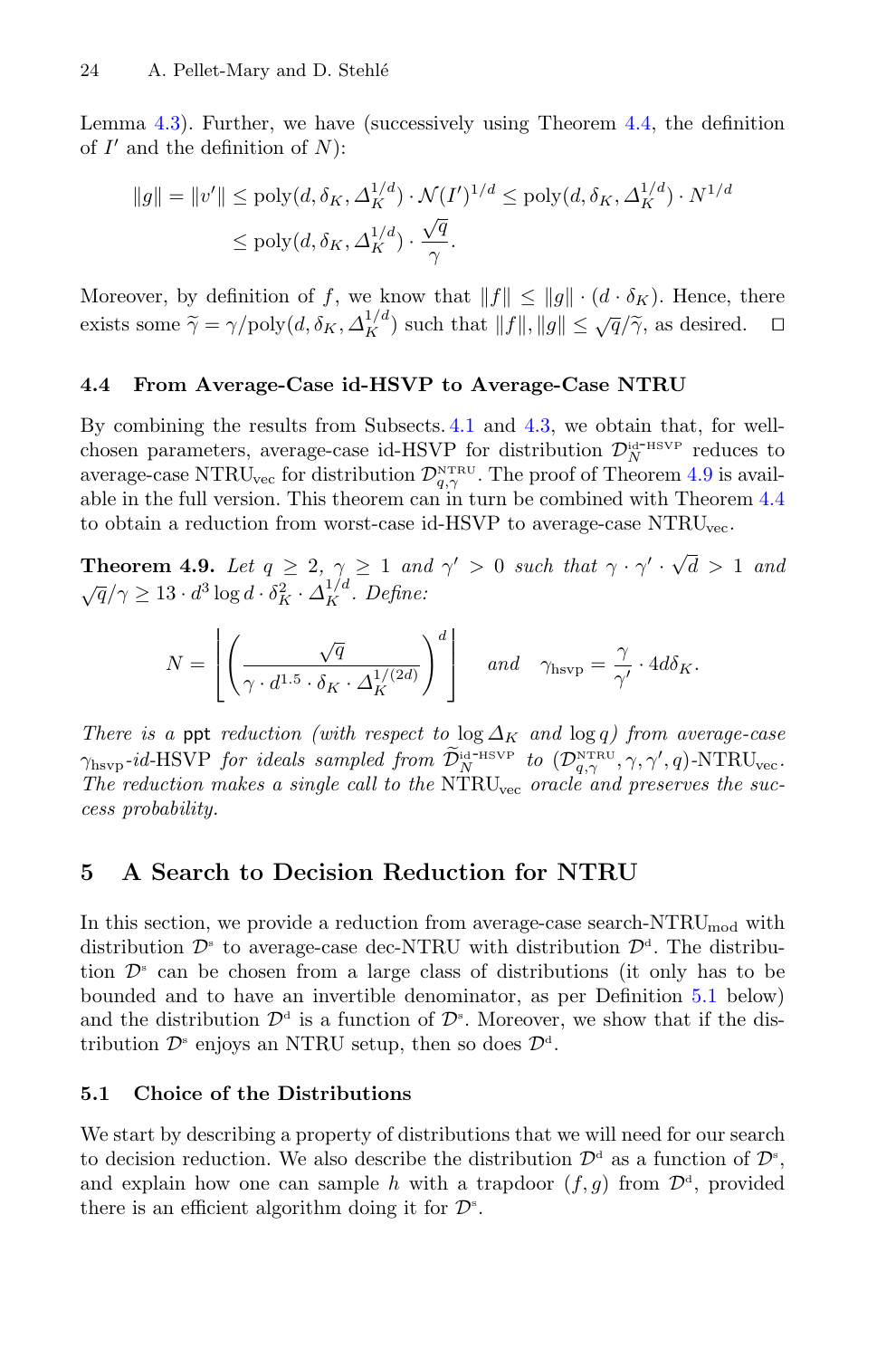**Definition 5.1 (Well-behaved elements and distributions).** Let  $q \geq 2$  be *an integer and*  $B > 1$  *be a real number. An element*  $h \in R_q$  *is said to be*  $B$ -well*behaved if there exists*  $f, g \in R$  *such that*  $gh = f \mod q$ ;  $\langle f \rangle + \langle g \rangle + \langle q \rangle = R$ ; and *for all*  $1 \leq i \leq d$  *we have*  $1/B \leq |\sigma_i(f)|, |\sigma_i(g)| \leq B$ *.* 

*A* distribution D over  $R_q$  is said to be  $(B, \varepsilon)$ -well-behaved for some  $\varepsilon \geq 0$  if *the probability that*  $h \leftarrow \mathcal{D}$  *is B*-well-behaved  $is \geq 1 - \varepsilon$ *.* 

Observe that any  $(B, 0)$ -well-behaved distribution over  $R_q$  is a distribution over  $(\gamma, q)$ -NTRU instances, where  $\gamma = \sqrt{q}/(B\sqrt{d})$ . Observe also that the condition  $\langle f \rangle + \langle g \rangle + \langle q \rangle = R$  is equivalent to asking that g is invertible modulo q. Indeed, since  $gh = f \mod q$ , then any prime factor dividing both  $\langle g \rangle$  and  $\langle q \rangle$ would also be a prime factor of  $\langle f \rangle$ , contradicting the coprimality condition. Let us now define a randomized mapping  $\phi_B$  over  $R_q$ .

**Definition 5.2** (Function  $\phi_B$ ). Let  $q \geq 2$  and  $B > 1$ . We define the random*ized mapping*  $\phi_B$  *over*  $R_q$  *as follows* 

$$
\begin{aligned}\n\phi_B: \quad R_q &\to R_q \\
h &\mapsto xh + y \bmod q \quad \text{where } x, y \leftarrow D_{R,2Bd\delta_K}.\n\end{aligned}
$$

*We extend*  $\phi_B$  *to distributions over*  $R_q$ : for a distribution D, we let  $\phi_B(\mathcal{D})$  be the *distribution over*  $R_q$  *obtained by sampling*  $h \leftarrow \mathcal{D}$  *and then outputting*  $\phi_B(h)$ *.* 

Finally, we show that if  $\mathcal D$  enjoys an NTRU setup, then so does  $\phi_B(\mathcal D)$ .

**Lemma 5.3.** *Let*  $B \geq 1$ ,  $q \geq 2$ ,  $\gamma > 0$  *and*  $D$  *a distribution over*  $(\gamma, q)$ -NTRU *instances. If there exists a*  $(D, \gamma, q)$ -NTRU *setup, then there exists a*  $(D', \gamma', q)$ -NTRU *setup where*  $\mathcal{D}'$  *is a distribution over*  $R_q$  *such that*  $\mathcal{D}' \approx_{2^{-\Omega(d)}} \phi_B(\mathcal{D})$ *and*  $\gamma' = \gamma/(4Bd^{1.5}\delta_K)$ *.* 

*Proof.* Let A be a ppt algorithm (with respect to  $\log q$  and  $\log \Delta K$ ) sampling triples  $(h, f, g) \in R_q \times R^2$  such that the marginal distribution of h is  $\mathcal{D}, (f, g) \neq$  $(0, 0), ||f||, ||g|| \leq \sqrt{q/\gamma}$  and  $g \cdot h = f \mod q$ .

We consider the following algorithm  $\mathcal{B}$ :

- run A; let  $(h, f, q)$  be the output;
- use the algorithm from Lemma [2.2](#page-7-2) with parameters  $\sigma = 2Bd\delta_K$  and  $\mathbf{c} = \mathbf{0}$ to sample x and y (using the basis  $(r_1,\ldots,r_d)$  of R);
- return  $(h', f', g') = (xh + y, xf + yg, g).$

Note that  $\beta$  is ppt and that  $(f', g')$  is non-zero and satisfies  $g' \cdot h' = f' \mod q$ . By Lemma [2.2,](#page-7-2) we also have

$$
||f'|| \leq 2Bd^{1.5}\delta_K \cdot (||f|| + ||g||) \leq 4Bd^{1.5}\delta_K \cdot \frac{\sqrt{q}}{\gamma}.
$$

Finally, as the residual distribution of h is  $\mathcal{D}$ , Lemma [2.2](#page-7-2) also implies that the residual distribution of h' is within statistical distance  $2^{-\Omega(d)}$  from  $\phi_B(\mathcal{D})$ .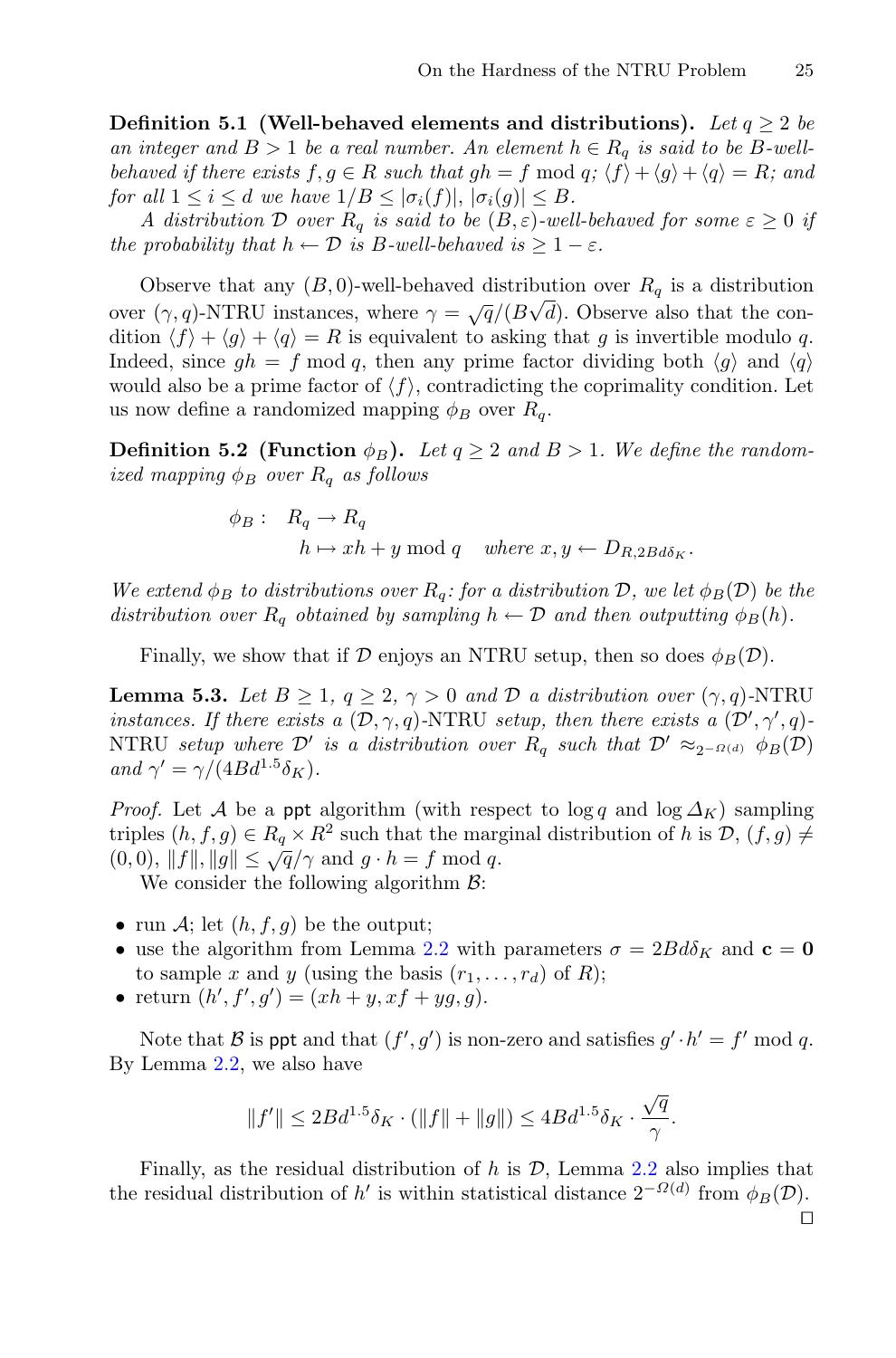We can now state the main result of this section: a reduction from  $\text{NTRU}_{\text{mod}}$ to dNTRU, for well-chosen distributions. This theorem follows from Lemmas [2.5,](#page-8-1) [5.6](#page-24-0) and [5.7,](#page-24-1) which are stated and proved in the following subsections. The proof of Theorem [5.4](#page-23-0) is provided in the full version.

<span id="page-23-0"></span>**Theorem 5.4.** *Let*  $q \geq 2$ ,  $B \in (1,q]$ ,  $\varepsilon \geq 0$  *and*  $\mathcal{D}^s$  *be a*  $(B,\varepsilon)$ *-well-behaved* distribution over  $R_q$ . Assume that  $\log q$ ,  $\log \Delta_K$ ,  $\log ||\Phi|| \leq 2^{o(d)}$  *(recall that*  $\Phi$ *is a defining polynomial of* K*). Define*  $\gamma' := \frac{\sqrt{q}}{4B^2 d^2 \delta_K}$  *and assume that*  $\gamma \geq 1$ *.* Let A *be an algorithm solving*  $(\phi_B(\mathcal{D}^s), \gamma', q)$ *-dNTRU with advantage* Adv(A) ≥  $2^{-o(d)}$ *. Then, there exists an algorithm* B *solving* ( $\mathcal{D}^s$ ,  $\gamma$ , q) $\text{-}NTRU_{\text{mod}}$  *with*  $\gamma = \sqrt{q}/(B\sqrt{d})$  and advantage  $\text{Adv}(\mathcal{B}) \geq (\text{Adv}(\mathcal{A}) - 2\varepsilon)/4$ *. Algorithm* B is ppt (*with*  $\sqrt{d}$ ) and advantage Adv( $\beta$ ) ≥ (Adv( $\mathcal{A}$ ) − 2 $\varepsilon$ )/4*. Algorithm*  $\beta$  *is* ppt *(with*) *respect to*  $\log q$ ,  $\log \Delta_K$ ,  $\log |\Phi|$  *and*  $\text{Adv}(\mathcal{A})^{-1}$ *) and makes (possibly that many) oracle queries to* A*.*

Observe that up to polynomial factors depending on the number field  $K$ , we have  $\gamma \approx \sqrt{q}/B$  and  $\gamma' \approx \sqrt{q}/B^2$ . Said differently, the Euclidean norm of the short trapdoor is squared when we go from  $\mathcal{D}^s$  (which has short trapdoors of size roughly B) to  $\phi_B(\mathcal{D}^s)$  (which has short trapdoors of size roughly  $B^2$ ). Hence, one should consider  $B \n\t\leq q^{1/4}$  for the dNTRU instances to have short trapdoors of norm  $\geq \sqrt{q}$ .

#### **5.2 Creating New NTRU Instances**

In this section, we give a lemma which will allow us to rerandomize an NTRU instance h so that the distribution of the new NTRU instance depends on  $c_1\sigma_1(f) + c_2\sigma_1(g)$  for some parameters  $c_1$  and  $c_2$  that we can customize. This lemma will be used to prove Lemma [5.7,](#page-24-1) in the next subsection.

**Lemma 5.5.** *Let*  $(f, g) \in R^2 \setminus \{(0, 0)\}$  *and*  $I = \langle f \rangle + \langle g \rangle$ . *Let*  $c_1, c_2 \in \sigma_1(K_{\mathbb{R}})$ *(which is either*  $\mathbb{R}$  *or*  $\mathbb{C}$ *),*  $s_0 > 0$  *and*  $s \ge \sqrt{d\delta_K} \cdot (\|f\| + \|g\|)$ .

*Given*  $t \in \sigma_1(K_{\mathbb{R}})$ , we define  $\psi(t) \in K_{\mathbb{R}}$  as  $(t, 0, \ldots, 0)^T \in K_{\mathbb{R}}$  *if*  $\sigma_1$  *is a real embedding and as*  $(t/\sqrt{2}, t/\sqrt{2}, 0, \ldots, 0)^T \in K_{\mathbb{R}}$  *if*  $\sigma_1$  *is a complex embedding with*  $\sigma_2 = \overline{\sigma_1}$  $\sigma_2 = \overline{\sigma_1}$  $\sigma_2 = \overline{\sigma_1}$ .<sup>2</sup>

<span id="page-23-2"></span>*Let* D *be the output distribution of the following algorithm:*

- *sample*  $c_0 \leftarrow D_{\sigma_1(K_{\mathbb{R}}), s_0, 0}$ ;
- sample  $x \leftarrow D_{R,s,\psi(c_0 \cdot c_1)}$  and  $y \leftarrow D_{R,s,\psi(c_0 \cdot c_2)}$ ;
- *return*  $x \cdot f + y \cdot g \in I$ . T.

*Then it holds that*  $D \approx_{2^{-Q(d)}} D_{I,\mathbf{S},0}$ *, where* **S** *is a diagonal matrix with* 

$$
S_{11} = \sqrt{s_0^2 \cdot |c_1 \sigma_1(f) + c_2 \sigma_1(g)|^2 + s^2 \cdot (|\sigma_1(f)|^2 + |\sigma_1(g)|^2)}
$$
  
\n
$$
S_{22} = \begin{cases} S_{11} & \text{if } \sigma_1 \text{ is a complex embedding} \\ s \cdot \sqrt{|\sigma_2(f)|^2 + |\sigma_2(g)|^2} & \text{if } \sigma_1 \text{ is a real embedding} \end{cases}
$$
  
\n
$$
S_{ii} = s \cdot \sqrt{|\sigma_i(f)|^2 + |\sigma_i(g)|^2} \qquad \text{for } i \ge 3.
$$

<span id="page-23-1"></span><sup>&</sup>lt;sup>2</sup> The scaling by a factor  $1/\sqrt{2}$  in the complex case ensures that the norm of  $\psi(t)$  is still equal to  $|t|$ , which allows simpler expressions.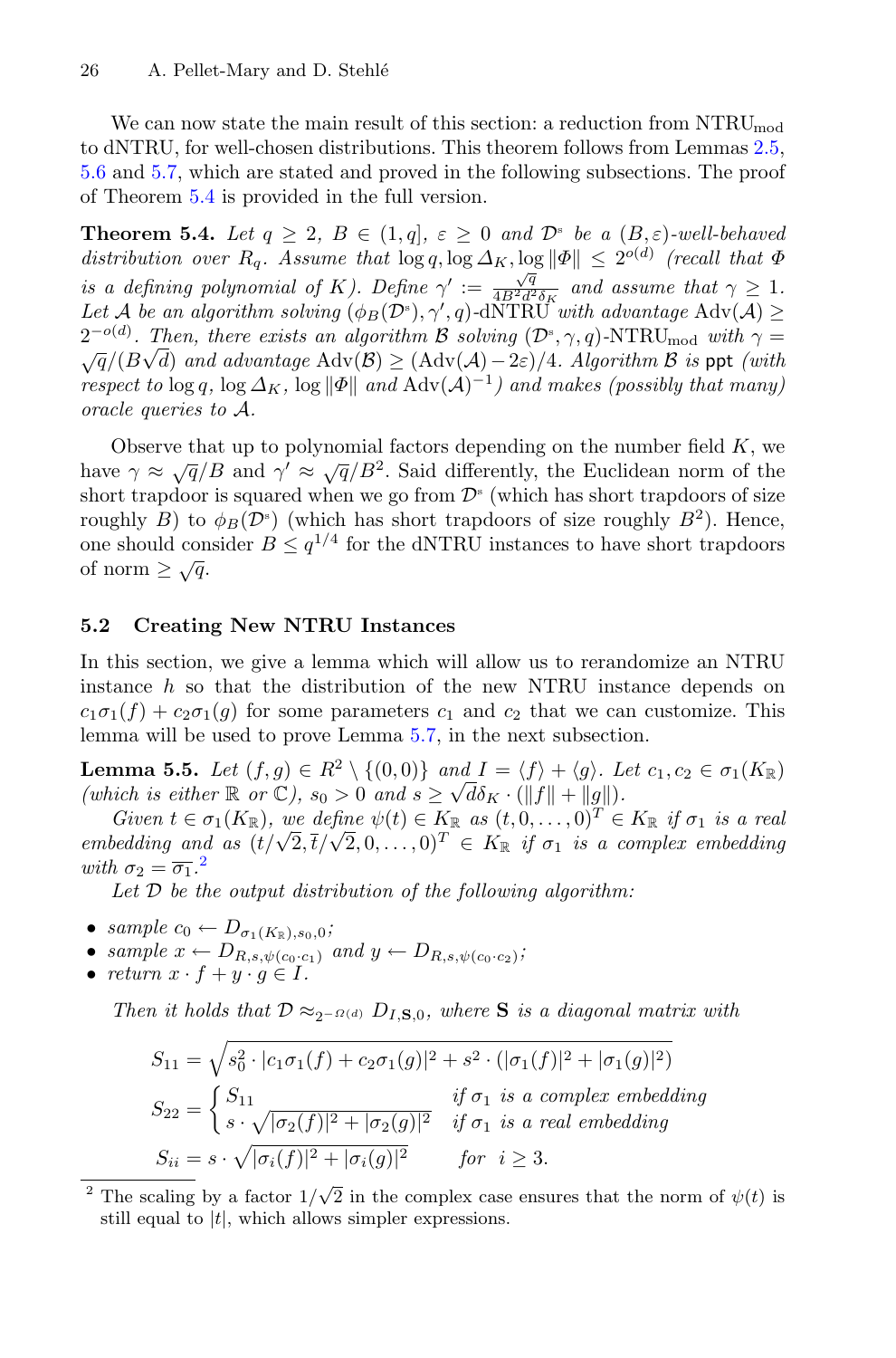The above can be obtained by combining the convolution result of [\[Pei10,](#page-31-15) Th. 3.1] and the discrete Gaussian leftover hash lemma from [\[LSS14](#page-31-8), Th. 5.1]. Unfortunately, the statements of [\[Pei10](#page-31-15), Th. 3.1] and [\[LSS14](#page-31-8), Th. 5.1] do not exactly match what we need (in particular, non-zero centers are not considered in [\[LSS14](#page-31-8), Th. 5.1] and the convolution result of [\[Pei10](#page-31-15), Th. 3.1] does not consider  $c_0$  being sampled from a smaller space and extended with zeros). In the full version, we prove some slight variants of these results, in order to prove Lemma [5.5.](#page-23-2)

Observe that by taking  $s = 2B d\delta_K$  and  $c_1 = c_2 = 0$ , then the distribution of  $x \cdot f + y \cdot g$  is exactly the distribution of the numerator of  $\phi_B(h)$ , over the randomness of  $\phi_B$  (i.e., when h, f and q are fixed). Note that for Lemma [5.5](#page-23-2) to be applicable, we need  $s = 2B d\delta_K \ge \sqrt{d} \delta_K \cdot (\|f\| + \|g\|)$ , which holds true if  $||f||_{\infty}, ||g||_{\infty} \leq B$ . This is the source of the 'standard deviation squaring' in Theorem [5.4.](#page-23-0) Finally, note that by using the lemma multiple times with the same  $h$ , we obtain tuple NTRU instances (as defined in Definition [3.1\)](#page-11-0), implying that the dNTRU and NTRU<sub>vec</sub> problem variants reduce to their tuple counterparts (under proper parametrization).

#### **5.3 Using the OHCP Framework**

We now prove two lemmas for the core of the proof of Theorem [5.4.](#page-23-0) Lemma [5.6](#page-24-0) essentially states that when sampling h from  $\mathcal{D}^s$ , then one should get a "good" h with non-negligible probability. Lemma  $5.7$  then shows that when h is "good", it is possible to recover a very accurate approximation of  $\sigma_1(h_K)$  using the dNTRU oracle. Combining these two lemmas with Lemma [2.5](#page-8-1) (which states that one can recover an element  $x \in K$  exactly from a sufficiently good approximation of  $\sigma_1(x)$ ) then yields Theorem [5.4](#page-23-0) (whose proof is provided in the full version).

<span id="page-24-0"></span>**Lemma 5.6.** *Let*  $q \geq 2$ ,  $B \in (1,q], \varepsilon \geq 0$  *and*  $\mathcal{D}^s$  *be a*  $(B,\varepsilon)$ *-well-behaved distribution over*  $R_q$ *. Let* A *be an algorithm solving*  $(\phi_B(\mathcal{D}^s), \gamma, q)$ *-dNTRU for some*  $\gamma \geq 1$ *. Then, there exists a set*  $H \subset R_q$  *such that every* h *in* H *is* B-well*behaved*;  $Pr_{h \leftarrow \mathcal{D}^s}(h \in H) \geq \text{Adv}(\mathcal{A})/2 - \varepsilon$ ; and for all  $h \in H$ Let  $q \geq 2$ ,  $B \in (1,q]$ ,  $\varepsilon \geq 0$  and<br>
er  $R_q$ . Let A be an algorithm solvin<br>
hen, there exists a set  $H \subset R_q$  such i<br>  $\sup_s (h \in H) \geq \text{Adv}(\mathcal{A})/2 - \varepsilon$ ; and for<br>  $\Pr (\mathcal{A}(\phi_B(h)) = 1) - \Pr (\mathcal{A}(u) = 1)$ 

$$
\left|\Pr\left(\mathcal{A}(\phi_B(h))=1\right)-\Pr\left(\mathcal{A}(u)=1\right)\right|\geq \mathrm{Adv}(\mathcal{A})/2,
$$

*where the probabilities are taken over the internal randomness of* A*, the randomness of*  $\phi_B$  *and the random choice of*  $u \leftarrow U(R_q)$  *(but not over the choice of* h*).*

*Proof.* There exists  $H_0 \text{ }\subset R_q$  of weight  $\geq \text{ Adv}(\mathcal{A})/2$  under  $\mathcal{D}^s$  such that for all  $h \in H_0$ , the advantage of A on  $\phi_B(h)$  is at least  $\text{Adv}(\mathcal{A})/2$ . We define H as the subset of the h's in  $H_0$  that are B-well-behaved. The result follows from the definition of  $(B, \varepsilon)$ -well-behavedness and the union bound.

<span id="page-24-1"></span>**Lemma 5.7.** *Let*  $q \geq 2$ ,  $B \in (1,q]$ ,  $\varepsilon \geq 0$  *and*  $\mathcal{D}^s$  *be a*  $(B,\varepsilon)$ *-well-behaved distribution over*  $R_q$ *. Let*  $\mathcal{D}^d = \phi_B(\mathcal{D}^s)$ *. Let*  $\mathcal A$  *and*  $H$  *as in Lemma [5.6.](#page-24-0)* Assume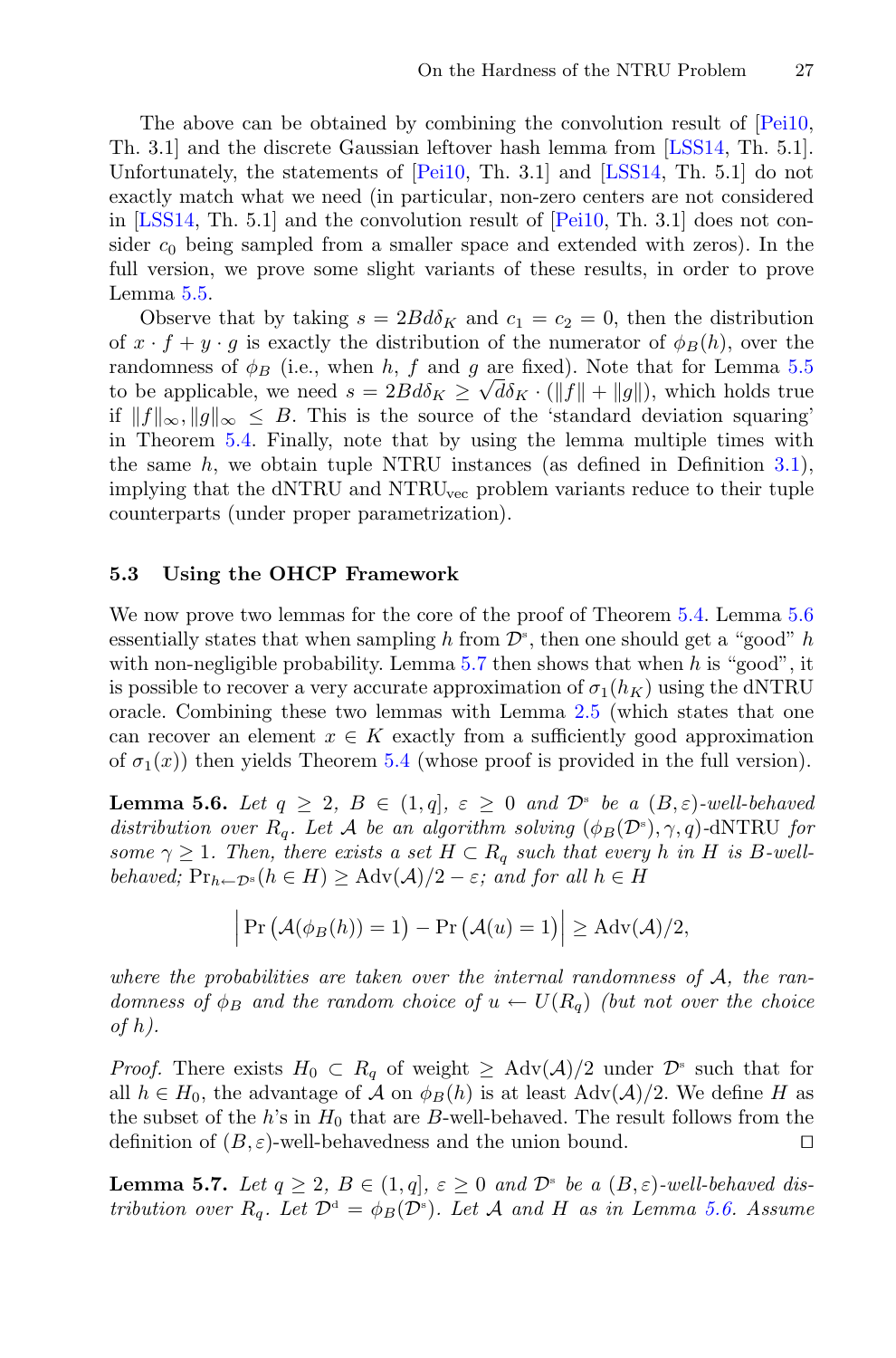*that* Adv $(A)^{-1}$ ,  $\log q$ ,  $\log \Delta_K \leq 2^{o(d)}$ . *Then, there exists a probabilistic algorithm* B *that, given an integer*  $\ell \leq 2^{o(d)}$  *and any*  $h \in H$ *, recovers*  $\sigma_1(h_K)$ *with*  $\ell$  *bits of absolute precision*<sup>[3](#page-25-0)</sup> *with probability*  $\geq 1 - 2^{-\Omega(d)}$  *(where*  $h_K$ *is defined as in Lemma [3.5\)](#page-12-0). Moreover, algorithm* B *runs in time polynomial in*  $\ell$ , Adv( $\mathcal{A}$ )<sup>-1</sup>, log q and log  $\Delta_K$  and makes (possibly that many) oracle queries *to* A*.*

*Proof.* In order to prove the lemma, we will express our problem as an instance of the Oracle Hidden Center Problem (see Definition [2.9\)](#page-10-1) and then use Proposition [2.10](#page-10-0) to conclude.

Let  $h \in H$  be fixed once and for all, and given to  $\mathcal{B}$ . Let us also fix some (unknown)  $(f, q) \in R^2$  such that  $q \cdot h = f \mod q$ ; q is invertible modulo q; and  $|\sigma_i(f)|, |\sigma_i(q)| \in [1/B, B]$  for all embeddings  $\sigma_i$  (we know that such f and q exist since h is B-well-behaved by definition of H). We write  $I = \langle f \rangle + \langle g \rangle$ , which is also fixed once and for all (and is coprime to  $\langle q \rangle$ ).

Let  $k = 1$  if  $\sigma_1$  is a real embedding and  $k = 2$  if  $\sigma_1$  is a complex embedding. In the following, we will identify  $\mathbb{R}^k$  with  $\sigma_1(K_{\mathbb{R}})$ . Note that in both cases, the Euclidean norm of a vector in  $\mathbb{R}^k$  corresponds to the absolute value of the element seen in  $\mathbb R$  or  $\mathbb C$ .

In order to fit the OHCP framework, we need to describe a randomized oracle O that takes as input a pair  $(z, t) \in \mathbb{R}^k \times \mathbb{R}^{\geq 0}$  and outputs 0 or 1 such that  $Pr_{\mathcal{O}}(\mathcal{O}(z,t) = 1) = P(t + \ln |z - \sigma_1(h_K)|)$ , for some (unknown) function P (that may depend on  $h$ ). In other words, we want that the acceptance probability of the oracle  $\mathcal O$  only depends on  $t + \ln |z - \sigma_1(h_K)|$  (when t and z vary).

We start by considering an oracle  $\mathcal{O}^{\text{ideal}}$  that we do not know how to implement efficiently, but which is more convenient for the analysis. We will later replace it by an oracle  $\mathcal{O}^{\text{approx}}$  that can be implemented efficiently and whose behavior is very close to the one of  $\mathcal{O}^{\text{ideal}}$ . Oracle  $\mathcal{O}^{\text{ideal}}$  is as follows. On input  $(z, t) \in \mathbb{R}^k \times \mathbb{R}^{\geq 0}$ , it first samples  $f' \leftarrow D_{I,S}$ , where **S** is a diagonal matrix with

$$
S_{11} = \sqrt{\exp(t-d)^2|\sigma_1(f) - z\sigma_1(g)|^2 + 4B^2d^2\delta_K^2(|\sigma_1(f)|^2 + |\sigma_1(g)|^2)}
$$
  
\n
$$
S_{22} = \begin{cases} S_{11} & \text{if } \sigma_1 \text{ is a complex embedding} \\ 2Bd\delta_K\sqrt{(|\sigma_2(f)|^2 + |\sigma_2(g)|^2)} & \text{if } \sigma_1 \text{ is a real embedding} \end{cases}
$$
  
\n
$$
S_{ii} = 2Bd\delta_K\sqrt{(|\sigma_i(f)|^2 + |\sigma_i(g)|^2)} \quad \text{if } i \ge 3.
$$

The astute reader will observe that sampling such an  $f'$  may be difficult: this is why we will later introduce  $\mathcal{O}^{\text{approx}}$ . Oracle  $\mathcal{O}^{\text{ideal}}$  then defines  $h' = f'/g \mod q$ (recall that g is invertible modulo q) and returns  $\mathcal{A}(h')$ .

Note that z and t only appear in  $S_{11}$  (and  $S_{22} = S_{11}$  if  $\sigma_1$  is a complex embedding). Since  $|\sigma_1(f) - z\sigma_1(g)|/|\sigma_1(g)| = |\sigma_1(h_K) - z|$ , we obtain that the success probability of the oracle depends only on  $t+\ln |z-\sigma_1(h_K)|$  when t and z vary, as required (recall that  $h$ ,  $f$  and  $g$  are fixed once and for all).

<span id="page-25-0"></span><sup>&</sup>lt;sup>3</sup> The term "absolute precision" refers here to  $|\tilde{x}-x| \leq 2^{-\ell}$ , as opposed to the "relative" precision" which would be  $\frac{|\tilde{x} - x|}{|x|} \leq 2^{-\ell}$ .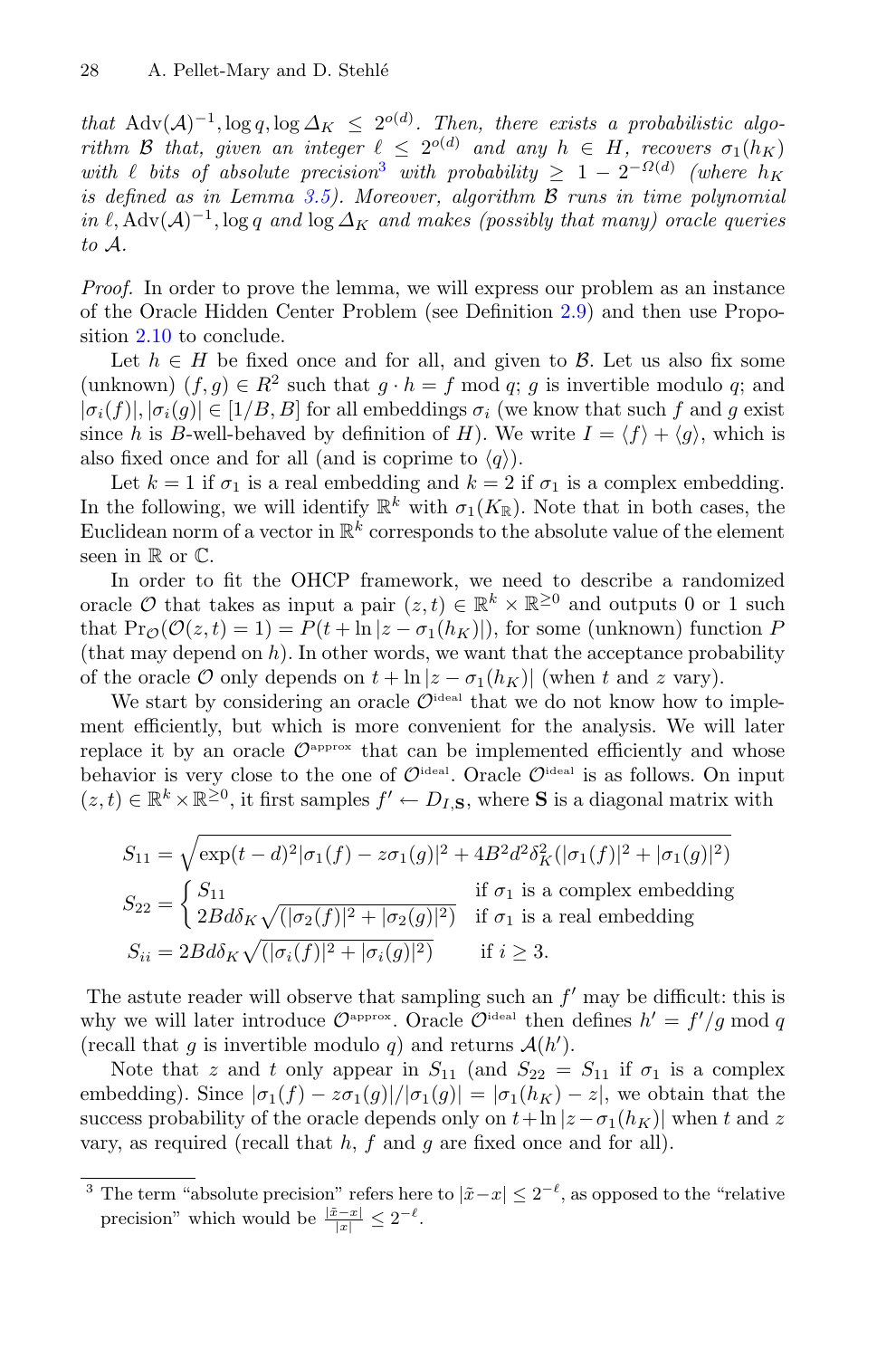In Claim [5.8](#page-26-0) below, we show that the oracle  $\mathcal{O}^{\text{ideal}}$  satisfies all the desired conditions to be an OHCP oracle and the conditions of Proposition [2.10.](#page-10-0) This will imply that one can efficiently recover an approximation of  $\sigma_1(h_K)$  by using the oracle  $\mathcal{O}^{\text{ideal}}$  as a black box.

<span id="page-26-0"></span>**Claim 5.8.** There exist a parameter  $\kappa_0 = \text{poly}(\text{Adv}(\mathcal{A})^{-1}, \log q, \log \Delta_K)$  and an algorithm  $\mathcal{B}'$  that takes as input any parameter  $\kappa \geq \kappa_0$  and outputs  $\widetilde{\sigma_1(h_K)} \in$  $\sigma_1(K_{\mathbb{R}})$  such that  $|\widetilde{\sigma_1(K)} - \sigma_1(h_K)| \leq B^2 \cdot \exp(-\kappa)$  with probability  $\geq 1 - \frac{1}{2}$  $\exp(-\kappa)$ . Algorithm  $\beta'$  runs in time  $\operatorname{poly}(\kappa)$  and makes (possibly that many) oracle queries to the OHCP oracle  $\mathcal{O}^{\text{ideal}}$  described above.

The difficulty with algorithm  $\mathcal{B}'$  from Claim [5.8](#page-26-0) is that it makes oracle calls to  $\mathcal{O}^{\text{ideal}}$ , which we do not know how to run in polynomial time given only access to h and  $A$  (in order to run  $\mathcal{O}^{\text{ideal}}$  efficiently, we would probably need to know f and g). To handle this difficulty, we describe another oracle  $\mathcal{O}^{\text{approx}}$ , whose behavior is very close to the one of  $\mathcal{O}^{\text{ideal}}$ , but which can be run efficiently.

On input  $(z, t) \in \mathbb{R}^k \times \mathbb{R}^{\geq 0}$ , the randomized oracle  $\mathcal{O}^{\text{approx}}$  proceeds as follows. It first samples  $c_0$  in  $\mathbb{R}^k$  from the continuous Gaussian distribution  $D_{\mathbb{R}^k, \exp(t-d),0}$ ; it then defines  $\mathbf{c}_1 = \psi(c_0) \in K_{\mathbb{R}}$  and  $\mathbf{c}_2 = \psi(-c_0 \cdot z) \in K_{\mathbb{R}}$  (where  $\psi$  is as defined j and g). To handle this difficulty, we describe another oracle  $O^{L_1L_2L_3}$ , whose<br>behavior is very close to the one of  $O^{i\text{dual}}$ , but which can be run efficiently.<br>On input  $(z, t) \in \mathbb{R}^k \times \mathbb{R}^{\geq 0}$ , the rando (see Lemma [2.2\)](#page-7-2); finally, the oracle runs A on input  $\hat{h} = x \cdot h + y \mod q$ , and outputs  $\mathcal{A}(h)$ .<br>Oracle  $\mathcal{O}^{\text{approx}}$  can indeed be run in polynomial time from h. Let us now write

 $\hat{f} = x \cdot f + y \cdot g$ , so that  $\hat{h} = \hat{f}/g \mod q$ . Observe that  $Pr(\mathcal{O}^{\text{approx}}(z, t) = 1)$  $Pr(\mathcal{A}(\hat{h}) = 1)$ , and  $Pr(\mathcal{O}^{ideal}(z, t) = 1) = Pr(\mathcal{A}(h') = 1)$ , where  $\hat{h}$  and  $h'$  are two random variables. So  $|\Pr(\mathcal{O}^{\text{approx}}(z,t) = 1) - \Pr(\mathcal{O}^{\text{ideal}}(z,t) = 1)| \leq \text{dist}(\hat{h}, h').$ Since g is fixed, we have  $dist(\hat{h}, h') = dist(\hat{f}, f')$ , and we obtain that

$$
|\Pr(\mathcal{O}^{\text{approx}}(z,t) = 1) - \Pr(\mathcal{O}^{\text{ideal}}(z,t) = 1)| \leq \text{dist}(\hat{f},f') \leq 2^{-\Omega(d)}.
$$

The last inequality comes from Lemma [5.5](#page-23-2) and Lemma [2.2.](#page-7-2)

To conclude, algorithm  $\beta$  is obtained by taking algorithm  $\beta'$  of Claim [5.8,](#page-26-0) but replacing its oracle calls to  $\mathcal{O}^{\text{ideal}}$  by oracle calls to  $\mathcal{O}^{\text{approx}}$ , and taking  $\kappa =$  $\max(\kappa_0, d, \ell+2\ln(B))$ . By assumption on log q, Adv( $\mathcal{A}$ ),  $\ell$  and log  $\Delta_K$ , we know that  $\kappa \leq 2^{o(d)}$  (recall that  $B \leq q$ ), so that algorithm B makes at most  $2^{o(d)}$ oracle calls to  $\mathcal{O}^{\text{approx}}$ . Hence, we obtain that

$$
|\Pr(\mathcal{B} \text{ succeeds}) - \Pr(\mathcal{B}' \text{ succeeds})| \le 2^{o(d)} \cdot 2^{-\Omega(d)} = 2^{-\Omega(d)}.
$$

This completes the proof of Lemma [5.7.](#page-24-1)

*Proof (Claim* [5.8](#page-26-0)). First, we need to check that the oracle  $\mathcal{O}^{\text{ideal}}$  is a valid OHCP oracle. Let us write  $z^* = \sigma_1(h_K)$ . Since  $\sigma_1(h_K) = \sigma_1(f)/\sigma_1(g)$ , we know by choice of f and g that  $||z^*|| \in [1/B^2, B^2]$ . Hence, the oracle  $\mathcal{O}^{\text{ideal}}$  and scale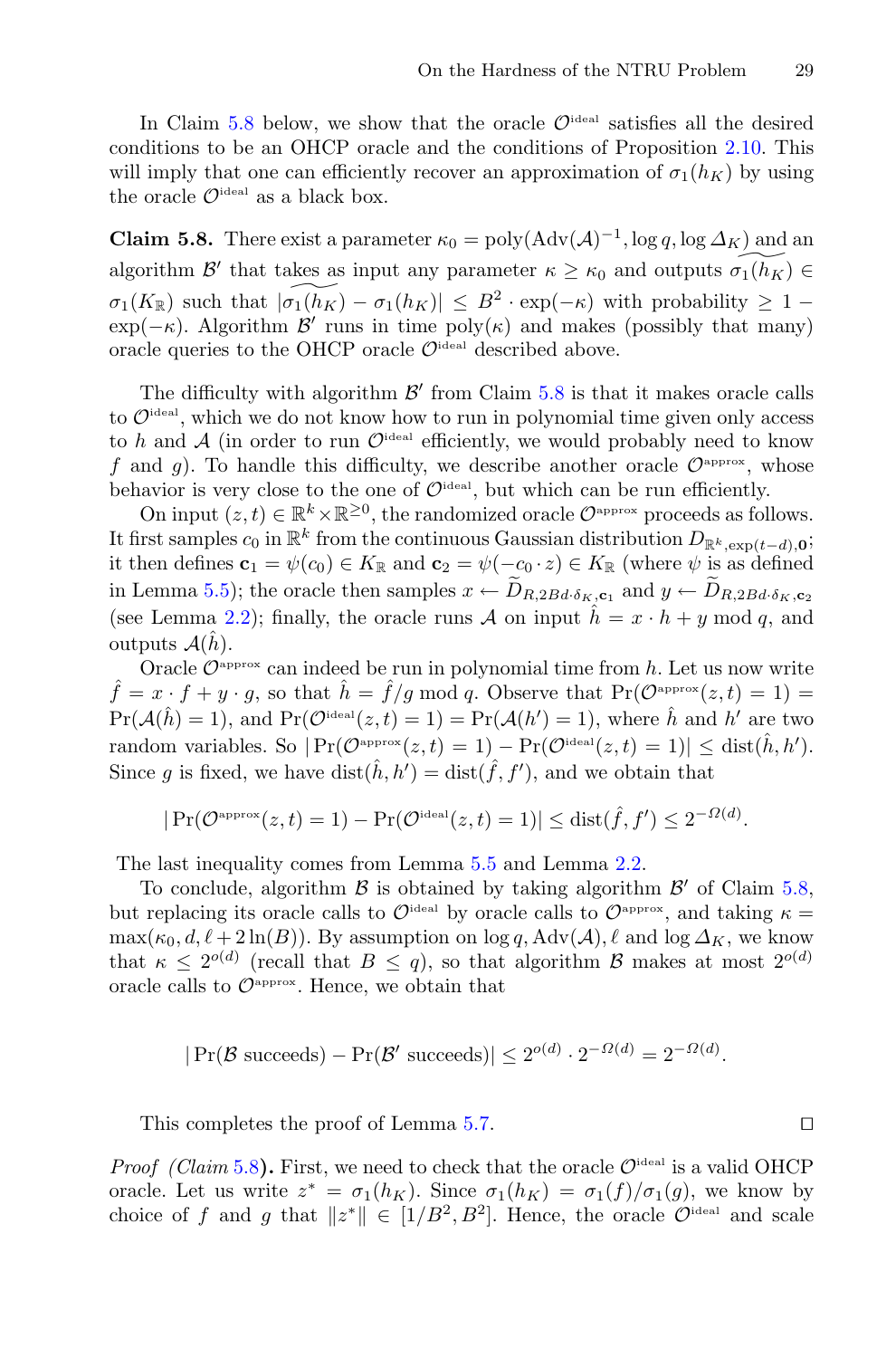parameter  $D = B^2$  form a valid instance of the  $(\varepsilon, \delta, \beta)$ -OHCP problem (cf Definition [2.9\)](#page-10-1), for any  $\varepsilon \in (0,1)$ , any  $\delta \in (0,1/B^4]$  and any  $\beta > 1$ . =  $B^2$  form<br>), for any  $\varepsilon$ <br>low below the  $\kappa_0 := \max$ 

We will show below that for all  $\kappa \geq \kappa_0$  with

$$
\kappa_0 := \max\big(4\mathrm{Adv}(\mathcal{A})^{-1},\, 8d(1 + \ln(q\Delta_K^{1/d})),\, 4\ln(B)\big),\,
$$

the OHCP oracle satisfies the conditions of Proposition [2.10,](#page-10-0) with

$$
p_{\infty} = \Pr_{u \leftarrow U(R_q)} (\mathcal{A}(u) = 1) \text{ and } s^* = 0.
$$

More formally, letting  $p(t)$  denote  $Pr(\mathcal{O}^{\text{ideal}}(\mathbf{0}, t) = 1)$  as in Proposition [2.10,](#page-10-0) we prove that j.

1.  $p(s^*) - p_{\infty} \geq 1/\kappa;$ 2.  $|p(t) - p_{\infty}| \leq 2 \exp(-t/\kappa)$  for any  $t \geq 0$ ; 3. for any  $t_1, t_2 \ge 0$ , it holds that  $|p(t_1) - p(t_2)| \le \kappa \sqrt{|t_1 - t_2|}$ .

Using Proposition [2.10,](#page-10-0) we the conclude that there exists an algorithm  $\mathcal{B}'$ solving the  $(\exp(-\kappa), \exp(-\kappa), 1+1/\kappa)$ -OHCP problem in time poly $(\kappa)$  by making oracle calls to  $\mathcal{O}^{\text{ideal}}$ . Thanks to the condition  $\kappa \geq 4 \ln(B)$ , it holds that  $\exp(-\kappa) \leq 1/B^4$  is a valid choice of  $\delta$ . Moreover, using the fact that  $B \leq q$ , we see that  $\kappa_0 = \text{poly}(\text{Adv}(\mathcal{A})^{-1}, \log q, \log \Delta_K)$ , which proves Claim [5.8.](#page-26-0) We now proceed to prove the three properties above.

*Property 1.* We want to show that  $p(s^*)$  is very close to  $Pr(A(\phi_B(h)) = 1)$ , which will allow us to conclude with Lemma [5.6.](#page-24-0) Observe that by definition of the OHCP oracle  $\mathcal{O}^{\text{ideal}}$ , we know that  $p(s^*) = \Pr(\mathcal{A}(h') = 1)$ , where  $h' =$  $f'/g \mod q$ . So in order to bound the difference between  $\Pr(A(\phi_B(h) = 1))$ coceed to prove the three properties above.<br> *roperty 1*. We want to show that  $p(s^*)$  is very close to  $Pr(A(\phi_B(h)) = 1)$ ,<br>
hich will allow us to conclude with Lemma 5.6. Observe that by definition<br>
the OHCP oracle  $\mathcal{O}^{\text{$ and  $p(s^*)$ , it suffices to bound the statistical distance between the two random variables  $\phi_B(h)$  and h', which is equivalent to bounding dist $(g \cdot \phi_B(h), f')$  (i.e., it suffices to consider the numerator since the denominator is  $g$  in both cases).

Using Lemma [5.5](#page-23-2) with  $c_1 = c_2 = 0$  and  $s = 2Bd\delta_K$ , we know that the distribution of  $g \cdot \phi_B(h)$  is within  $2^{-\Omega(d)}$  statistical distance from  $D_{I,\mathbf{S}_2,\mathbf{0}}$ , where  $\mathbf{S}_2$  is a diagonal matrix with *i*-th diagonal entry equal to  $2Bd\delta_K \cdot \sqrt{|\sigma_i(f)|^2 + |\sigma_i(g)|^2}$ . Moreover, by definition of  $\mathcal{O}^{\text{ideal}}$ , the distribution of  $f'$  is  $D_{I,\mathbf{S}_1,\mathbf{0}}$ , where  $\mathbf{S}_1$  is identical to **S**2, except for first diagonal coefficient (or first two diagonal coefficients if  $\sigma_1$  is complex), which is equal to

$$
\sqrt{(2Bd\delta_K)^2(|\sigma_1(f)|^2+|\sigma_1(g)|^2)+\exp(-2d)\cdot|\sigma_1(f)|^2}.
$$

We now apply Lemma  $2.3$  to show that these two Gaussian distributions are statistically close. We first check that  $\eta_{1/2}(\mathbf{S}_i^{-1}I) \leq 1/2$ , for  $i \in \{1,2\}$ . We know from Eq.  $(2.1)$  that

$$
\eta_{1/2}(\mathbf{S}_i^{-1}I) \le \sqrt{\frac{\ln(2d(1+2))}{\pi}} \cdot \lambda_d(\mathbf{S}_i^{-1}I)
$$

$$
\le \sqrt{d} \cdot \lambda_d(\mathbf{S}_i^{-1}I)
$$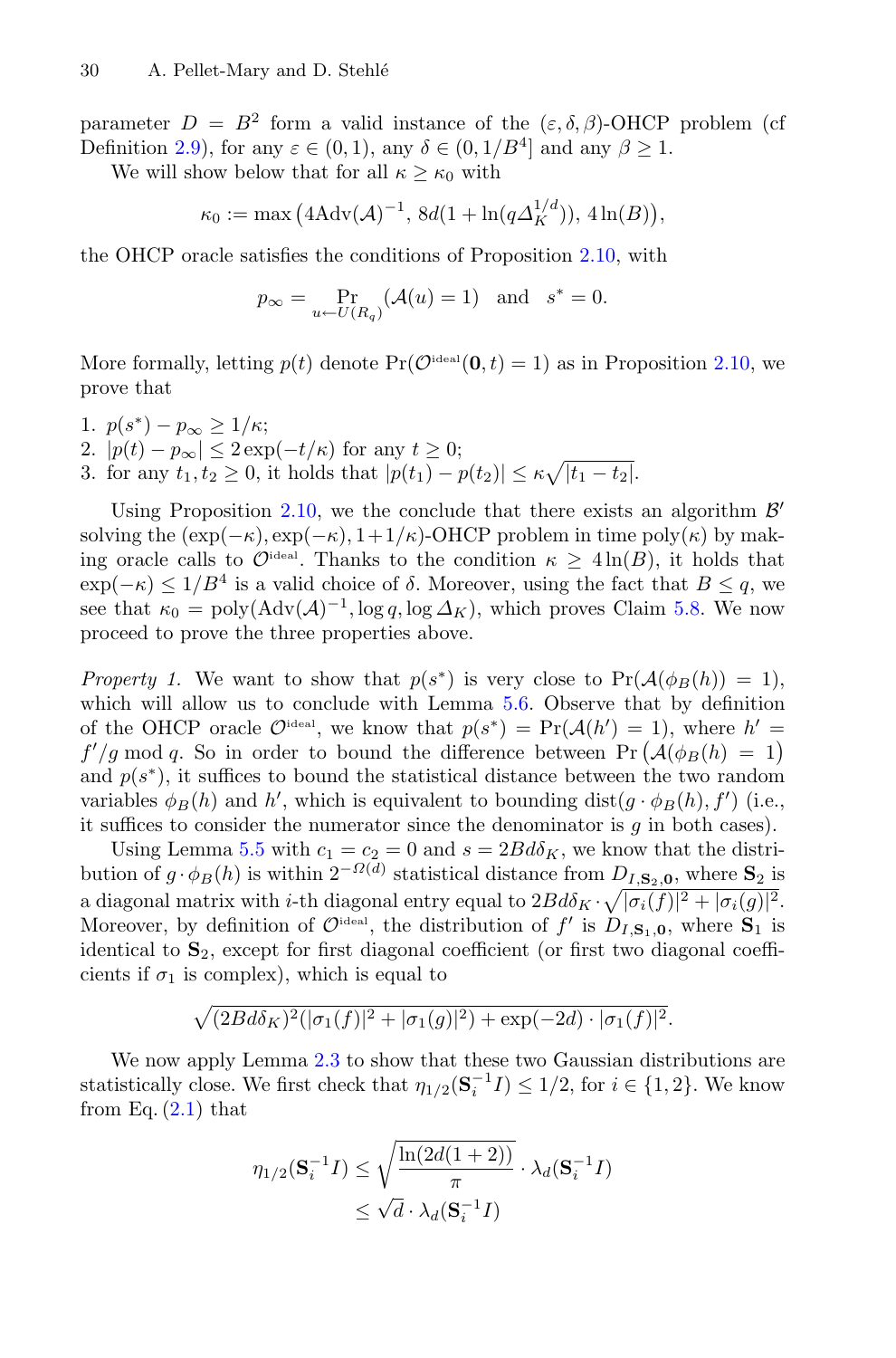Recall that  $I = \langle f \rangle + \langle g \rangle$ , so that  $f \in I$ . Hence, we know that the  $S_i^{-1} \cdot f \cdot r_j$ 's are linearly independent vectors of  $S_i^{-1} \cdot I$  (recall that the r<sub>j</sub>'s form a basis of R). For every j, it holds that  $\|\mathbf{S}_i^{-1} \cdot f \cdot r_j\| \leq \delta_K \cdot \|\mathbf{S}_i^{-1} \cdot f\| \leq \delta_K \cdot \sqrt{d}/(2B d\delta_K)$  (since every diagonal coefficient of  $S_i$  is no smaller than the corresponding coefficient of f multiplied by  $2Bd\delta_K$ ). Hence, we conclude that  $\lambda_d(\mathbf{S}_i^{-1}I) \leq 1/(2\sqrt{d})$  and that  $\eta_{1/2}(\mathbf{S}_i^{-1}I) \leq 1/2$ , as desired. We can apply Lemma [2.3](#page-7-3) and we obtain that

$$
\text{dist}(D_{I,\mathbf{S}_1,\mathbf{0}}, D_{I,\mathbf{S}_2,\mathbf{0}}) \leq 4\sqrt{d} \cdot \sqrt{\|\mathbf{S}_2^{-1}\mathbf{S}_1 - \mathbf{I}_d\|}.
$$

The matrix  $S_2^{-1}S_1 - I_d$  is zero, except for the top-left coefficient (or for the first two top-left coefficients if  $\sigma_1$  is a complex embedding), which is equal to  $\sqrt{1+\eta}$ 1 where  $\eta = \exp(-2d) \cdot |\sigma_1(f)|^2 / ((2B d \delta_K)^2 \cdot (|\sigma_1(f)|^2 + |\sigma_1(g)|^2))$ . Since  $\eta \le$  $\exp(-2d)$ , we conclude that  $|\sqrt{1+\eta}-1| \leq \exp(-2d)$ , and so  $||S_2^{-1}S_1 - I_d|| \leq \exp(-2d)$  $\exp(-2d)$  (or  $\leq 2 \exp(-2d)$  in case we had two non-zero coefficients). We finally obtain that  $D_{I,\mathbf{S}_1,\mathbf{0}} \approx_{2^{-Q(d)}} D_{I,\mathbf{S}_2,\mathbf{0}}$ , which in turn shows that  $d) \cdot |\sigma_1(f)|^2 / ((2Bd\delta_K)^2 \cdot ($ <br>
de that  $|\sqrt{1+\eta}-1| \leq \exp(-2d)$  in case we had two  $\beta_2$ - $\alpha$ (a)  $D_{I,\mathbf{S}_2,\mathbf{0}}$ , which in tu<br>  $|p(s^*) - \Pr(A(\phi_B(h) = 1))|$ 

$$
|p(s^*) - \Pr\left(\mathcal{A}(\phi_B(h) = 1)\right)| \le 2^{-\Omega(d)}.
$$

Finally, since  $h \in H$ , we know from Lemma [5.6](#page-24-0) that  $|\Pr(A(\phi_B(h) = 1) - p_\infty)| \ge$ Adv(A)/2. Wlog, we can assume that  $Pr(A(\phi_B(h) = 1) - p_\infty \ge 0$  (otherwise we can simply consider  $A' = 1 - A$ , from which we obtain that

$$
p(s^*) - p_{\infty} \ge \text{Adv}(\mathcal{A})/2 - 2^{-\Omega(d)} \ge \text{Adv}(\mathcal{A})/4,
$$

where the last inequality holds asymptotically when  $d$  tends to infinity, since we assumed that  $1/\text{Adv}(\mathcal{A}) \leq 2^{o(d)}$ . By choice of  $\kappa$ , this implies that  $p(s^*) - p_{\infty} \geq$  $1/\kappa$ .

*Property 2.* To prove this second property, we want to show that when t is sufficiently large, then the distribution of  $f' \mod q$  (where  $f'$  is implicitly computed by the oracle  $\mathcal{O}^{\text{ideal}}$  as defined above) is statistically close to uniform in R mod qR. Recall that the support of  $f'$  is I, which may be a strict subset of R. However, we know that  $I = \langle f \rangle + \langle g \rangle$  is coprime to  $\langle q \rangle$ . So if  $f \in I$  is uniform in  $I/(qI)$ , then  $f + qR$  is a uniform class of  $R/(qR)$ . Hence, it suffices  $\mathbf{u}$ to show that  $f'$  is statistically close to uniform in  $I/(qI)$ .

Recall that  $f'$  is sampled from the distribution  $D_{I,\mathbf{S}}$ , where **S** is a diagonal matrix with positive diagonal coefficients, with  $S_{11} \geq \exp(t-d) \cdot |\sigma_1(f)|$ (we consider  $z = 0$  here) and  $S_{ii} \geq |\sigma_i(f)|$  for  $i \geq 2$ . Taking the produniform in  $I/(qI)$ , then  $\tilde{f} + qR$  is a uniform class of  $R/(qR)$ . Hence, it suffices<br>to show that  $f'$  is statistically close to uniform in  $I/(qI)$ .<br>Recall that  $f'$  is sampled from the distribution  $D_{I,S}$ , where **S** i  $c = (\exp(t - d) \mathcal{N}(f) / (\mathcal{N}(qI) \cdot \Delta_K))^{1/d}$ . Using Lemma [2.8,](#page-10-2) we know that when t is sufficiently large so that  $c \geq 1$ , then it holds that  $1 \geq \eta_{\varepsilon}(\mathbf{S}^{-1} \cdot (qI))$ for  $\varepsilon = \exp(-c^2 d)$ . Moreover, applying Lemma [2.4](#page-7-4) to  $L_1 = \mathbf{S}^{-1} \cdot (qI)$  and  $L_2 = \mathbf{S}^{-1} \cdot I$ , we see that  $(\exp(t-d)\mathcal{N}(f)/(\mathcal{N}(qI)\cdot\Delta_K))^{1/d}$ . Using Lemma 2.8, v<br>
sufficiently large so that  $c \geq 1$ , then it holds that  $\varepsilon = \exp(-c^2d)$ . Moreover, applying Lemma 2.4 to  $L_1 = \mathbf{S}^{-1} \cdot I$ , we see that<br>
dist  $(D_{\mathbf{S}^{-1} \cdot I,1} \mod \mathbf{$ 

$$
\text{dist}\Big(D_{\mathbf{S}^{-1}\cdot I,1}\bmod{\mathbf{S}^{-1}\cdot(qI)},U(\mathbf{S}^{-1}\cdot I\bmod{\mathbf{S}^{-1}\cdot(qI)})\Big)\leq 2\exp(-c^2d).
$$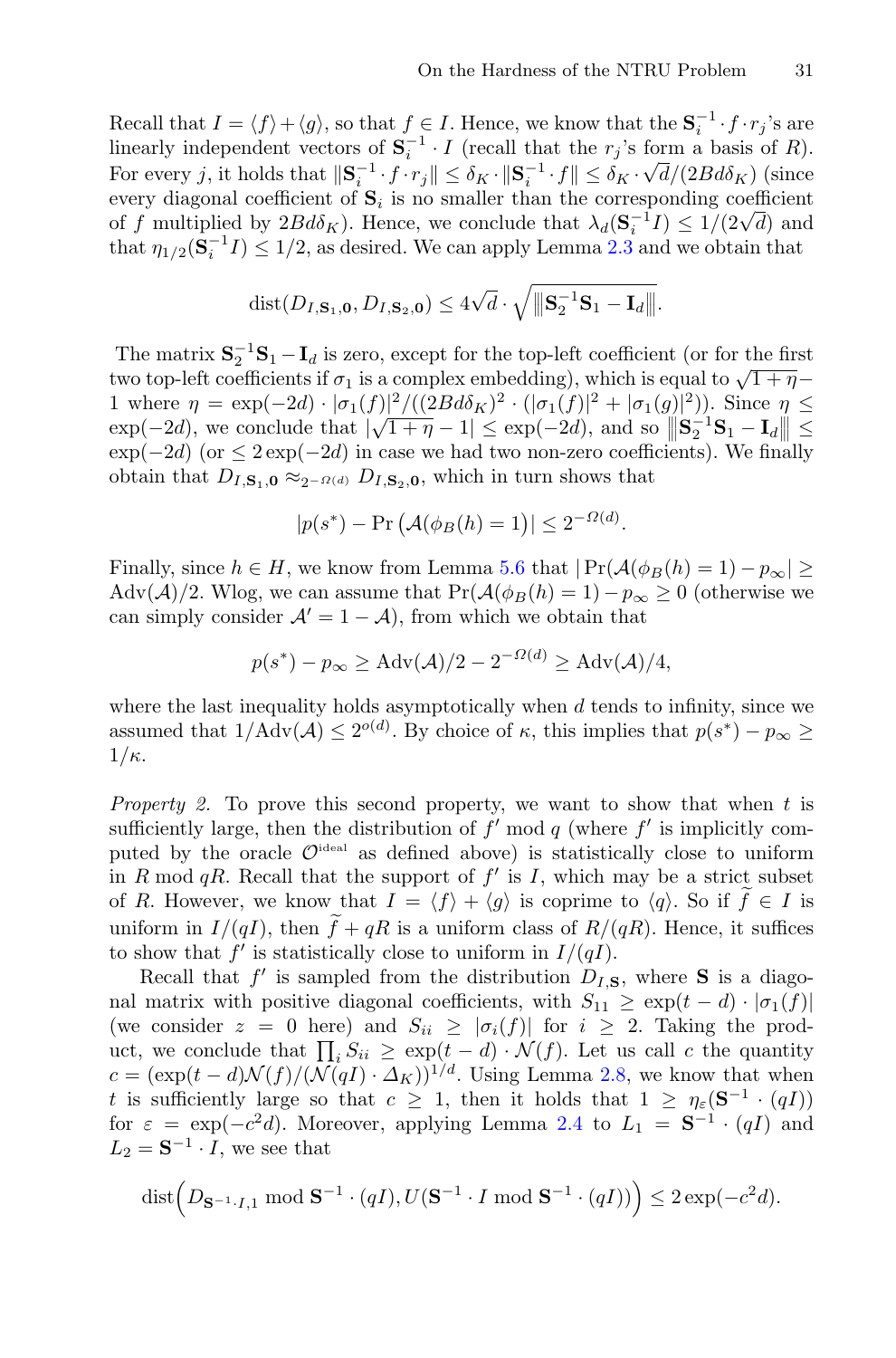Multiplying the outputs of these two distributions by **S**, we finally obtain

-Mary and D. Stehlé  
outputs of these two distributions by **S**, we fina  

$$
dist(D_{I,S} \mod qI, U(I \mod qI)) \leq 2 exp(-c^2d).
$$

Using the fact that  $c^2 \ge c$  (as  $c \ge 1$ ), that  $\exp(x) \ge x$  for all  $x \in \mathbb{R}$ , and that  $\mathcal{N}(I) \leq \mathcal{N}(f)$ , we obtain the upper bound dist  $(D_I, \textbf{s} \mod qI, U(I \mod qI))$ <br>the fact that  $c^2 \ge c$  (as  $c \ge 1$ ), that<br> $\mathcal{N}(f)$ , we obtain the upper bound<br> $2 \exp(-c^2 d) \le 2 \exp(-cd) \le 2 \exp(-c)$ 

the fact that 
$$
c^2 \ge c
$$
 (as  $c \ge 1$ ), that  $\exp(x) \ge x$  for all  $x \in \mathbb{R}$ ,  
\n $\mathcal{N}(f)$ , we obtain the upper bound  
\n $2 \exp(-c^2 d) \le 2 \exp(-cd) \le 2 \exp(-e^{(t-d-\ln(q^d\Delta_K))/d} \cdot d)$   
\n $\le 2 \exp(-t - d(1 + \ln(q\Delta_K^{1/d}))).$ 

If  $t \geq 2d(1 + \ln(q\Delta_K^{1/d}))$ , then  $(t - d(1 + \ln(q\Delta_K^{1/d})) \geq t/2$  and  $c \geq 1$ , which implies that

$$
|p(t) - p_{\infty}| \le 2 \exp(-t/2) \le 2 \exp(-t/\kappa).
$$

For smaller t, note that  $t \leq \kappa/2$ . In this case, the upper bound  $2 \exp(-t/\kappa)$  is at least 1, and so the property is also satisfied.

*Property 3.* Let us fix some  $t_1 \geq t_2 \geq 0$ . We want to show that  $|p(t_1) - p(t_2)| \leq$  $\kappa \cdot \sqrt{|t_1 - t_2|}$ . Observe first that since p takes values in [0, 1] and  $\kappa \ge 1$ , then the condition is always satisfied when  $|t_1 - t_2| \geq 1$ . We will hence assume wlog that  $0 \le t_1 - t_2 \le 1.$ 

We know from the definition of  $\mathcal{O}^{\text{ideal}}$  that  $|p(t_1)-p(t_2)| \leq \text{dist}(D_{I,\mathbf{S}_1}, D_{I,\mathbf{S}_2}),$ where **S**<sup>1</sup> and **S**<sup>2</sup> are diagonal and equal, except for their for top-left coefficient (or two top-left coefficients if  $\sigma_1$  is a complex embedding): (S<sub>1</sub>)<sub>11</sub> =  $0 \le t_1 - t_2 \le 1$ .<br>
We know from the definition of  $\mathcal{O}^{\text{ideal}}$  that  $|p(t_1) - p(t_2)| \le \text{dist}(D_{I, \mathbf{S}_1}, D_{I, \mathbf{S}_2})$ ,<br>
where **S**<sub>1</sub> and **S**<sub>2</sub> are diagonal and equal, except for their for top-left coefficient<br>

$$
(S_1)_{11} = \sqrt{c + (\exp(t_1 - d)|\sigma_1(f)|)^2}
$$
 and  $(S_2)_{11} = \sqrt{c + (\exp(t_2 - d)|\sigma_1(f)|)^2}$ ,

for some  $c \geq 0$ . As when proving Property 1, one can check that  $\eta_{1/2}(\mathbf{S}_1^{-1}I)$ ,  $\eta_{1/2}(\mathbf{S}_2^{-1}I) \leq 1/2$ . Therefore, we can apply Lemma [2.3](#page-7-3) to obtain that  $\exp(t_1)$ <br>As w<br>:. The<br>dist (

$$
\text{dist}(D_{I,\mathbf{S}_1}, D_{I,\mathbf{S}_2}) \leq 4\sqrt{d} \cdot \sqrt{\|\mathbf{S}_2^{-1}\mathbf{S}_1 - \mathbf{I}_d\|}.
$$

Once again, the matrix  $S_2^{-1}S_1 - I_d$  is zero, except for its top-left coefficient (or two top-left coefficients) which is equal to

$$
\sqrt{\frac{c + (\exp(t_1 - d)|\sigma_1(f)|)^2}{c + (\exp(t_2 - d)|\sigma_1(f)|)^2}} - 1 \le \sqrt{\frac{(\exp(t_1 - d)|\sigma_1(f)|)^2}{(\exp(t_2 - d)|\sigma_1(f)|)^2}} - 1 = \exp(t_1 - t_2) - 1.
$$

The first inequality comes from the fact that  $t_1 \geq t_2$  (and c and (exp( $t_2$  −  $d|_{\sigma_1}(f)|^2$  are non-negative). Finally, since  $0 \leq t_1 - t_2 \leq 1$ , we conclude that  $\exp(t_1 - t_2) - 1 \leq 2|t_1 - t_2|$ . This in turns implies that  $|p(t_1) - p(t_2)| \leq 8\sqrt{d}\sqrt{|t_1 - t_2|} \leq \kappa \sqrt{|t_1 - t_2|}$ , as desired.  $8\sqrt{d}\sqrt{|t_1 - t_2|} \le \kappa \sqrt{|t_1 - t_2|}$ , as desired.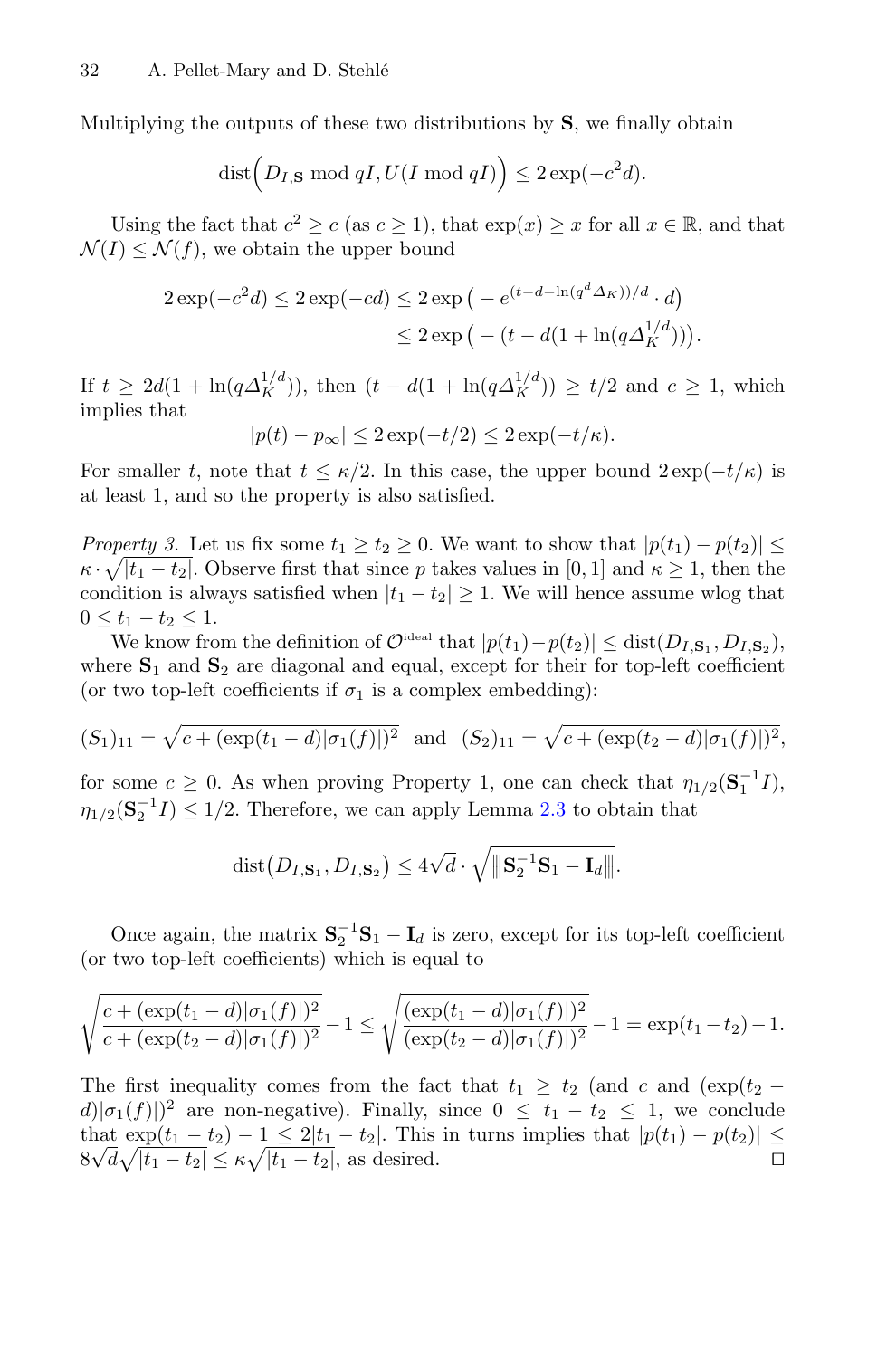**Acknowledgment.** The authors thank Koen de Boer, L´eo Ducas, Guillaume Hanrot, Miruna Rosca aux Adeline Roux-Langlois for insightful discussions. The first author was supported in part by CyberSecurity Research Flanders with reference number VR20- 192203 and by the Research Council KU Leuven grant C14/18/067 on Cryptanalysis of Post-quantum Cryptography. The second author was supported in part by European Union Horizon 2020 Research and Innovation Program Grant 780701 and BPI-France in the context of the national project RISQ (P141580).

### **References**

- <span id="page-30-2"></span>[ABD16] Albrecht, M., Bai, S., Ducas, L.: A subfield lattice attack on overstretched NTRU assumptions. In: Robshaw, M., Katz, J. (eds.) CRYPTO 2016. LNCS, vol. 9814, pp. 153–178. Springer, Heidelberg (2016). [https://doi.](https://doi.org/10.1007/978-3-662-53018-4_6) [org/10.1007/978-3-662-53018-4](https://doi.org/10.1007/978-3-662-53018-4_6) 6
- <span id="page-30-6"></span>[AD17] Albrecht, M.R., Deo, A.: Large modulus ring-LWE ≥ module-LWE. In: Takagi, T., Peyrin, T. (eds.) ASIACRYPT 2017. LNCS, vol. 10624, pp. 267–296. Springer, Cham (2017). [https://doi.org/10.1007/978-3-319-](https://doi.org/10.1007/978-3-319-70694-8_10) [70694-8](https://doi.org/10.1007/978-3-319-70694-8_10) 10
- <span id="page-30-1"></span>[BBC20] Bernstein, D.J., et al.: NTRU Prime round-3 candidate to the NIST post-quantum cryptography standardisation project (2020). [https://](https://ntruprime.cr.yp.to/) [ntruprime.cr.yp.to/](https://ntruprime.cr.yp.to/)
- <span id="page-30-9"></span>[Bel04a] Belabas, K.: A relative van Hoeij algorithm over number fields. J. Symb. Comput. **37**(5), 641–668 (2004)
- <span id="page-30-11"></span>[Bel04b] Belabas, K.: Topics in computational algebraic number theory. J. théorie des nombres de Bordeaux **16**, 19–63 (2004)
- <span id="page-30-0"></span>[CDH20] Chen, C., et al.: NTRU round-3 candidate to the NIST post-quantum cryptography standardisation project (2020). <https://ntru.org/>
- <span id="page-30-13"></span><span id="page-30-3"></span>[CDW21] Cramer, R., Ducas, L., Wesolowski, B.: Mildly short vectors in cyclotomic ideal lattices in quantum polynomial time. J. ACM **68**(2), 1–26 (2021)
	- [CJL16] Cheon, J.H., Jeong, J., Lee, C.: An algorithm for NTRU problems and cryptanalysis of the GGH multilinear map without an encoding of zero. LMS J. Comput. Math. **19**(A), 255–266 (2016)
	- [Coh95] Cohen, H.: A Course in Computational Algebraic Number Theory. Springer, Heidelberg (1995). <https://doi.org/10.1007/978-3-662-02945-9>
	- [Coh00] Cohen, H.: Advanced Topics in Computational Number Theory. Springer, Heidelberg (2000). <https://doi.org/10.1007/978-1-4419-8489-0>
- <span id="page-30-12"></span><span id="page-30-10"></span><span id="page-30-8"></span><span id="page-30-7"></span><span id="page-30-5"></span><span id="page-30-4"></span>[dBDPW20] de Boer, K., Ducas, L., Pellet-Mary, A., Wesolowski, B.: Random selfreducibility of ideal-SVP via arakelov random walks. In: Micciancio, D., Ristenpart, T. (eds.) CRYPTO 2020. LNCS, vol. 12171, pp. 243–273. Springer, Cham (2020). [https://doi.org/10.1007/978-3-030-56880-1](https://doi.org/10.1007/978-3-030-56880-1_9) 9
	- [FS10] Fieker, C., Stehl´e, D.: Short bases of lattices over number fields. In: Hanrot, G., Morain, F., Thomé, E. (eds.) ANTS 2010. LNCS, vol. 6197, pp. 157–173. Springer, Heidelberg (2010). [https://doi.org/10.1007/978-](https://doi.org/10.1007/978-3-642-14518-6_15) [3-642-14518-6](https://doi.org/10.1007/978-3-642-14518-6_15) 15
	- [GGH13] Garg, S., Gentry, C., Halevi, S.: Candidate multilinear maps from ideal lattices. In: Johansson, T., Nguyen, P.Q. (eds.) EUROCRYPT 2013. LNCS, vol. 7881, pp. 1–17. Springer, Heidelberg  $(2013)$ . [https://doi.org/](https://doi.org/10.1007/978-3-642-38348-9_1) [10.1007/978-3-642-38348-9](https://doi.org/10.1007/978-3-642-38348-9_1) 1
	- [GPV08] Gentry, C., Peikert, C., Vaikuntanathan, V.: Trapdoors for hard lattices and new cryptographic constructions. In: STOC (2008)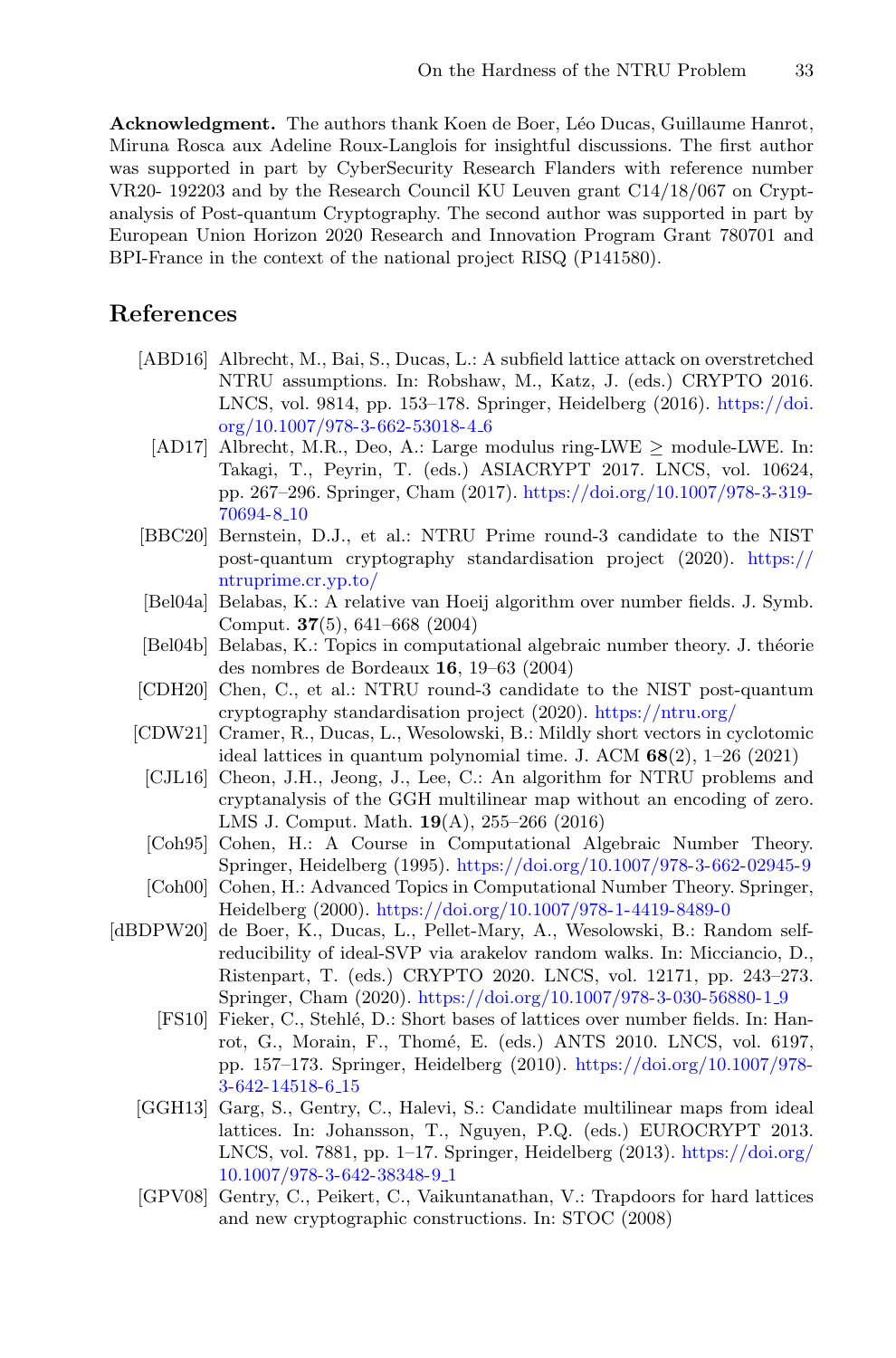- <span id="page-31-4"></span>[HHP03] Hoffstein, J., Howgrave-Graham, N., Pipher, J., Silverman, J.H., Whyte, W.: NTRUSign: digital signatures using the NTRU lattice. In: Joye, M. (ed.) CT-RSA 2003. LNCS, vol. 2612, pp. 122–140. Springer, Heidelberg (2003). [https://doi.org/10.1007/3-540-36563-X](https://doi.org/10.1007/3-540-36563-X_9) 9
- <span id="page-31-1"></span><span id="page-31-0"></span>[HPS98] Hoffstein, J., Pipher, J., Silverman, J.H.: NTRU: a ring-based public key cryptosystem. In: Buhler, J.P. (ed.) ANTS 1998. LNCS, vol. 1423, pp. 267–288. Springer, Heidelberg (1998). [https://doi.org/10.1007/](https://doi.org/10.1007/BFb0054868) [BFb0054868](https://doi.org/10.1007/BFb0054868)
	- [KF15] Kirchner, P., Fouque, P.-A.: An improved BKW algorithm for LWE with applications to cryptography and lattices. In: Gennaro, R., Robshaw, M. (eds.) CRYPTO 2015. LNCS, vol. 9215, pp. 43–62. Springer, Heidelberg (2015). [https://doi.org/10.1007/978-3-662-47989-6](https://doi.org/10.1007/978-3-662-47989-6_3) 3
	- [KF17] Kirchner, P., Fouque, P.-A.: Revisiting lattice attacks on overstretched NTRU parameters. In: Coron, J.-S., Nielsen, J.B. (eds.) EUROCRYPT 2017. LNCS, vol. 10210, pp. 3–26. Springer, Cham (2017). [https://doi.](https://doi.org/10.1007/978-3-319-56620-7_1) [org/10.1007/978-3-319-56620-7](https://doi.org/10.1007/978-3-319-56620-7_1) 1
- <span id="page-31-10"></span><span id="page-31-2"></span>[KLL84] Kannan, R., Lenstra, A.K., Lovász, L.: Polynomial factorization and nonrandomness of bits of algebraic and some transcendental numbers. In: STOC (1984)
- <span id="page-31-9"></span>[LLL82] Lenstra, A.K., Lenstra, H.W., Jr., Lovász, L.: Factoring polynomials with rational coefficients. Math Ann **261**, 515–534 (1982)
- <span id="page-31-5"></span>[LPR10] Lyubashevsky, V., Peikert, C., Regev, O.: On ideal lattices and learning with errors over rings. In: Gilbert, H. (ed.) EUROCRYPT 2010. LNCS, vol. 6110, pp. 1–23. Springer, Heidelberg (2010). [https://doi.org/10.1007/](https://doi.org/10.1007/978-3-642-13190-5_1) [978-3-642-13190-5](https://doi.org/10.1007/978-3-642-13190-5_1) 1
	- [LS15] Langlois, A., Stehlé, D.: Worst-case to average-case reductions for module lattices. Des Codes Cryptogr. **75**, 565–599 (2015)
- <span id="page-31-11"></span><span id="page-31-8"></span>[LSS14] Langlois, A., Stehlé, D., Steinfeld, R.: GGHLite: more efficient multilinear maps from ideal lattices. In: Nguyen, P.Q., Oswald, E. (eds.) EURO-CRYPT 2014. LNCS, vol. 8441, pp. 239–256. Springer, Heidelberg (2014). [https://doi.org/10.1007/978-3-642-55220-5](https://doi.org/10.1007/978-3-642-55220-5_14) 14
- <span id="page-31-3"></span>[LTV12] López-Alt, A., Tromer, E., Vaikuntanathan, V.: On-the-fly multiparty computation on the cloud via multikey fully homomorphic encryption. In: STOC (2012)
- <span id="page-31-12"></span>[MR07] Micciancio, D., Regev, O.: Worst-case to average-case reductions based on gaussian measures. SIAM J. Comput. **37**(1), 267–302 (2007)
- <span id="page-31-15"></span>[Pei10] Peikert, C.: An efficient and parallel gaussian sampler for lattices. In: Rabin, T. (ed.) CRYPTO 2010. LNCS, vol. 6223, pp. 80–97. Springer, Heidelberg (2010). [https://doi.org/10.1007/978-3-642-14623-7](https://doi.org/10.1007/978-3-642-14623-7_5) 5
- <span id="page-31-6"></span>[Pei16] Peikert, C.: A decade of lattice cryptography. Found. Trends Theor. Comput. Sci. **10**(4) 2016
- <span id="page-31-14"></span>[PHS19] Pellet-Mary, A., Hanrot, G., Stehl´e, D.: Approx-SVP in ideal lattices with pre-processing. In: Ishai, Y., Rijmen, V. (eds.) EUROCRYPT 2019. LNCS, vol. 11477, pp. 685–716. Springer, Cham (2019). [https://doi.org/](https://doi.org/10.1007/978-3-030-17656-3_24) [10.1007/978-3-030-17656-3](https://doi.org/10.1007/978-3-030-17656-3_24) 24
- <span id="page-31-7"></span>[PRS17] Peikert, C., Regev, O., Stephens-Davidowitz, N.: Pseudorandomness of ring-LWE for any ring and modulus. In: STOC (2017)
- <span id="page-31-13"></span>[Reg09] Regev, O.: On lattices, learning with errors, random linear codes, and cryptography. J. ACM **56**, 1–40 (2009)